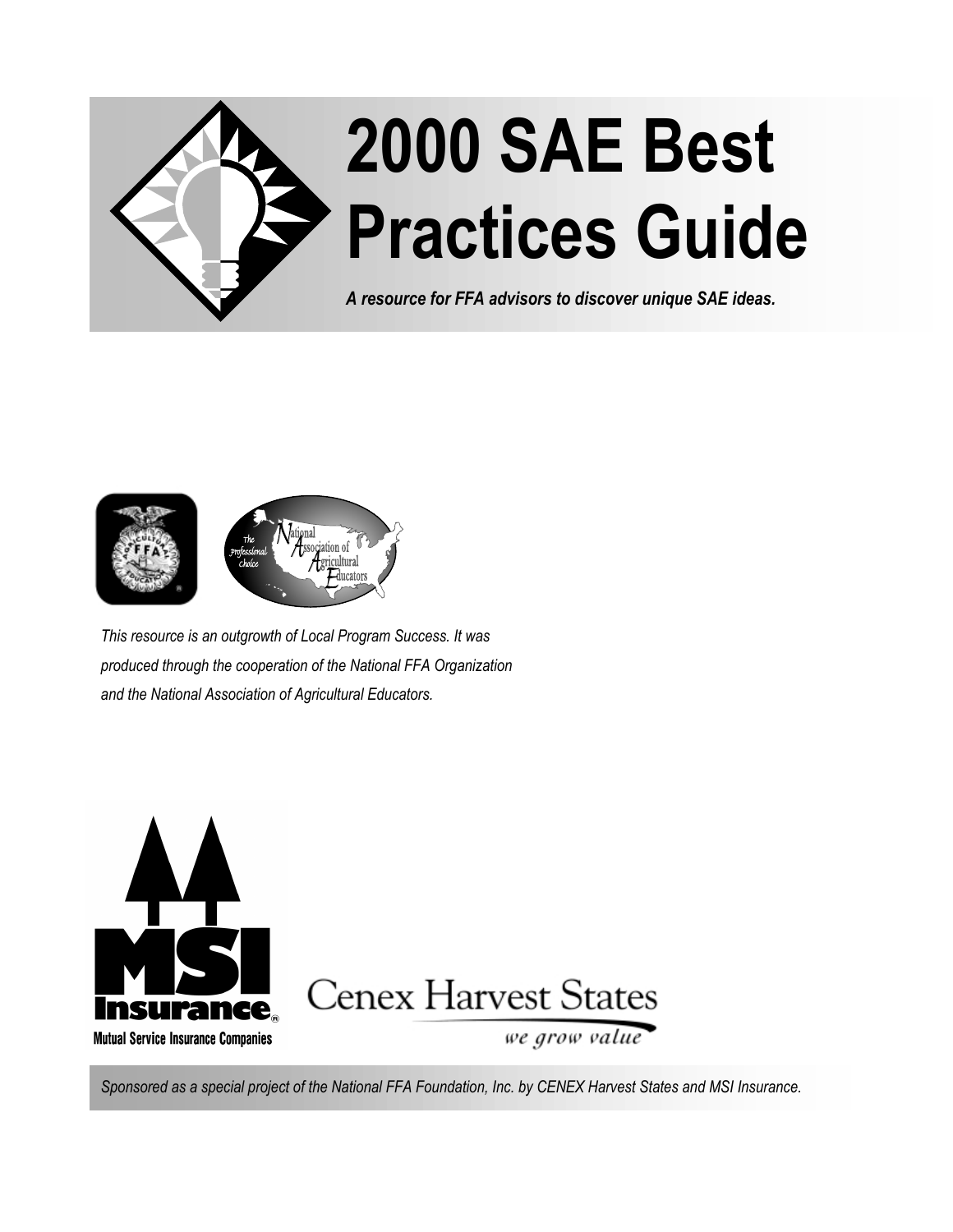### **Table of Contents**

### Click any item below for direct access

| <b>Chapter 1</b> |  |
|------------------|--|
| <b>Chapter 2</b> |  |

|                    | for agricultural education                                       |
|--------------------|------------------------------------------------------------------|
|                    | Building quality programs and putting school to career in action |
|                    | <b>7 Keys to Success in Agricultural Education</b>               |
|                    | O Program Planning                                               |
| 3 Components       | <b>3 Strategies</b>                                              |
| <i>Instruction</i> | Partnerships                                                     |
| <b>SAE</b>         | <b>Marketing</b>                                                 |
| FFA                | <b>Professional Growth</b>                                       |
|                    | @ 1999 The National Council for Agricultural Educatio            |

*This resource is an outgrowth of Local Program Success and serves as a supplement in building strong Supervised Agricultural Experience (SAE) programs.*

#### **The FFA Mission**

FFA makes a positive difference in the lives of students by developing their potential for **premier leadership, personal growth and career success** through agricultural education.

#### **The Agricultural Education Mission**

The mission of Agricultural Education is to prepare and support individuals for careers, build awareness and develop leadership for the food, fiber and natural resources systems.

Prepared and published by the National FFA Organization in cooperation with the National Association of Agricultural Educators as a service to state and local agricultural education agencies.

The National FFA Organization affirms its belief in the value of all human beings and seeks diversity in its membership, leadership and staff as an equal opportunity employer.

© 2000 National FFA Organization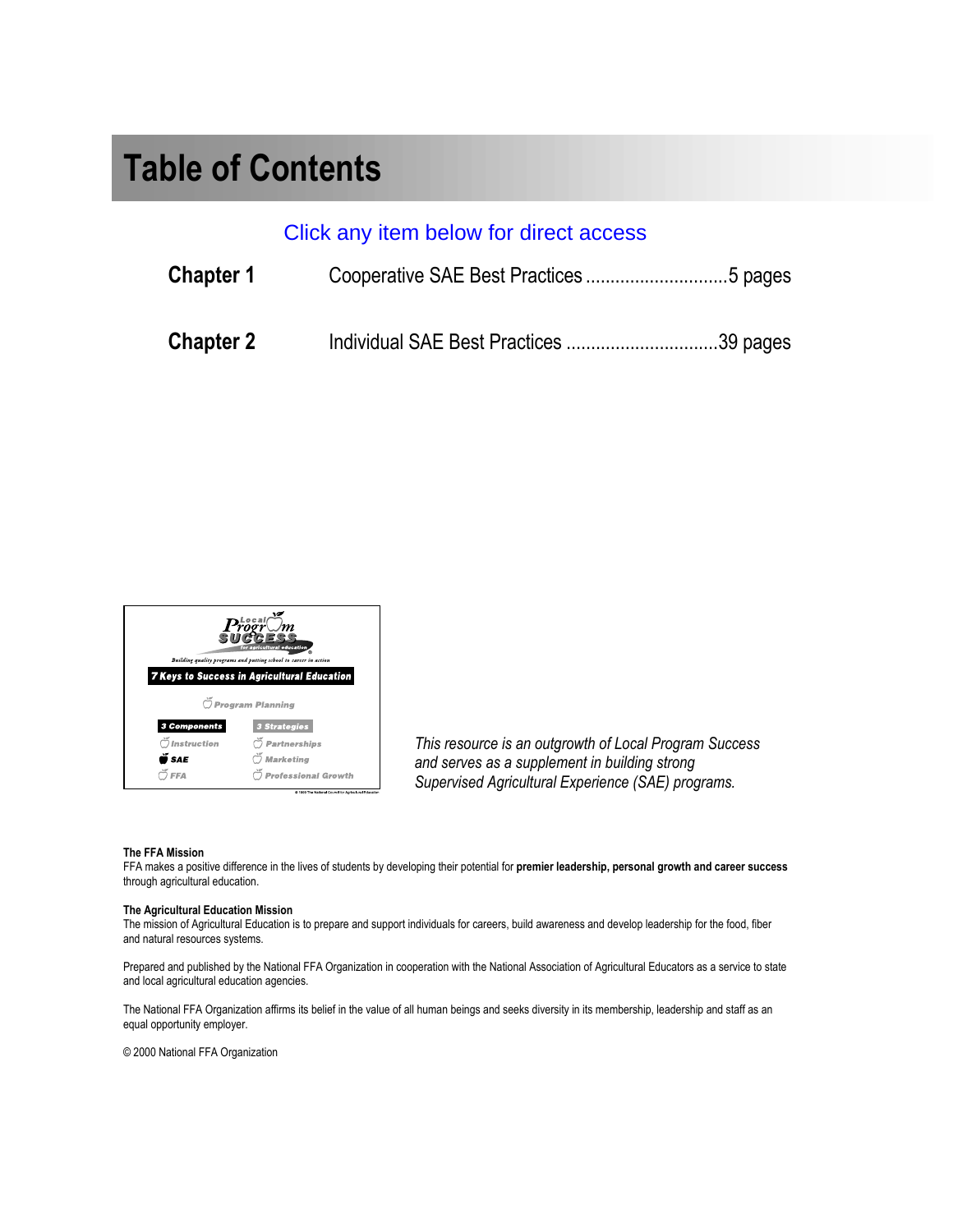# <span id="page-2-0"></span>**C h a p t e r**

## **1 Cooperative SAE Best Practices**

his section contains model examples of cooperative Supervised Agricultural Experience programs (SAEs) that have been used for classes, FFA chapters and groups of students in a variety of settings across the country. These examples can be incorporated as model student cooperatives into the classroom. Please feel free to submit additional ideas, which may be included in the next edition of the *SAE Best Practices Guide*. You may submit your entries at the number or e-mail address mentioned below. **T**

An additional document entitled, *A Guide to Cooperative SAE*, is available from the National FFA Organization.

### **For More Information or Publications**

Contact Kevin Keith to receive a copy of this publication.



**317-802-4254**

**kkeith@ffa.org**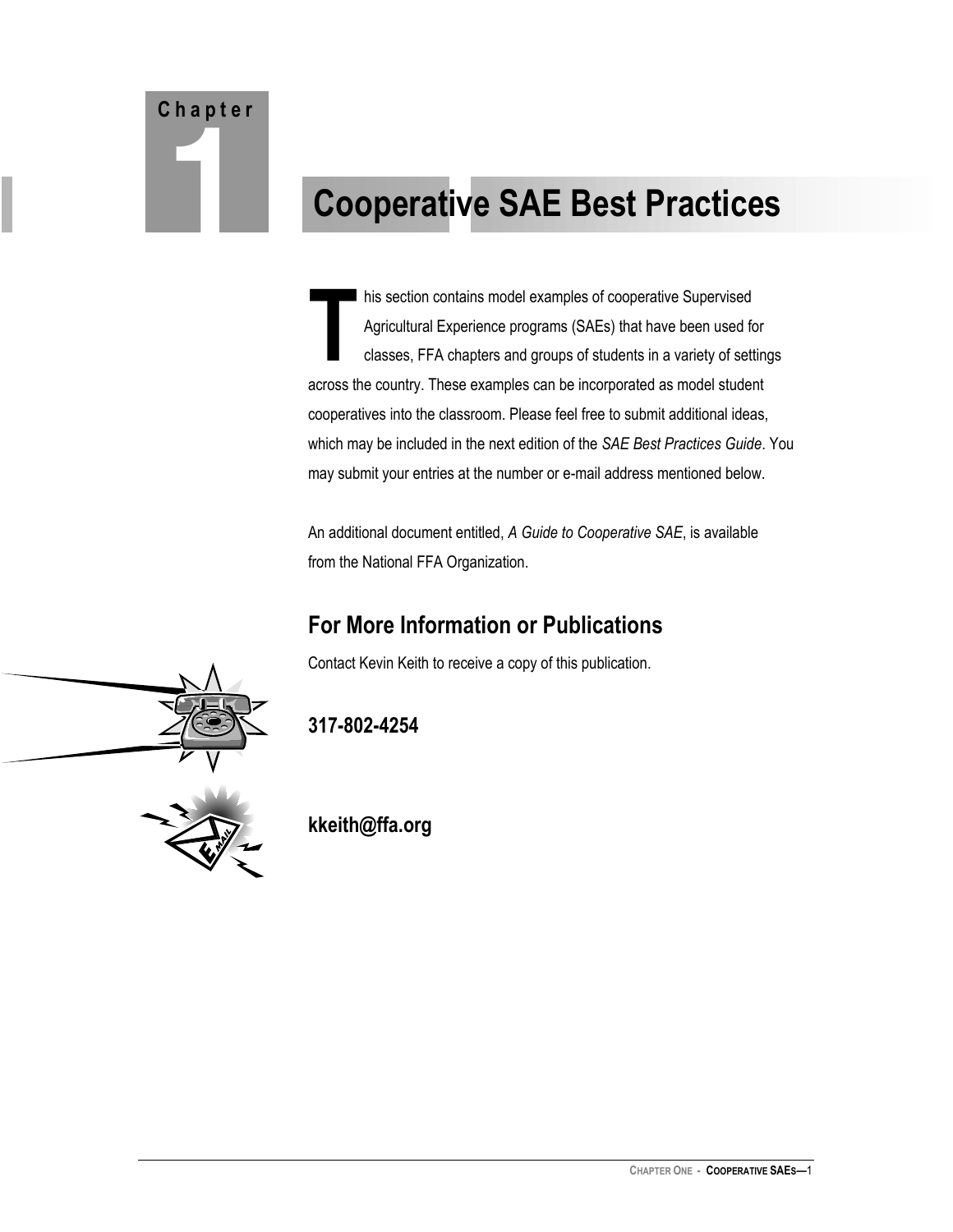| <b>SAE Description</b>       | Students raise Tilapia, Koi and Oscars to learn about aquaculture. In addition,<br>they have access to a wetlands area to study this type of ecosystem. Students<br>perform all the functions necessary for the well-being of the fish, turtles and other<br>animals. They also provide the Colorado Division of Wildlife with daily and<br>weekly data for its River Watch Program. The FFA chapter and local grants<br>cover expenses.                                                        |
|------------------------------|-------------------------------------------------------------------------------------------------------------------------------------------------------------------------------------------------------------------------------------------------------------------------------------------------------------------------------------------------------------------------------------------------------------------------------------------------------------------------------------------------|
| <b>Cooperative SAE Title</b> | Aquaculture Lab and Wetlands Area                                                                                                                                                                                                                                                                                                                                                                                                                                                               |
| <b>Other Comments</b>        | <b>Tips:</b> The cooperative requires coordination and overall management from the<br>FFA advisor. Loss of materials, damaged goods and turnover can be kept to a<br>minimum with proper planning and instruction.                                                                                                                                                                                                                                                                              |
| <b>SAE Description</b>       | Students purchase products to retail to other students, community residents and<br>school district personnel. Wholesale companies in the area donate products<br>periodically and the school uses discounts to purchase tools and supplies.<br>Students raise bedding plants from seed or plugs during the school year and<br>seasonal crops such as poinsettias for the holidays. They sell plants throughout<br>the school year to area consumers and on two weekends at the end of the year. |
|                              | The cooperative sells shrubs, trees and related nursery plants used during the<br>Colorado Garden and Home Show to recoup the costs of participating in local<br>events. Students learn how to market the items produced to minimize losses.<br>Expenses are covered by the FFA chapter and under curriculum costs<br>associated with training students to work in the shop.                                                                                                                    |
| <b>Cooperative SAE Title</b> | Spring Bedding Plant Sale                                                                                                                                                                                                                                                                                                                                                                                                                                                                       |
| <b>Other Comments</b>        | <b>Tips:</b> The cooperative requires coordination and overall management from the<br>FFA advisor. Loss of materials, damaged goods and turnover can be kept to a<br>minimum with proper planning and instruction.                                                                                                                                                                                                                                                                              |
| <b>SAE Description</b>       | Students process fresh products and store them in a small walk-in cooler used<br>primarily for flowers. Plants are raised from seed or plugs with seasonal crops<br>produced by career cluster students. Expenses are covered by the FFA chapter<br>and under curriculum costs associated with training students to work in the shop.<br>Students learn how to market the items produced to minimize losses.                                                                                    |
| <b>Cooperative SAE Title</b> | Student Enterprise Retail Floral Shop and Garden Center                                                                                                                                                                                                                                                                                                                                                                                                                                         |
| <b>Other Comments</b>        | <b>Tips:</b> The cooperative requires coordination and overall management from the<br>FFA advisor. Loss of materials, damaged goods and turnover can be kept to a<br>minimum with proper planning and instruction.                                                                                                                                                                                                                                                                              |

Ŧ.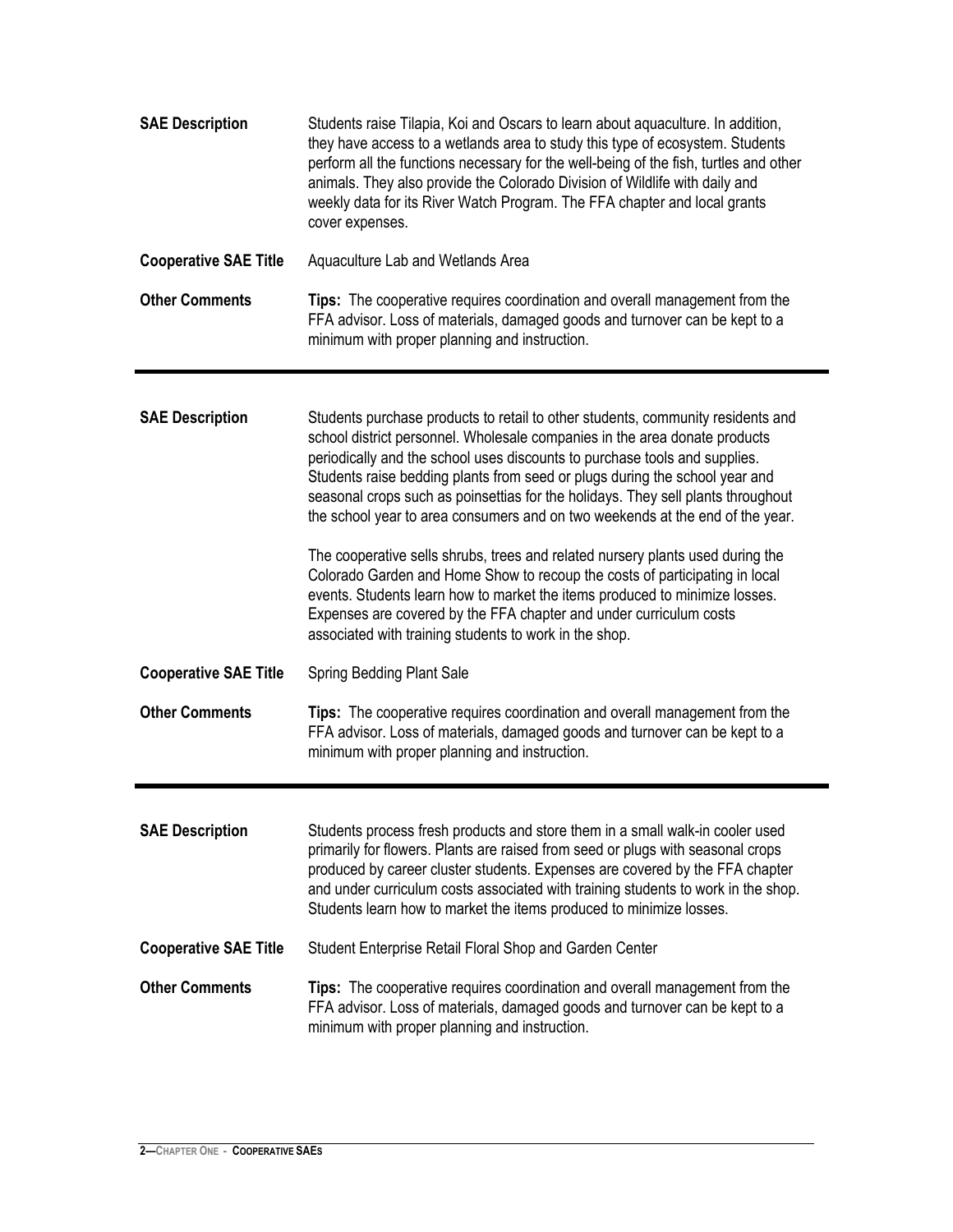| <b>SAE Description</b>       | This cooperative custom processes all types of poultry under inspection by the<br>California Department of Food and Agriculture. Students work one day for the<br>cooperative, after which they each receive an equal share of the income after 25<br>percent of plant costs are regained. A total of 25 students are trained and<br>involved with the plant. Only five of them can be involved with any given<br>processing job.                                                                                                                                           |
|------------------------------|-----------------------------------------------------------------------------------------------------------------------------------------------------------------------------------------------------------------------------------------------------------------------------------------------------------------------------------------------------------------------------------------------------------------------------------------------------------------------------------------------------------------------------------------------------------------------------|
| <b>Cooperative SAE Title</b> | <b>Poultry Processing Plant</b>                                                                                                                                                                                                                                                                                                                                                                                                                                                                                                                                             |
| <b>Other Comments</b>        | Tips: Students need to understand the rules and safety considerations and the<br>instructor must possess a valid inspection license. This cooperative is cost<br>prohibitive if a processing facility is not built prior to its formation.                                                                                                                                                                                                                                                                                                                                  |
| <b>SAE Description</b>       | Students apply for loans through the Farmers Home Administration/Farm Service<br>Agency. They also establish feed accounts at Southern States Co-op and secure<br>calf insurance policies from Farm Bureau Insurance. After raising the cattle,<br>students have them slaughtered by a meat processor who wraps and packages<br>the meat before selling it by the pound. Student use the funds to pay all their<br>accounts and loans by the end of the school year.                                                                                                        |
|                              | Students realized a profit of \$150-\$275 per calf. In 1996, the Virginia Department<br>of Education voted this project as that state's outstanding new vocational project.                                                                                                                                                                                                                                                                                                                                                                                                 |
| <b>Cooperative SAE Title</b> | <b>Operation Barbwire</b>                                                                                                                                                                                                                                                                                                                                                                                                                                                                                                                                                   |
|                              |                                                                                                                                                                                                                                                                                                                                                                                                                                                                                                                                                                             |
| <b>SAE Description</b>       | Students collect, identify, advertise and sell a variety of insects to local schools.                                                                                                                                                                                                                                                                                                                                                                                                                                                                                       |
| <b>Cooperative SAE Title</b> | The Bug Man-Entomology Company                                                                                                                                                                                                                                                                                                                                                                                                                                                                                                                                              |
| <b>SAE Description</b>       | The Frontier FFA Cooperative of Athens, Ohio, diverts 10 percent of its earnings<br>to the livestock and equipment fund. Funds are used to buy fair stock for<br>members as well as breeding stock to start livestock chains. Poultry and other<br>small animals are raised and then distributed free to the community. Members<br>reimburse the cooperative in kind or in fee with no interest charged. Purchased<br>equipment is loaned to students for the duration of their projects. They then have<br>the option to purchase, replace or return the loaned equipment. |
| <b>Cooperative SAE Title</b> | Livestock Cooperative                                                                                                                                                                                                                                                                                                                                                                                                                                                                                                                                                       |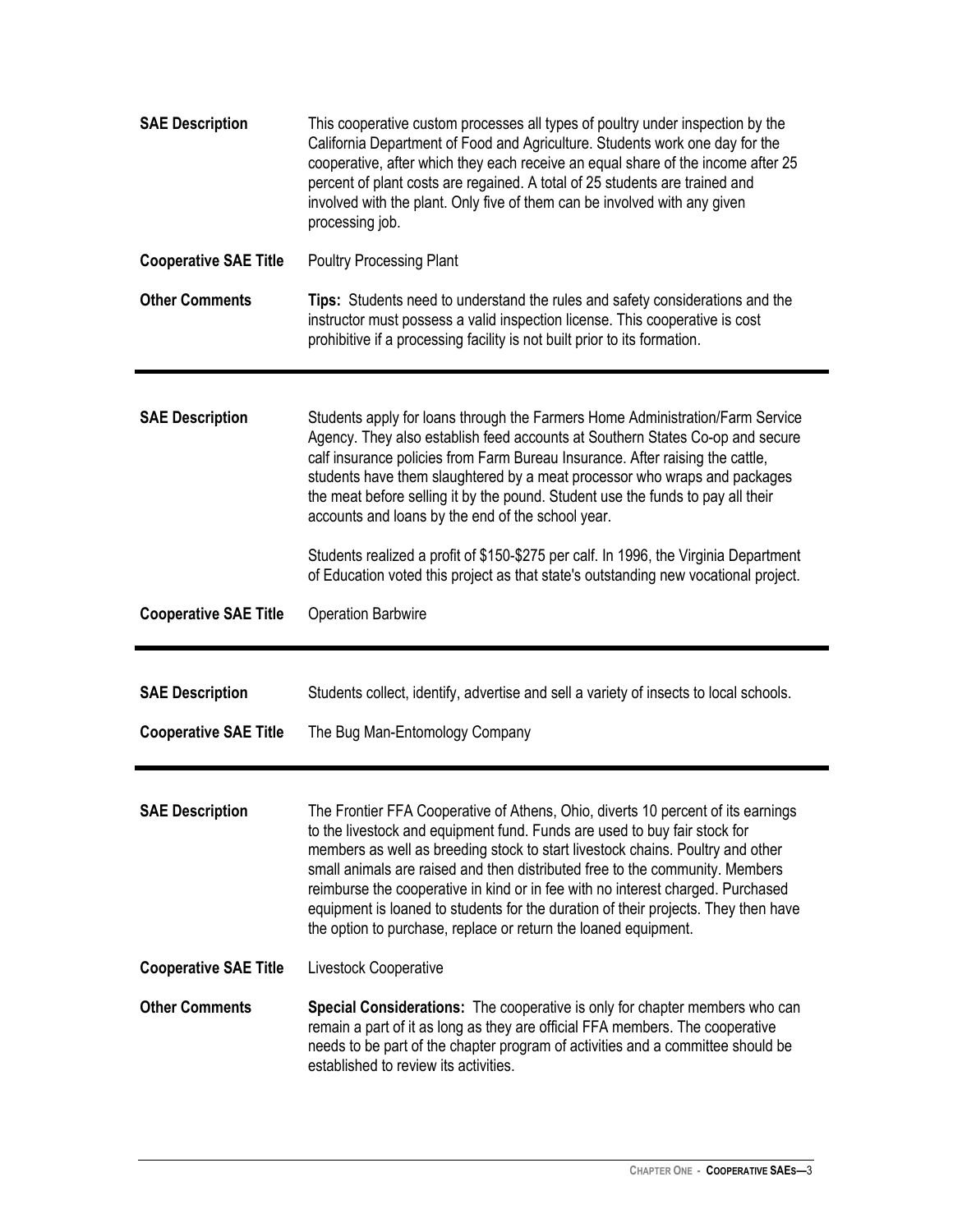| <b>SAE Description</b>       | Beginning in September, students are assigned individual greenhouse benches<br>where recently potted poinsettias cuttings are growing (an early August potting<br>makes it impossible for students to participate in the initial stages). Besides being<br>responsible for the plants on their assigned benches, students can sell all plants<br>grown by the class, providing an incentive for all students to assist each other in<br>completing their cultural practices.                |
|------------------------------|---------------------------------------------------------------------------------------------------------------------------------------------------------------------------------------------------------------------------------------------------------------------------------------------------------------------------------------------------------------------------------------------------------------------------------------------------------------------------------------------|
|                              | Poinsettia sales commence on the Monday after Thanksgiving. Students are<br>required to greet customers, assist them in selecting their poinsettias, wrap and<br>sleeve selected plants, prepare a bill of sale, collect payment and assist<br>customers to their vehicles with their purchases. Bedding plants are managed in<br>the same manner; however, students are involved in the entire operation from<br>seed sowing or rooting a cutting to plant sales, which start on April 15. |
| <b>Cooperative SAE Title</b> | Greenhouse Production and Sale of Poinsettias and Bedding Plants                                                                                                                                                                                                                                                                                                                                                                                                                            |
| <b>Other Comments</b>        | <b>Tips:</b> Increased instruction in horticulture usually takes place during sales<br>periods because students are expected to answer customer questions in order to<br>close a sale. In these instances, student motivation to learn is higher.                                                                                                                                                                                                                                           |

**SAE Description** The Southwest Star Concept School located in Okabena, Minn., requested that the FFA agrimarketing team develop a comprehensive plan to organize the chapter home and garden store into three specific areas. Those areas include a home and garden floral shop, a plant propagation division as well as a home and garden lawn care and landscape department. The agrimarketing team will work with students, faculty and a community advisory committee to coordinate curriculum, integrate "hands-on" learning activities and develop budgets relating to each of the store's business components. To develop and promote these products and services, the agrimarketing team will work with faculty and specific groups of students to design, manufacture, display and price merchandise. Students will use attractive pamphlets, radio and newspaper advertisements as well as an annual home and garden open house to promote the store.

**Cooperative SAE Title** Lawn and Garden Service Center

**SAE Description** The students and agricultural advisory council of the Southwest Star agriculture program of Okabena, Minn., will design, plan and develop a showcase school farm that will include horses, beef, sheep, swine, poultry, gardening, orchards and much more. Once built, the school farm will be used as a learning laboratory for all students interested in obtaining real life experiences in these enterprise areas.

**Cooperative SAE Title** School Farm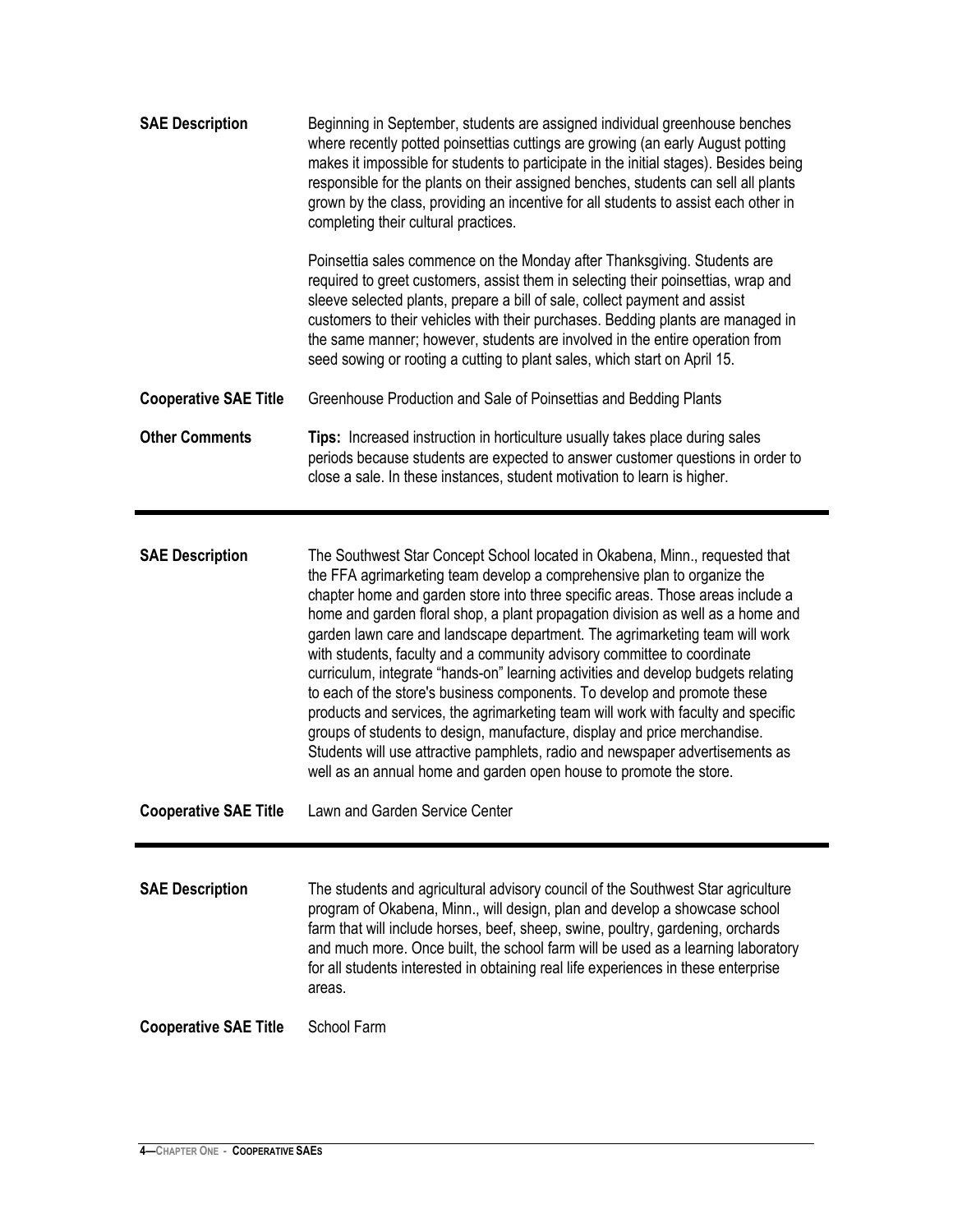| <b>SAE Description</b>       | Gretna, Va., Middle School FFA members can purchase strawberry plants at<br>cost, which is 75 percent lower than retail because of a larger combined order.<br>Plants normally cost \$12 for 25 plants. Students usually order only one variety of<br>plants from a reputable dealer, such as Brittinghams of Salisbury, Md. Members<br>separate the individual orders and deliver them to other students.                                                                                                                                                                                                                                                                                                                                                                                                                                                                                                                                                                                                                                                                                             |
|------------------------------|--------------------------------------------------------------------------------------------------------------------------------------------------------------------------------------------------------------------------------------------------------------------------------------------------------------------------------------------------------------------------------------------------------------------------------------------------------------------------------------------------------------------------------------------------------------------------------------------------------------------------------------------------------------------------------------------------------------------------------------------------------------------------------------------------------------------------------------------------------------------------------------------------------------------------------------------------------------------------------------------------------------------------------------------------------------------------------------------------------|
| <b>Cooperative SAE Title</b> | <b>Cooperative Strawberry Plant Orders</b>                                                                                                                                                                                                                                                                                                                                                                                                                                                                                                                                                                                                                                                                                                                                                                                                                                                                                                                                                                                                                                                             |
| <b>Other Comments</b>        | Tips: Plants should be ordered from a reputable dealer.                                                                                                                                                                                                                                                                                                                                                                                                                                                                                                                                                                                                                                                                                                                                                                                                                                                                                                                                                                                                                                                |
| <b>SAE Description</b>       | Students from a Concordia, Kan., cooperative contact all FFA chapters in the<br>state and offer 23 items from 8 area producers and a variety of fruit items on a<br>wholesale basis. Items include popcorn, gift boxes of meat and cheese and<br>bacon and honey, cookies, hams and turkeys. About 30 schools participate<br>annually with gross sales averaging more than \$100,000. Net proceeds are used<br>to repair and maintain equipment as well as provide senior FFA scholarships as<br>an incentive for labor. Dividends are paid to FFA chapters based on volume for<br>early payment. Students also supervise and manage the retail operation of the<br>local chapter sales, which involves 70 members. Cooperative staff members<br>receive advice and suggestions on product handling and pricing from a<br>successful local business person. They work with administrators on school<br>regulations the school transportation director on delivery laws. (For more details,<br>see the "LPS Idea of the Month" article in the April 1999 issue of FFA Advisors<br>Making a Difference.) |
| <b>Cooperative SAE Title</b> | Kansas Produce Cooperative (KPC)                                                                                                                                                                                                                                                                                                                                                                                                                                                                                                                                                                                                                                                                                                                                                                                                                                                                                                                                                                                                                                                                       |
| <b>SAE Description</b>       | A carbonated beverage cooperative was formed when members purchased<br>shares for 50 cents a piece. Each member is able to purchase a maximum of five<br>shares. FFA members elected a board of directors from its membership. They<br>also drafted a constitution and devised a dividend profit sharing plan.<br>The cooperative provides all types (brands) of carbonated beverages (soda pop)                                                                                                                                                                                                                                                                                                                                                                                                                                                                                                                                                                                                                                                                                                       |
|                              | desired by students at market price. Dividends are paid based on the profits<br>received by the organization. A small amount of the profits is retained for<br>restocking and the FFA treasury.                                                                                                                                                                                                                                                                                                                                                                                                                                                                                                                                                                                                                                                                                                                                                                                                                                                                                                        |
| <b>Cooperative SAE Title</b> | Carbonated Beverage (Soda Pop) Cooperative                                                                                                                                                                                                                                                                                                                                                                                                                                                                                                                                                                                                                                                                                                                                                                                                                                                                                                                                                                                                                                                             |
| <b>Other Comments</b>        | Tips: Funds need to be handled carefully. Monitoring of supplies is often<br>needed. A constitution with rules on how to distribute the profits needs to be<br>devised and followed.                                                                                                                                                                                                                                                                                                                                                                                                                                                                                                                                                                                                                                                                                                                                                                                                                                                                                                                   |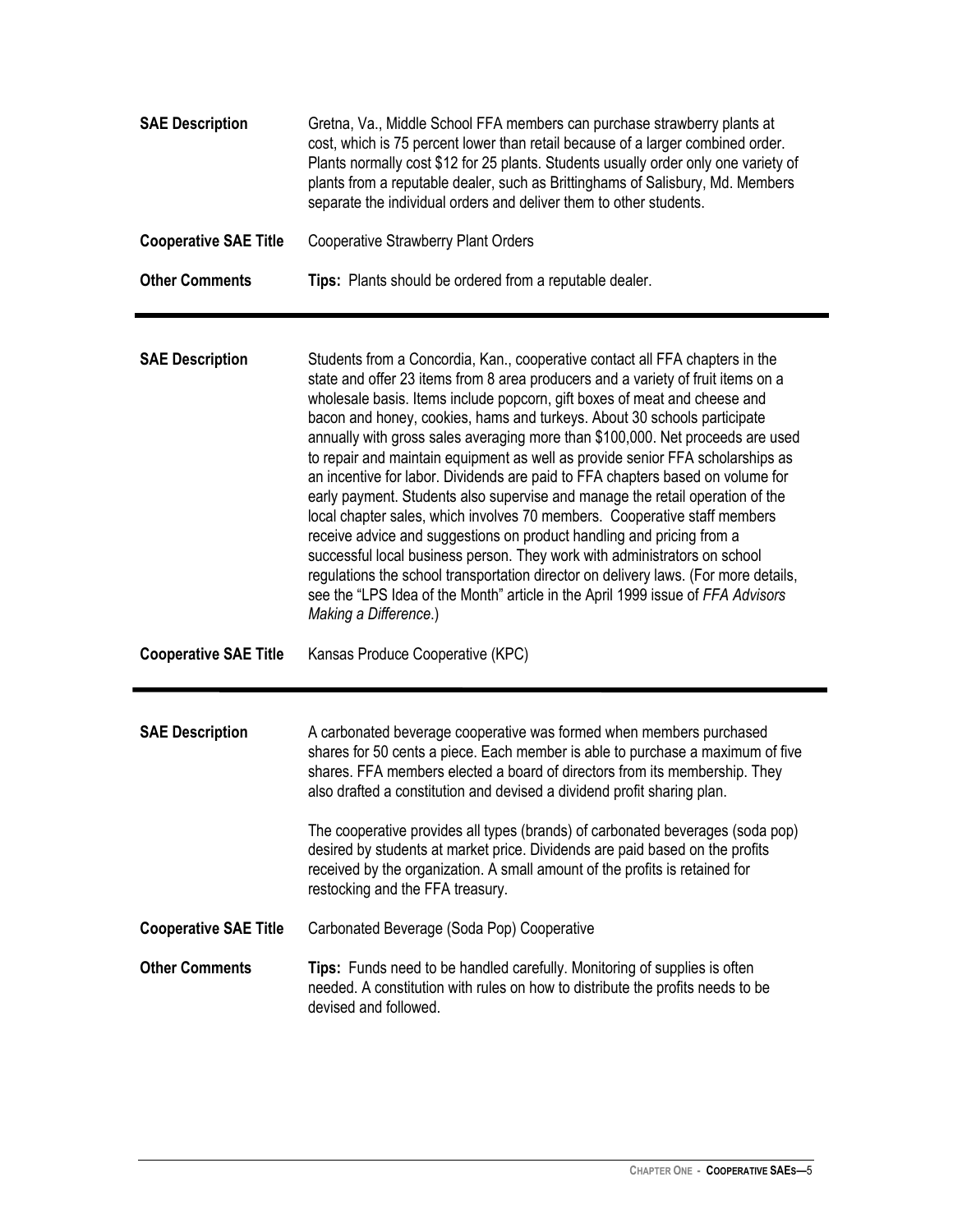# <span id="page-7-0"></span>**C h a p t e r**

## **2 Individual SAE Best Practices**



his section contains Supervised Agricultural Experience (SAE) ideas submitted from the field and gleaned from applications received at the National FFA Organization from 1997–1999. These SAEs were approved by officials in their respective states and may not be endorsed in all areas. Please check with your state agricultural education staff to verify the standards for SAE programs. The possibilities for SAEs are endless. The purposes of these submissions are to provide ideas in developing student SAEs and to broaden the opportunities for serving students through agricultural education. **T**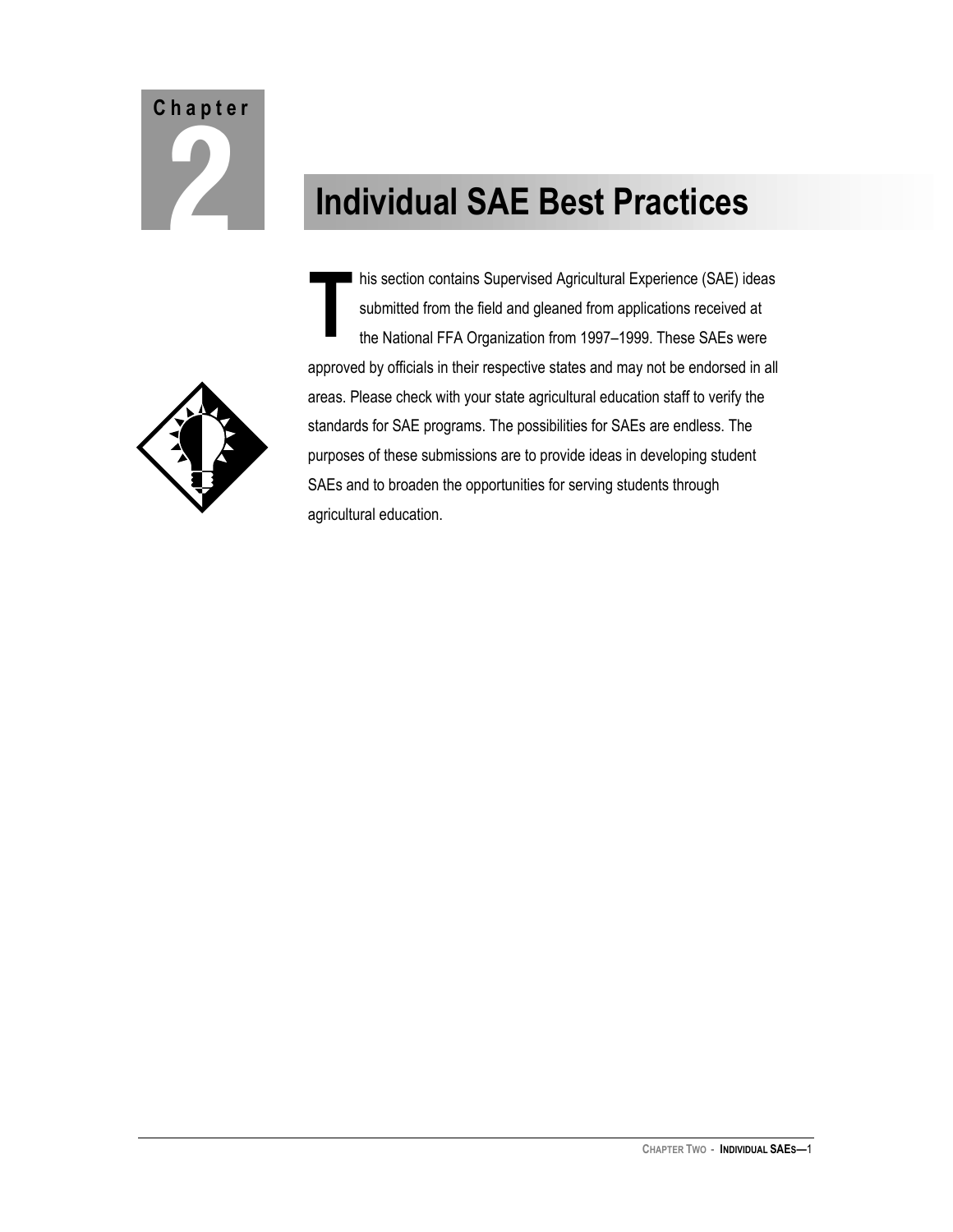| <b>SAE Type</b>           | Agribusiness-Computer Records                                                                                                                                                                                                                                                                                                                                                                                                                                                                              |
|---------------------------|------------------------------------------------------------------------------------------------------------------------------------------------------------------------------------------------------------------------------------------------------------------------------------------------------------------------------------------------------------------------------------------------------------------------------------------------------------------------------------------------------------|
| <b>SAE Description</b>    | The student combined an interest in swine production and computers to develop<br>a swine record keeping program. The program records data on the number of<br>live pigs born, pre-weaned death percentages, non-productive sow days,<br>average daily gain and feed efficiency. The student designed a database<br>program and a spreadsheet program to record this information. Currently, the<br>student is promoting this program to area swine producers.                                              |
| <b>SAE Career Cluster</b> | Marketing, Merchandising and Sales Representatives                                                                                                                                                                                                                                                                                                                                                                                                                                                         |
| <b>SAE Type</b>           | <b>Agricultural Communications</b>                                                                                                                                                                                                                                                                                                                                                                                                                                                                         |
| <b>SAE Description</b>    | This student's SAE began in promoting FFA activities as a chapter officer. These<br>experiences nurtured her love for meeting and communicating with people. The<br>SAE expanded when the student worked in the media and public relations<br>department at the county fair. The student posed as a fair mascot, painted<br>structures and costumes and maintained the media room.                                                                                                                         |
|                           | Responsibilities grew to include promoting agriculturally related activities through<br>displays, answering media and fair attendee questions, arranging county<br>promotional brochures and media publications, photographing and maintaining a<br>history of activities, announcing daily activities over the public address system,<br>preparing scripts for stage shows and coordinating scripts for a nationally<br>syndicated talk show.                                                             |
| <b>SAE Career Cluster</b> | <b>Communication and Education Specialists</b>                                                                                                                                                                                                                                                                                                                                                                                                                                                             |
| <b>Other Comments</b>     | This SAE is an excellent opportunity for students who come from a non-<br>traditional agricultural background. Few resources are needed for this project,<br>except an imagination, interest in working with people and a desire to<br>communicate the importance of agriculture to them.                                                                                                                                                                                                                  |
| <b>SAE Type</b>           | <b>Agricultural Communications</b>                                                                                                                                                                                                                                                                                                                                                                                                                                                                         |
| <b>SAE Description</b>    | This student gained experiences in video production, agricultural marketing,<br>advertising sales, radio and television broadcasting, newsletter and magazine<br>publication and mass media networking.                                                                                                                                                                                                                                                                                                    |
|                           | The student completed multiple projects that included conducting media<br>interviews, preparing and editing news releases and programs, selling<br>advertisements, using a camera and producing an FFA recruitment video.<br>Developing interesting leads, writing and proofing articles, developing mailing<br>lists and designing page layouts were also a part of the job. The student found<br>creating, editing and producing a safety video for elementary school teachers a<br>rewarding challenge. |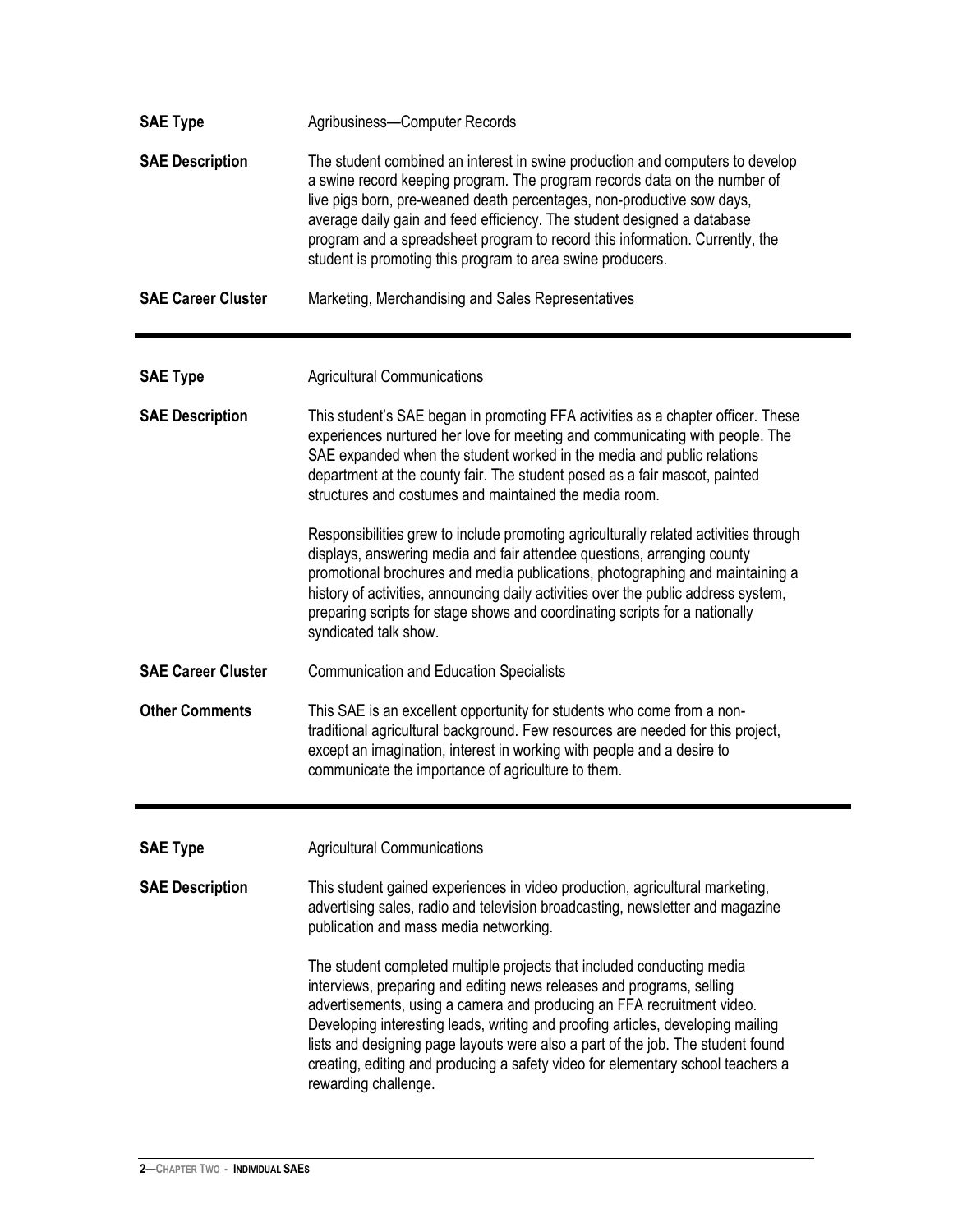|                           | The student also served as an FFA ambassador.                                                                                                                                                                                                                                                                                                                                                                                                                                                                                                                                                                                                                                                                                                  |
|---------------------------|------------------------------------------------------------------------------------------------------------------------------------------------------------------------------------------------------------------------------------------------------------------------------------------------------------------------------------------------------------------------------------------------------------------------------------------------------------------------------------------------------------------------------------------------------------------------------------------------------------------------------------------------------------------------------------------------------------------------------------------------|
| <b>SAE Career Cluster</b> | <b>Communication and Education Specialists</b>                                                                                                                                                                                                                                                                                                                                                                                                                                                                                                                                                                                                                                                                                                 |
|                           |                                                                                                                                                                                                                                                                                                                                                                                                                                                                                                                                                                                                                                                                                                                                                |
| <b>SAE Type</b>           | <b>Agricultural Communications</b>                                                                                                                                                                                                                                                                                                                                                                                                                                                                                                                                                                                                                                                                                                             |
| <b>SAE Description</b>    | Since he was nine years old, this student had a dream of becoming a<br>newscaster. SAE activities encompassed his career aspirations and began when<br>he gave a radio interview during National FFA Week. SAE activities included<br>video production, magazine editing, agricultural reporting, newsletter publishing<br>and public relations. He learned to use a video toaster to add and edit special<br>effects and colors, employ an audio digitizer to add audio to videos, edit digital<br>voice-overs from over-the-phone interviews, record material using a directional<br>microphone, network sources of information via phone and personal letters as<br>well as scan materials using Microsoft <sup>®</sup> Publisher Software. |
| <b>SAE Career Cluster</b> | <b>Communication and Education Specialists</b>                                                                                                                                                                                                                                                                                                                                                                                                                                                                                                                                                                                                                                                                                                 |
|                           |                                                                                                                                                                                                                                                                                                                                                                                                                                                                                                                                                                                                                                                                                                                                                |
| <b>SAE Type</b>           | <b>Agricultural Communications</b>                                                                                                                                                                                                                                                                                                                                                                                                                                                                                                                                                                                                                                                                                                             |
| <b>SAE Description</b>    | This student wrote articles for farming magazines and other media such as<br>Progressive Farmer, Successful Farming and Ag-Online. At the local level, the<br>student developed an FFA newsletter and wrote newspaper articles promoting<br>agricultural literacy.                                                                                                                                                                                                                                                                                                                                                                                                                                                                             |
| <b>SAE Career Cluster</b> | <b>Communication and Education Specialists</b>                                                                                                                                                                                                                                                                                                                                                                                                                                                                                                                                                                                                                                                                                                 |
| <b>Other Comments</b>     | This type of SAE doesn't require special equipment. Computers and Internet<br>access are readily available in most areas; however, some schools do not<br>possess these resources at present. Students who don't have access to these<br>resources can still use a pencil, paper and typewriter to process their information.<br>In most rural areas, newspapers do exist. In more populated areas, advisors may<br>want to develop media contacts for students.                                                                                                                                                                                                                                                                               |
| <b>SAE Type</b>           | Agricultural Mechanical Systems Technology                                                                                                                                                                                                                                                                                                                                                                                                                                                                                                                                                                                                                                                                                                     |
|                           |                                                                                                                                                                                                                                                                                                                                                                                                                                                                                                                                                                                                                                                                                                                                                |
| <b>SAE Description</b>    | This student turned an interest in taking things apart into an SAE by repairing a<br>trailer his employer had borrowed and broke. After completing the repairs, the<br>owner offered him a position sweeping the shop, washing parts and driving a<br>tractor. As time passed, the student learned how to remove and replace parts.<br>He has overhauled six diesel engines and four transmissions. He has also rebuilt<br>clutches, repaired tracks as well as set the backlash/heel and toe for a Caterpillar<br>tractor ring and pinion gears.                                                                                                                                                                                              |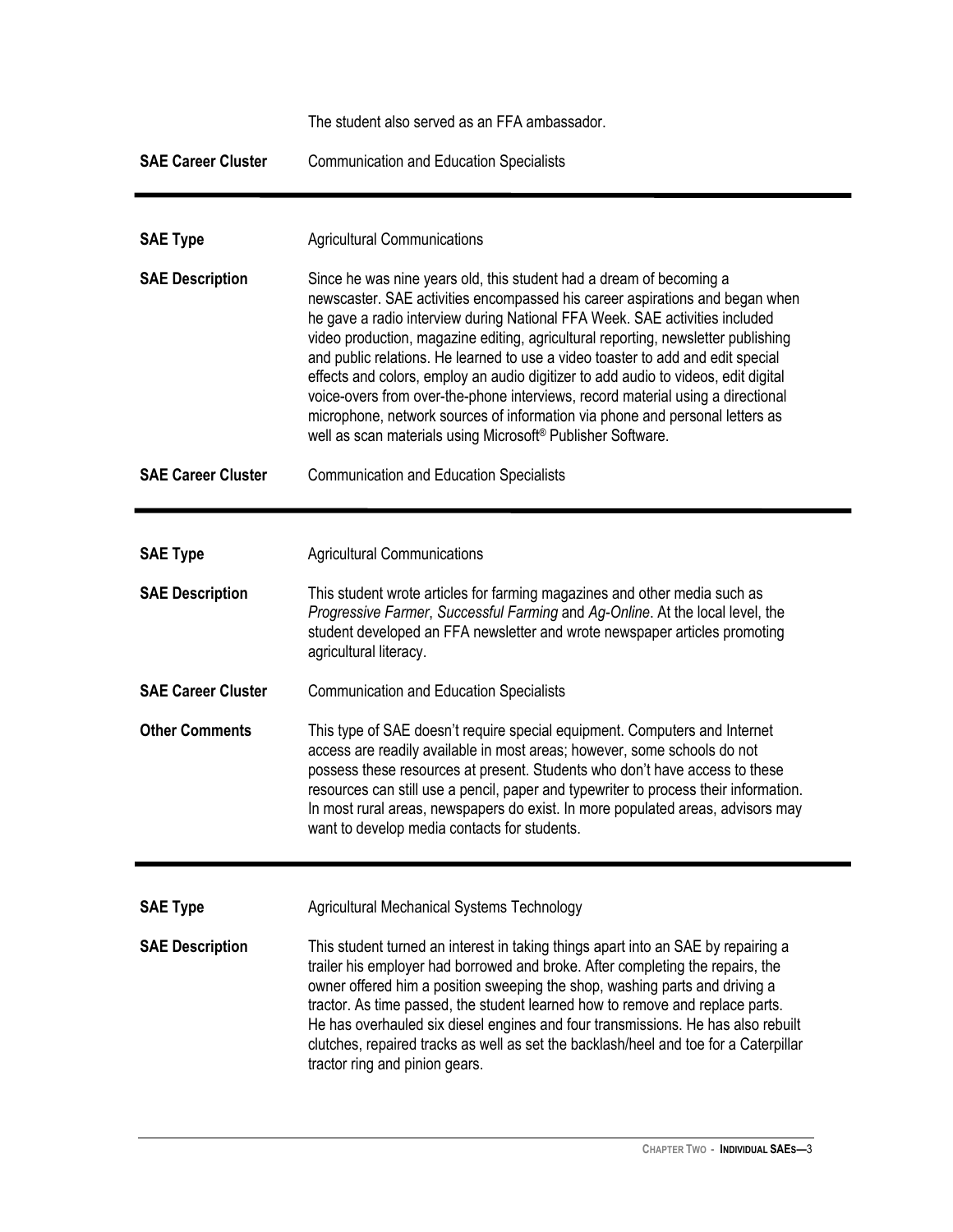|                           | The student has acquired more than \$15,000 worth of tools and has purchased a<br>service truck and cellular telephone. He plans to attend a community college and<br>work in an implement dealership.                                                                                                                                                                                                                                                              |
|---------------------------|---------------------------------------------------------------------------------------------------------------------------------------------------------------------------------------------------------------------------------------------------------------------------------------------------------------------------------------------------------------------------------------------------------------------------------------------------------------------|
|                           | The student's employer conducted an apprenticeship for and advised him on<br>which tools to purchase.                                                                                                                                                                                                                                                                                                                                                               |
| <b>SAE Career Cluster</b> | Scientists, Engineers and Related Specialists                                                                                                                                                                                                                                                                                                                                                                                                                       |
|                           |                                                                                                                                                                                                                                                                                                                                                                                                                                                                     |
| <b>SAE Type</b>           | <b>Agricultural Mechanics</b>                                                                                                                                                                                                                                                                                                                                                                                                                                       |
| <b>SAE Description</b>    | As a freshman, the student built a pole barn and a fence; wired and installed<br>plumbing in a barn; built, stained and laid a roof on a deck and demolished a<br>second barn. The student also built a feed floor, constructed a farrowing house,<br>assembled a grain bin, poured cement, built an addition to a barn and laid a roof<br>on a house. The student also worked at a small engine shop, on a farm and in a<br>machine shop as well as ran a backhoe. |
| <b>SAE Career Cluster</b> | Scientists, Engineers and Related Specialists                                                                                                                                                                                                                                                                                                                                                                                                                       |
|                           |                                                                                                                                                                                                                                                                                                                                                                                                                                                                     |
| <b>SAE Type</b>           | <b>Agricultural Processing</b>                                                                                                                                                                                                                                                                                                                                                                                                                                      |
| <b>SAE Description</b>    | This student learned a lot about handling honeybees and managing colonies<br>through her SAE. She now understands the important role honeybees play in<br>agriculture. She collected, harvested and processed honey, pollen and the comb.<br>She also sold beeswax novelties items such as candles and Christmas tree<br>ornaments.                                                                                                                                 |
| <b>SAE Career Cluster</b> | Marketing, Merchandising and Sales Representatives                                                                                                                                                                                                                                                                                                                                                                                                                  |
|                           |                                                                                                                                                                                                                                                                                                                                                                                                                                                                     |
| <b>SAE Type</b>           | Agricultural Processing-Leather Kits                                                                                                                                                                                                                                                                                                                                                                                                                                |
| <b>SAE Description</b>    | This student's hobby became an SAE that generated income. The student<br>obtained kits from leather companies and devised creative ways to alter or add<br>special touches to the finished products. He bought scrap leather from<br>community residents and used his father's tools. The student used his record<br>book to organize and focus on the business aspects of his SAE.                                                                                 |
| <b>SAE Career Cluster</b> | Marketing, Merchandising and Sales Representatives                                                                                                                                                                                                                                                                                                                                                                                                                  |
| <b>Other Comments</b>     | Students only need a few resources this SAE, which could be adapted for a<br>physically- or mentally-challenged student. The idea could be incorporated into<br>service projects involving senior citizens or PALS mentees.                                                                                                                                                                                                                                         |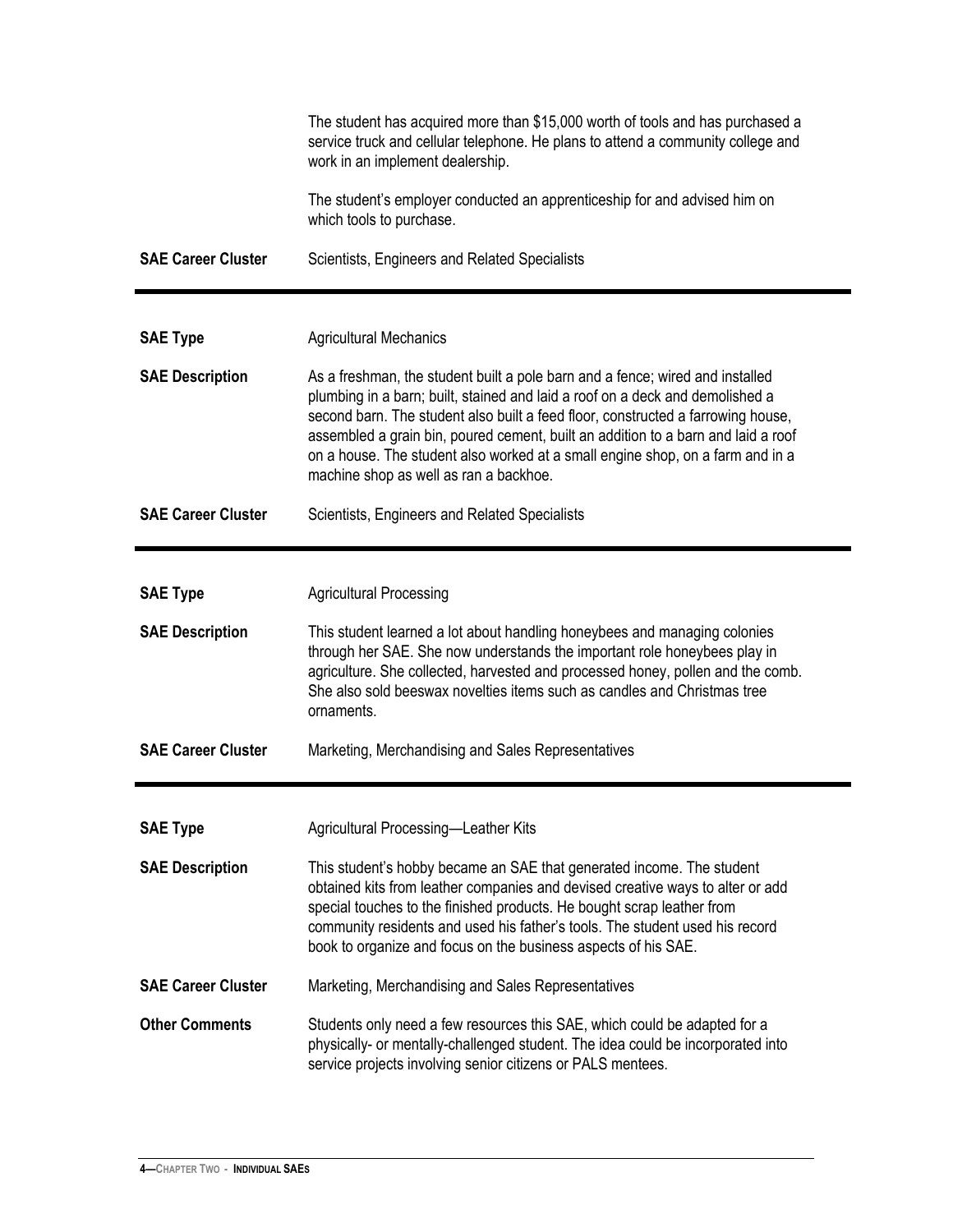| <b>SAE Type</b>           | Agricultural Processing-Meat Cutter                                                                                                                                                                                                                                                                                                                                                                                                                                                                                                                                                                                                             |
|---------------------------|-------------------------------------------------------------------------------------------------------------------------------------------------------------------------------------------------------------------------------------------------------------------------------------------------------------------------------------------------------------------------------------------------------------------------------------------------------------------------------------------------------------------------------------------------------------------------------------------------------------------------------------------------|
| <b>SAE Description</b>    | After studying about retail and wholesale meats in agriculture class, this student<br>researched the career opportunities in this industry. The student became a meat<br>cutter's apprentice at a local grocery store where he or she cut retail portions of<br>beef, pork and poultry. The student learned how to identify wholesale and retail<br>cuts of meat, operate and maintain meat department equipment, conduct<br>inventories as well as order and stock prepackaged meats.                                                                                                                                                          |
| <b>SAE Career Cluster</b> | Marketing, Merchandising and Sales Representatives                                                                                                                                                                                                                                                                                                                                                                                                                                                                                                                                                                                              |
| <b>SAE Type</b>           | Agricultural Sales and/or Service-Crop Scouting                                                                                                                                                                                                                                                                                                                                                                                                                                                                                                                                                                                                 |
| <b>SAE Description</b>    | The student is involved in the family's crop scouting business. Learning to<br>conduct germination tests enabled the student to make recommendations to<br>farmers on replanting. Each client received a graph of every tested field. The<br>student logged weekly field information on a micro-cassette recorder while on-<br>site and then entered the data onto customers' personal databases. A major part<br>of the student's job was taking soil profile samples. The student also learned to<br>identify diseases, insects and molds as well as monitor pod maturity and stages.                                                         |
| <b>SAE Career Cluster</b> | Marketing, Merchandising and Sales Representatives                                                                                                                                                                                                                                                                                                                                                                                                                                                                                                                                                                                              |
| <b>Other Comments</b>     | Many of the practices used in this enterprise could be adapted for use in career<br>development events (CDEs). Students with these types of SAEs can help coach<br>other students or peers in related CDEs.                                                                                                                                                                                                                                                                                                                                                                                                                                     |
| <b>SAE Type</b>           | Agricultural Sales and/or Service-Greenhouse Business                                                                                                                                                                                                                                                                                                                                                                                                                                                                                                                                                                                           |
| <b>SAE Description</b>    | The student began a greenhouse business after obtaining a loan from the<br>Farmers Home Administration. The loan allowed the student to purchase the<br>structure, heating and cooling systems, thermostats, electrical wiring and water<br>lines. The student's father, mother and sister assisted with the grading of the<br>land and constructing the facility. After consulting with the local agriculture<br>teacher and extension agent, the student decided to raise Christmas poinsettias<br>and specialty bedding plants. The student expanded the facilities by constructing<br>a shade house for bedding plants and hanging baskets. |
| <b>SAE Career Cluster</b> | Marketing, Merchandising and Sales Representatives                                                                                                                                                                                                                                                                                                                                                                                                                                                                                                                                                                                              |
| <b>Other Comments</b>     | Students can grow many crops in greenhouses built from just wooden frames<br>and PVC plastic. Greenhouse operation varies with location and the length of the<br>winter season.                                                                                                                                                                                                                                                                                                                                                                                                                                                                 |

 $\blacksquare$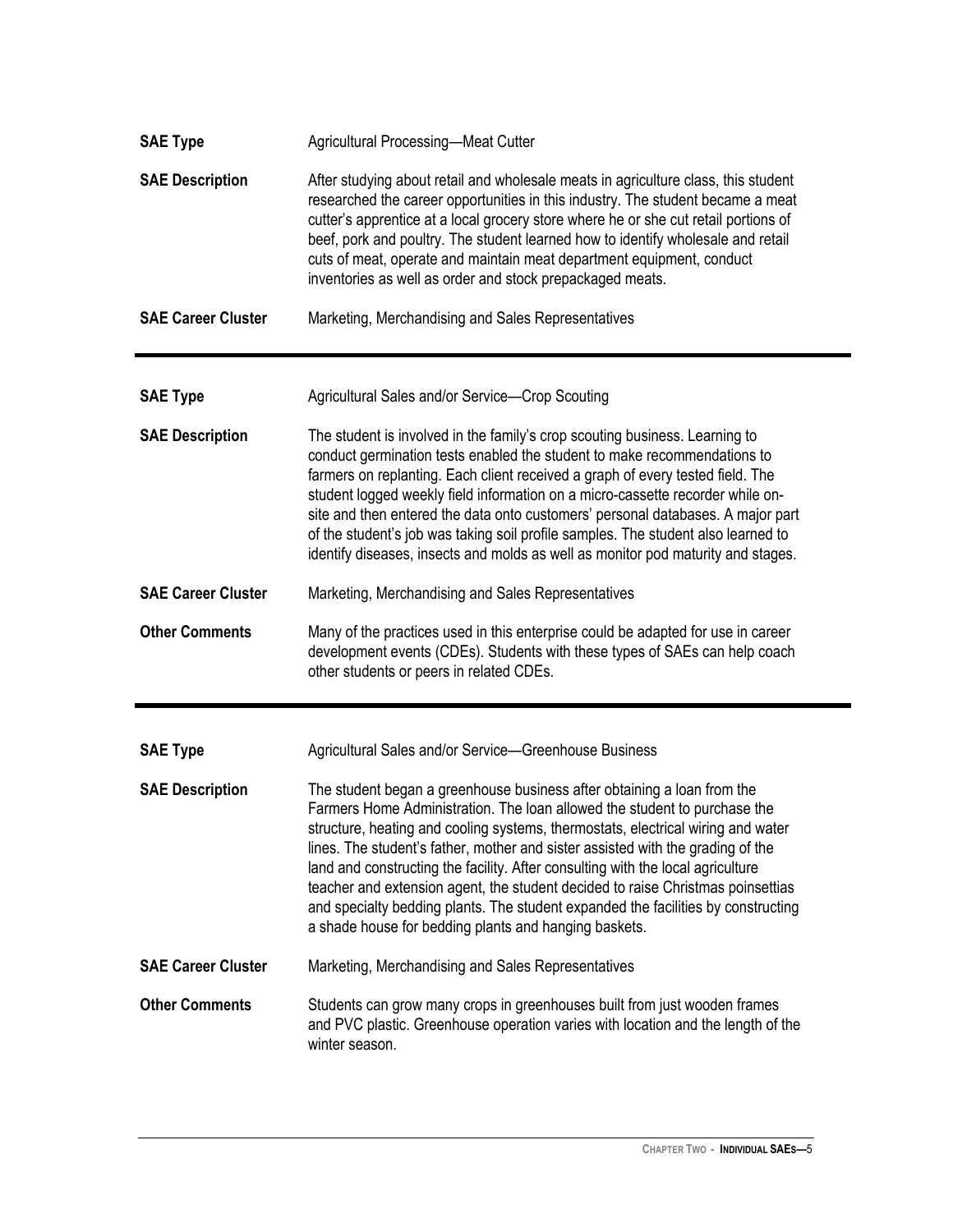| <b>SAE Type</b>           | Agricultural Sales and/or Service-Implement Dealership                                                                                                                                                                                                                                                                                                                                                                                                                                                                                                                      |
|---------------------------|-----------------------------------------------------------------------------------------------------------------------------------------------------------------------------------------------------------------------------------------------------------------------------------------------------------------------------------------------------------------------------------------------------------------------------------------------------------------------------------------------------------------------------------------------------------------------------|
| <b>SAE Description</b>    | Managers at an implement dealership assigned this student to the sales<br>department. There the student erected product displays as well as selected and<br>ordered products based on past sales records. The student also answered<br>customers' questions, highlighting product features and benefits. The student<br>then transferred to the service and parts departments where he or she used<br>computers and CD-ROM to locate parts. The student serviced outdoor<br>equipment, diagnosed small engine problems and operated an oxyacetylene unit<br>and arc welder. |
| <b>SAE Career Cluster</b> | Marketing, Merchandising and Sales Representatives                                                                                                                                                                                                                                                                                                                                                                                                                                                                                                                          |
| <b>SAE Type</b>           | Agricultural Sales and/or Service-Veterinary Clinic                                                                                                                                                                                                                                                                                                                                                                                                                                                                                                                         |
| <b>SAE Description</b>    | Working for a veterinarian allowed this student to care for small animals in a<br>clinic. The student fed boarded animal with food and water and groomed them.<br>Upon the departure of each animal, the student cleaned and disinfected the<br>kennels. The student assisted the veterinarian in examining animals, x-raying<br>and preparing the surgery room. As a lab technician, the student tested animals<br>for heartworms and stocked the shelves daily.                                                                                                           |
| <b>SAE Career Cluster</b> | Marketing, Merchandising and Sales Representatives                                                                                                                                                                                                                                                                                                                                                                                                                                                                                                                          |
| <b>SAE Type</b>           | Agricultural Sales and/or Service or Forage Production-Custom Baling<br><b>Business</b>                                                                                                                                                                                                                                                                                                                                                                                                                                                                                     |
| <b>SAE Description</b>    | The student began his SAE by borrowing money from his father to purchase a<br>round hay bale. His interest in this business was peaked by an experience where<br>he helped a neighbor store hay bales. After learning about the student's plan to<br>purchase a hay baler, an owner of a baler reduced its sale price by \$1,000.<br>Another neighbor approached the student and offered to have him bale all of the<br>hay on his farm. He increased his custom baling clientele from seven to 20<br>customers.                                                            |
|                           | The student learned how to work with people (including an unreliable customer),<br>manage a business and implement safety procedures.                                                                                                                                                                                                                                                                                                                                                                                                                                       |
|                           |                                                                                                                                                                                                                                                                                                                                                                                                                                                                                                                                                                             |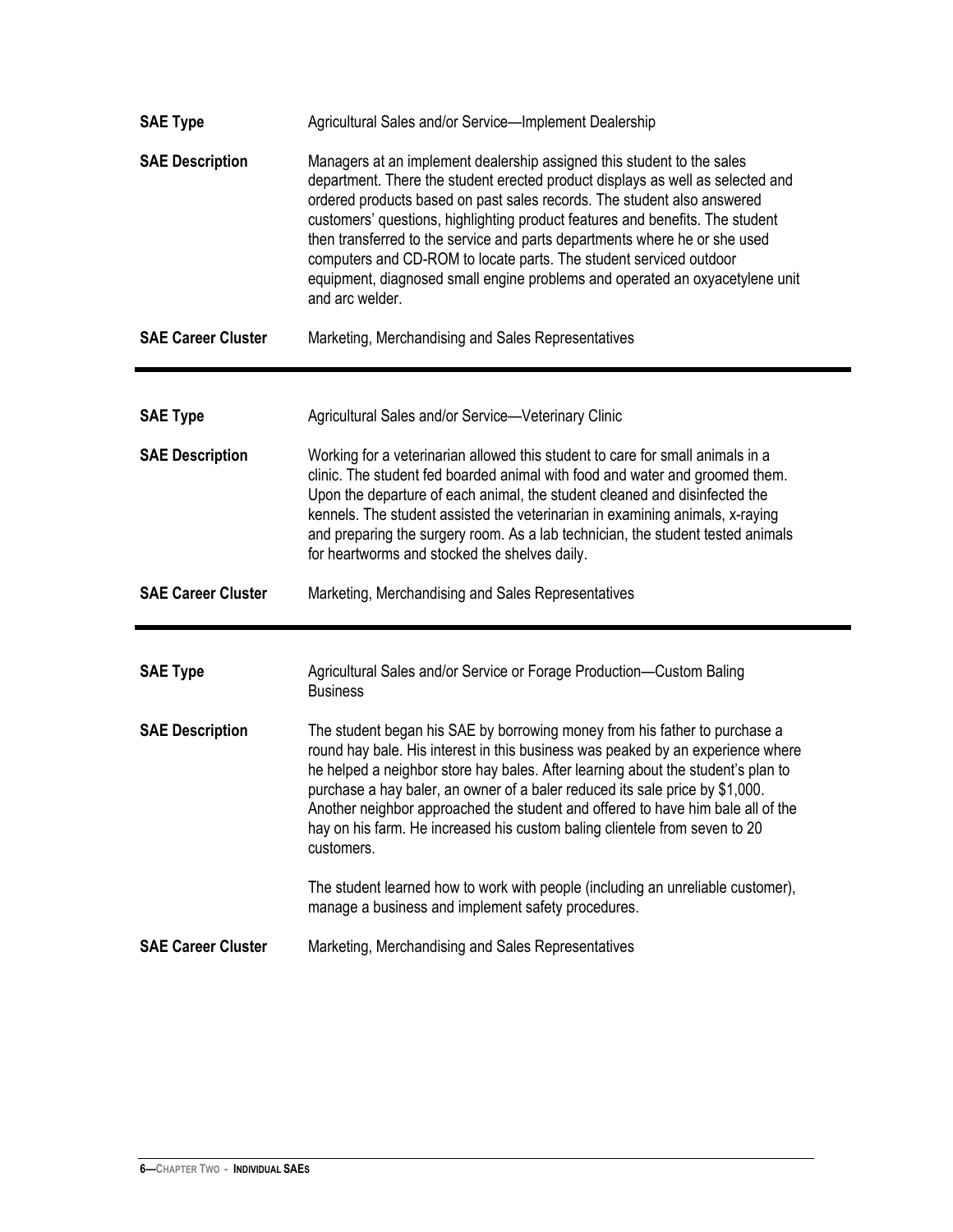| <b>SAE Type</b>           | Aquaculture-Fish Farming                                                                                                                                                                                                                                                                                                                                                                                                                                                                                                                                                                                                                                                                                           |
|---------------------------|--------------------------------------------------------------------------------------------------------------------------------------------------------------------------------------------------------------------------------------------------------------------------------------------------------------------------------------------------------------------------------------------------------------------------------------------------------------------------------------------------------------------------------------------------------------------------------------------------------------------------------------------------------------------------------------------------------------------|
| <b>SAE Description</b>    | This student visited several fish farms and gathered information from owners on<br>construction and species. The initial financial investment was the most costly for<br>this enterprise. The student constructed ponds as well as purchased fish and<br>several pieces of equipment.                                                                                                                                                                                                                                                                                                                                                                                                                              |
|                           | The student learned how to develop a budget, fulfill responsibilities, build self-<br>reliance, construct spawning equipment, harvest fish, recognize fish diseases<br>and inventory stock through this enterprise.                                                                                                                                                                                                                                                                                                                                                                                                                                                                                                |
| <b>SAE Career Cluster</b> | <b>Agricultural and Forestry Production</b>                                                                                                                                                                                                                                                                                                                                                                                                                                                                                                                                                                                                                                                                        |
| <b>Other Comments</b>     | Goldfish or other fish could be raised on a smaller scale by using ponds or<br>aquariums. The fish could be sold for many different purposes such as stocking<br>garden ponds or for 4-H exhibits.                                                                                                                                                                                                                                                                                                                                                                                                                                                                                                                 |
| <b>SAE Type</b>           | Beef Cattle-Ranch Worker                                                                                                                                                                                                                                                                                                                                                                                                                                                                                                                                                                                                                                                                                           |
| <b>SAE Description</b>    | As a child, this student spent weekends on his grandfather's ranch. In eighth<br>grade, he moved closer to his grandparents' ranch and was able to work there<br>after school as well as on weekends. The student traded labor on the ranch for<br>beef heifers, feed and use of the pasture. He purchased additional cattle with<br>savings and a loan from the Farmers Home Administration.                                                                                                                                                                                                                                                                                                                      |
|                           | The student completed these tasks in 3,615 hours (of which 1,950 were unpaid):<br>fed cattle, kept records, weighed calves at birth, vaccinated cows and calves and<br>evaluated replacement heifers and bulls.                                                                                                                                                                                                                                                                                                                                                                                                                                                                                                    |
|                           | The student also participated in livestock judging events, an agricultural issues<br>forum, chapter rodeo committee work and a beef proficiency competition.                                                                                                                                                                                                                                                                                                                                                                                                                                                                                                                                                       |
| <b>SAE Career Cluster</b> | <b>Agricultural and Forestry Production</b>                                                                                                                                                                                                                                                                                                                                                                                                                                                                                                                                                                                                                                                                        |
| <b>SAE Type</b>           | <b>Beef Production/Placement</b>                                                                                                                                                                                                                                                                                                                                                                                                                                                                                                                                                                                                                                                                                   |
| <b>SAE Description</b>    | The student combined an entrepreneurship with placement experiences to learn<br>all he could about the beef cattle industry. Initially, this student raised eight<br>heifers, one bull, one calf and two steers. Using his production background, the<br>student began working for area ranchers and accumulated over 8,700 hours of<br>placement experience. He became a certified artificial insemination technician;<br>practiced embryo transfers, sire selection and EPD evaluation and marketed<br>cattle through purebred production, private treaty as well as state and national<br>consignment cattle sales. The student culminated his SAE experience by<br>working at a university beef teaching unit. |
| <b>SAE Career Cluster</b> | <b>Agricultural and Forestry Production</b>                                                                                                                                                                                                                                                                                                                                                                                                                                                                                                                                                                                                                                                                        |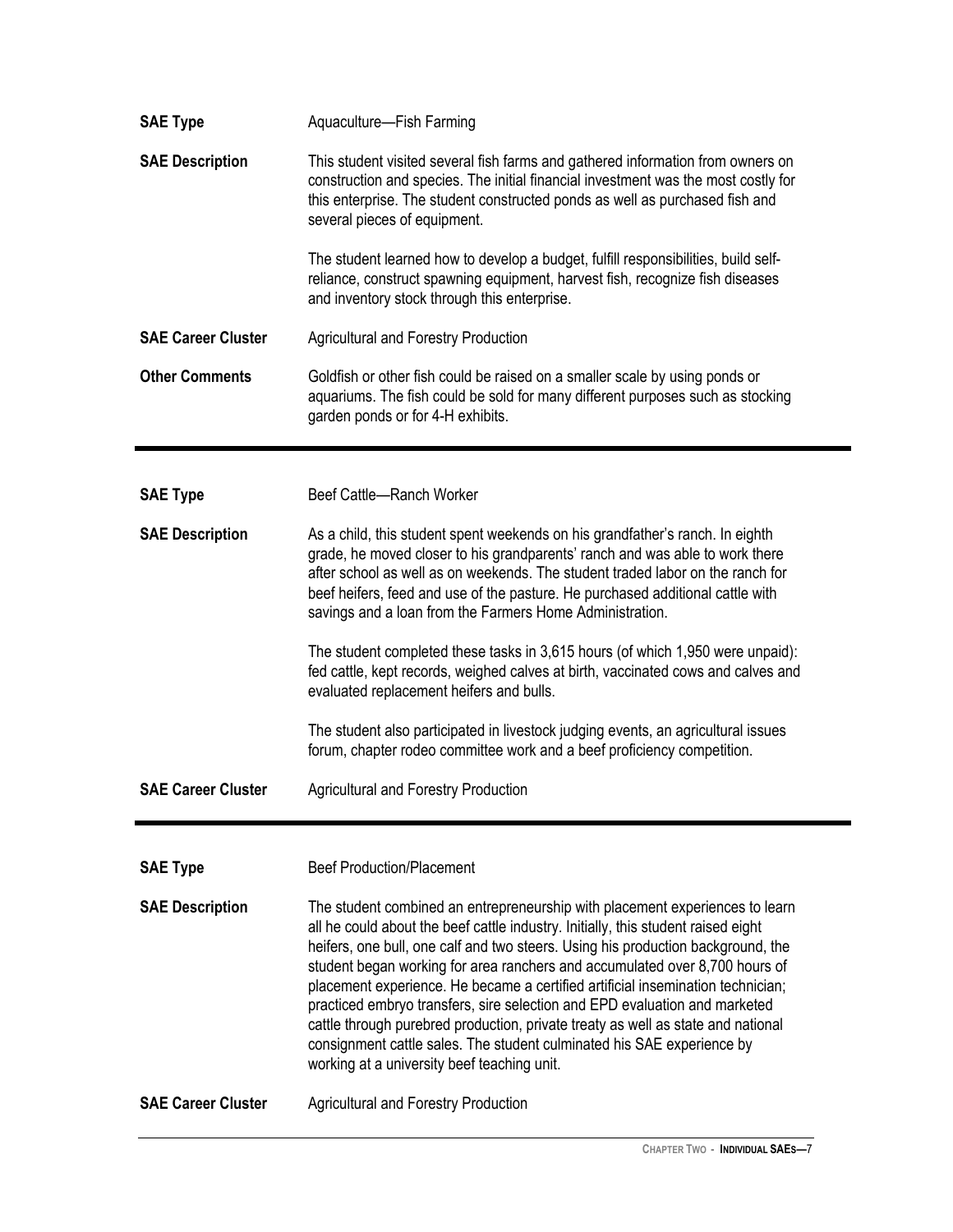| <b>SAE Type</b>           | Biotechnology Internship                                                                                                                                                                                                                                                                                                                                                                                                                                                                      |
|---------------------------|-----------------------------------------------------------------------------------------------------------------------------------------------------------------------------------------------------------------------------------------------------------------------------------------------------------------------------------------------------------------------------------------------------------------------------------------------------------------------------------------------|
| <b>SAE Description</b>    | The student began her SAE by visiting the school's vocational coordinator about<br>a biotechnology science apprenticeship program. She completed a job<br>application and scheduled an interview. Program officials selected and placed<br>her with the U.S. Dairy Forage Research Center located in Madison, Wis.                                                                                                                                                                            |
|                           | She worked with lab equipment, completed complex experiments dealing with<br>DNA and genes and worked with a team of researchers and lab technicians. The<br>student learned about laboratory safety and how to record results in scientific<br>notebooks. She also participated in team building activities. All of these<br>experiences served as valuable assets in preparing her for a career in<br>biotechnology.                                                                        |
|                           | The student was academically eligible for the program and the agriculture<br>instructor recommended her for the apprenticeship program.                                                                                                                                                                                                                                                                                                                                                       |
| <b>SAE Career Cluster</b> | Scientists, Engineers and Related Specialists                                                                                                                                                                                                                                                                                                                                                                                                                                                 |
|                           |                                                                                                                                                                                                                                                                                                                                                                                                                                                                                               |
| <b>SAE Type</b>           | Computers/Lab Equipment                                                                                                                                                                                                                                                                                                                                                                                                                                                                       |
| <b>SAE Description</b>    | Preparing for a landscape exhibit at a farmers fair encouraged this student to use                                                                                                                                                                                                                                                                                                                                                                                                            |
|                           | a computer to design the display. Beginning with that project, the student drew<br>other landscapes using a computer-assisted design (CAD) program. The student<br>learned to use word processing systems, spreadsheets, file management<br>techniques, hypertext linking and graphics for the Web, e-mail and the Internet.<br>The student has also worked with fiber optics.                                                                                                                |
|                           | As a junior, the student worked as an intern at the USDA Salinity Laboratory<br>where he performed mineral tests on different crops. The student learned to use<br>laboratory equipment such as an inductivity coupled plasma atomic photometer,<br>a chloride titrator and an atomic emission spectrophotometer.                                                                                                                                                                             |
| <b>SAE Career Cluster</b> | Scientists, Engineers and Related Specialists                                                                                                                                                                                                                                                                                                                                                                                                                                                 |
|                           |                                                                                                                                                                                                                                                                                                                                                                                                                                                                                               |
| <b>SAE Type</b>           | Detassling Seed Corn                                                                                                                                                                                                                                                                                                                                                                                                                                                                          |
| <b>SAE Description</b>    | The student started an SAE program by detassling corn during the summer<br>breaks. Besides holding the job of de-rouger, the student eventually raised seed<br>corn for a prominent seed company. Crop scouting experience taught the student<br>to identify common agronomic weeds, insects and diseases; determine possible<br>infestation percentage counts; identify corn growth stages; supervise corn<br>detassling crews; flag male seed corn rows and complete crop scouting reports. |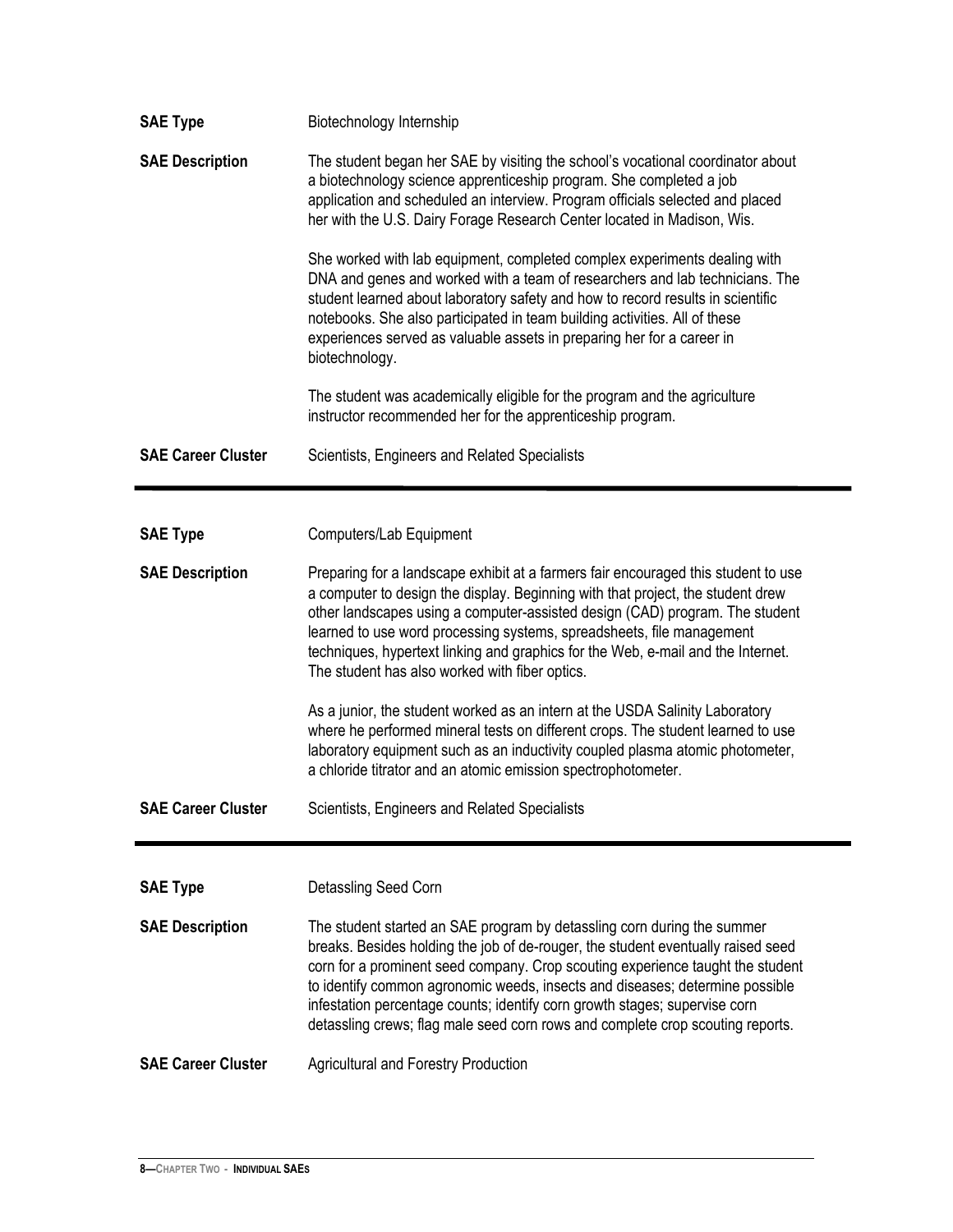| <b>SAE Type</b>           | Dogs-Kennel Worker                                                                                                                                                                                                                                                                                                                                                                                                                                                                                                                                                                                                                                                                                                            |
|---------------------------|-------------------------------------------------------------------------------------------------------------------------------------------------------------------------------------------------------------------------------------------------------------------------------------------------------------------------------------------------------------------------------------------------------------------------------------------------------------------------------------------------------------------------------------------------------------------------------------------------------------------------------------------------------------------------------------------------------------------------------|
| <b>SAE Description</b>    | The student obtained a position at a nearby kennel with a focus on training work<br>dogs. The student formulated feed rations to meet each dog's nutritional needs,<br>disinfected the kennels and other livestock equipment daily, groomed each<br>animal's hair or coat daily, trained the animals to obey their masters, performed<br>basic training lessons with young dogs, administered medications and performed<br>minor canine veterinary procedures.                                                                                                                                                                                                                                                                |
|                           | The student trained cattle dogs and assisted the owner while at national dog<br>shows. The student joined the Australian Shepherd Club of America.                                                                                                                                                                                                                                                                                                                                                                                                                                                                                                                                                                            |
| <b>SAE Career Cluster</b> | Marketing, Merchandising and Sales Representatives                                                                                                                                                                                                                                                                                                                                                                                                                                                                                                                                                                                                                                                                            |
| <b>SAE Type</b>           | <b>Emerging Agricultural Technology</b>                                                                                                                                                                                                                                                                                                                                                                                                                                                                                                                                                                                                                                                                                       |
| <b>SAE Description</b>    | This student began an SAE program raising corn and soybeans. From this<br>experience, the student secured a position at a crop research field station, which<br>combined an interest in science and agriculture. The student conducted a<br>herbicide tolerance trial using popcorn germ plasm. During the winter months,<br>the student entered data into the facility computer. After one year of working at<br>the field station, officials hired the student as a full-time summer intern.<br>To complement the placement experience, the student attended a weed<br>identification seminar and a USDA Product Development and Utilization<br>Laboratory tour as well as obtained a state pesticide applicator's license. |
| <b>SAE Career Cluster</b> | Scientists, Engineers and Related Specialists                                                                                                                                                                                                                                                                                                                                                                                                                                                                                                                                                                                                                                                                                 |
|                           |                                                                                                                                                                                                                                                                                                                                                                                                                                                                                                                                                                                                                                                                                                                               |
| <b>SAE Type</b>           | <b>Emerging Technology-GPS</b>                                                                                                                                                                                                                                                                                                                                                                                                                                                                                                                                                                                                                                                                                                |
| <b>SAE Description</b>    | This student began researching different career options at ten years of age and<br>wanted to find a challenging field. His interest in computers and technology<br>propelled him into jobs of increasing complexity until he finally landed a position<br>on a farm working with global positioning technology.                                                                                                                                                                                                                                                                                                                                                                                                               |
|                           | On the farm, the student managed a hydroponic tomato production facility,<br>applied pesticides to selected agronomic crops and processed data to develop<br>individual field yield maps for use with a global positioning satellite system<br>$(GPS)$ .                                                                                                                                                                                                                                                                                                                                                                                                                                                                      |
| <b>SAE Career Cluster</b> | Scientists, Engineers and Related Specialists                                                                                                                                                                                                                                                                                                                                                                                                                                                                                                                                                                                                                                                                                 |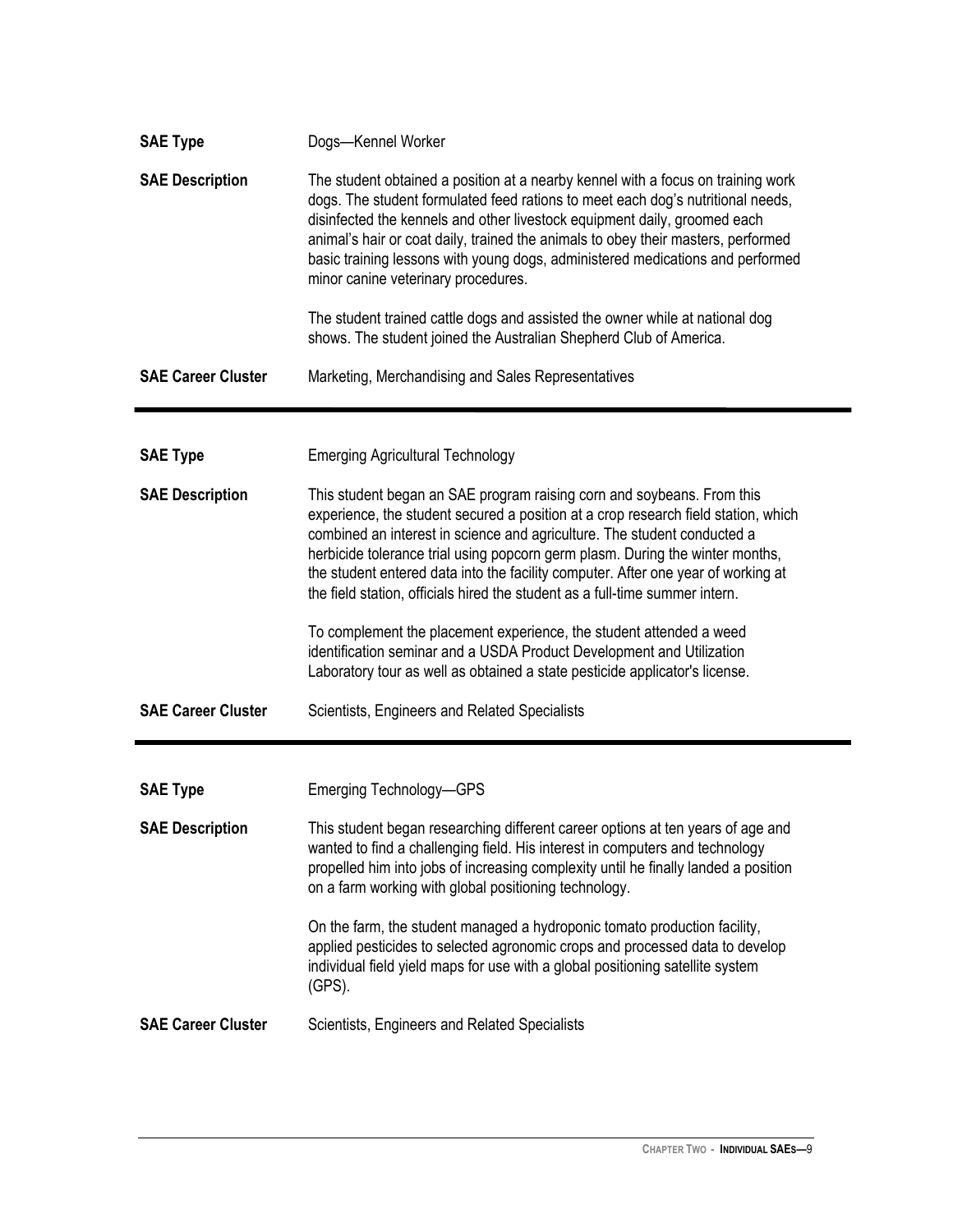| <b>SAE Type</b>           | <b>Environmental Science</b>                                                                                                                                                                                                                                                                                                                                                                                       |
|---------------------------|--------------------------------------------------------------------------------------------------------------------------------------------------------------------------------------------------------------------------------------------------------------------------------------------------------------------------------------------------------------------------------------------------------------------|
| <b>SAE Description</b>    | This SAE consisted of collecting and surveying Karner Blue Butterfly populations,<br>tracking Wood Turtles with radio transmitters, propagating plants and restoring<br>prairie habitat. This student received a grant for her research. She collected data<br>and submitted a research report, which was featured on a web site she<br>developed.                                                                 |
| <b>SAE Career Cluster</b> | <b>Agricultural and Forestry Production</b>                                                                                                                                                                                                                                                                                                                                                                        |
| <b>Other Comments</b>     | This particular SAE cannot be reproduced, but its format offers endless<br>possibilities. Students must know the scientific method and be able to use it in<br>every facet of their SAE. They can present the findings of their studies to<br>numerous groups to teach residents about the importance of preserving,<br>admiring and respecting the environment.                                                   |
| <b>SAE Type</b>           | Environmental Science or Agricultural Sales and/or Service-Composting                                                                                                                                                                                                                                                                                                                                              |
| <b>SAE Description</b>    | An innovative businessman approached this student's father about composting<br>his manure stockpile. Two years after that initial conversation, the owner<br>abandoned his business and moved to another part of the state. At that time, the<br>student devised a business plan to use money from savings and other SAE                                                                                           |
|                           | projects to rent 25 acres of land as well as purchase a used compost turner and<br>thermometer.                                                                                                                                                                                                                                                                                                                    |
|                           | The student learned to perform regularly scheduled preventative maintenance on<br>equipment, keep updated and accurate billing records, provide prompt and<br>courteous service, control weeds and monitor compost row temperatures.                                                                                                                                                                               |
|                           | The student extended this horticulture SAE by tapping into the increasing<br>fertilizer needs of local golf courses.                                                                                                                                                                                                                                                                                               |
| <b>SAE Career Cluster</b> | Scientists, Engineers and Related Specialists                                                                                                                                                                                                                                                                                                                                                                      |
| <b>Other Comments</b>     | Composting on any scale, large or small, has many environmental and consumer<br>benefits. Compost provides excellent nutrients for enriching the soil. Students<br>need to monitor their compost piles regularly because of the tremendous heat<br>generated.                                                                                                                                                      |
| <b>SAE Type</b>           | Environmental Science-Dairy and Crop Farm                                                                                                                                                                                                                                                                                                                                                                          |
| <b>SAE Description</b>    | As a part of a dairy and diversified crop SAE, the student incorporated soil<br>conservation practices, implemented energy saving facility upgrades, tested the<br>soil annually and constructed a manure handling structure on the family farm.<br>The student cooperated with the Soil Conservation Service (now the Natural<br>Resources Conservation Service) to establish terraces, plant rotation crops, use |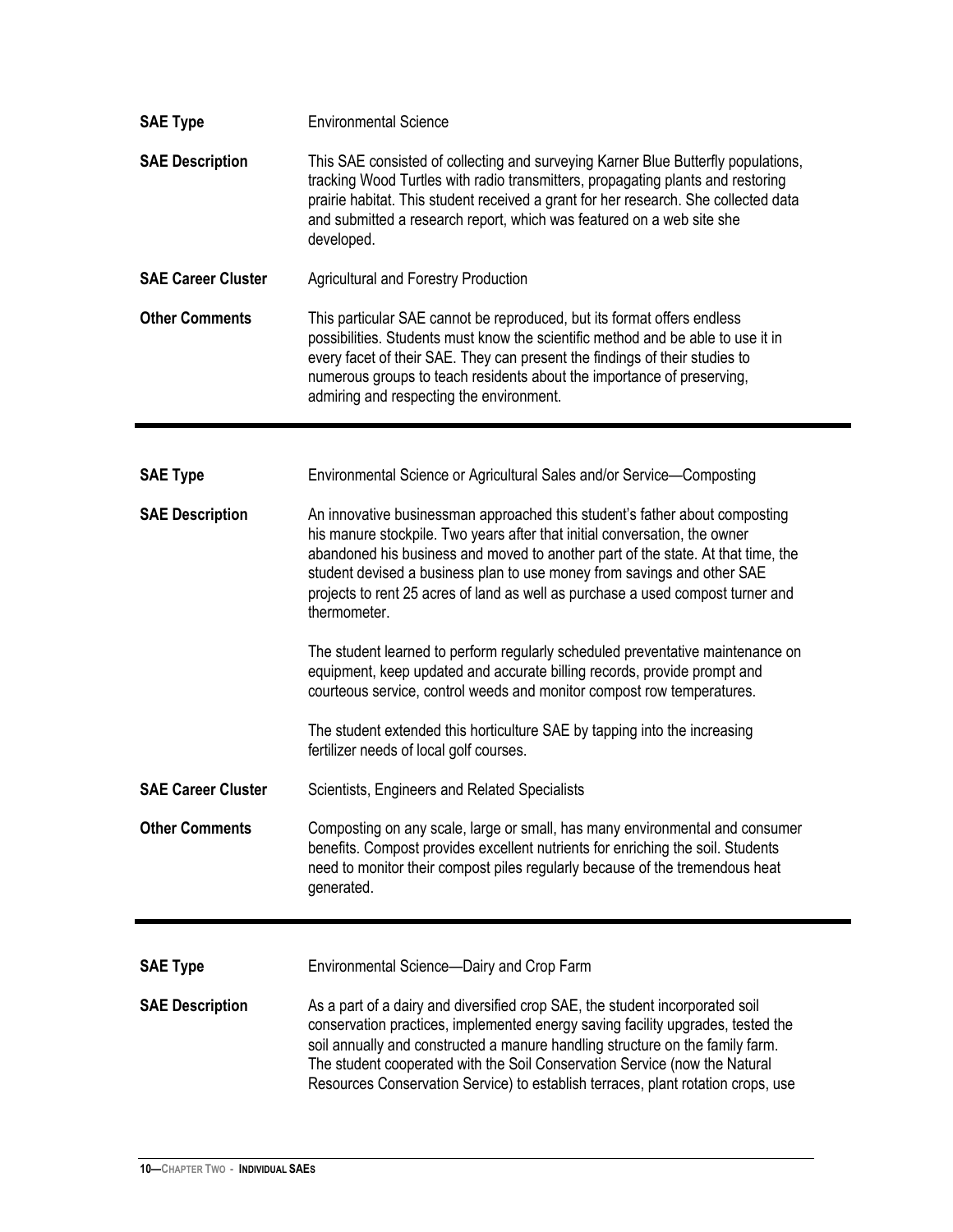|                           | conservation tillage practices on all fields, implement a double cropping system<br>and contour all highly erodible land.                                                                                                                                                                                                                                                              |
|---------------------------|----------------------------------------------------------------------------------------------------------------------------------------------------------------------------------------------------------------------------------------------------------------------------------------------------------------------------------------------------------------------------------------|
|                           | The student helped construct a dairy facility and manure lagoon. The new dairy<br>facility reduced energy costs due to increased insulation and an energy efficient<br>curtain ventilation system. These improvements eliminated the need for<br>circulating fans. The student also installed low density and energy efficient light<br>bulbs to reduce costs.                         |
| <b>SAE Career Cluster</b> | Scientists, Engineers and Related Specialists                                                                                                                                                                                                                                                                                                                                          |
|                           |                                                                                                                                                                                                                                                                                                                                                                                        |
| <b>SAE Type</b>           | Environmental Science—Leafy Spurge Research                                                                                                                                                                                                                                                                                                                                            |
| <b>SAE Description</b>    | This student cooperated with university lab officials to test the resistance of leafy<br>spurge to a variety of control measures.                                                                                                                                                                                                                                                      |
| <b>SAE Career Cluster</b> | Scientists, Engineers and Related Specialists                                                                                                                                                                                                                                                                                                                                          |
| <b>Other Comments</b>     | Leafy spurge is not troublesome is all parts of the United States. Students can<br>research the resistance of many other troublesome pests using organic and<br>inorganic control methods. University or extension service officials can help<br>students design and implement a research plan of action.                                                                              |
|                           |                                                                                                                                                                                                                                                                                                                                                                                        |
|                           |                                                                                                                                                                                                                                                                                                                                                                                        |
| <b>SAE Type</b>           | Environmental Science-Natural Resource Management                                                                                                                                                                                                                                                                                                                                      |
| <b>SAE Description</b>    | This student learned a lot about environmental management from attending<br>various workshops. She applied her newfound knowledge to areas and situations<br>needing attention in her local area.                                                                                                                                                                                      |
|                           | She worked to secure a grant, which would provide funding to clean a<br>contaminated stream near a town park. Her previous experience in determining<br>water quality through chemical, physical and biological methods helped her<br>assess the health of the stream. Because water pollution is a problem that is not<br>quickly reversed, her work on this project continues today. |
|                           | She also spoke about the importance of preserving the environment to school<br>and community groups.                                                                                                                                                                                                                                                                                   |
| <b>SAE Career Cluster</b> | Scientists, Engineers and Related Specialists                                                                                                                                                                                                                                                                                                                                          |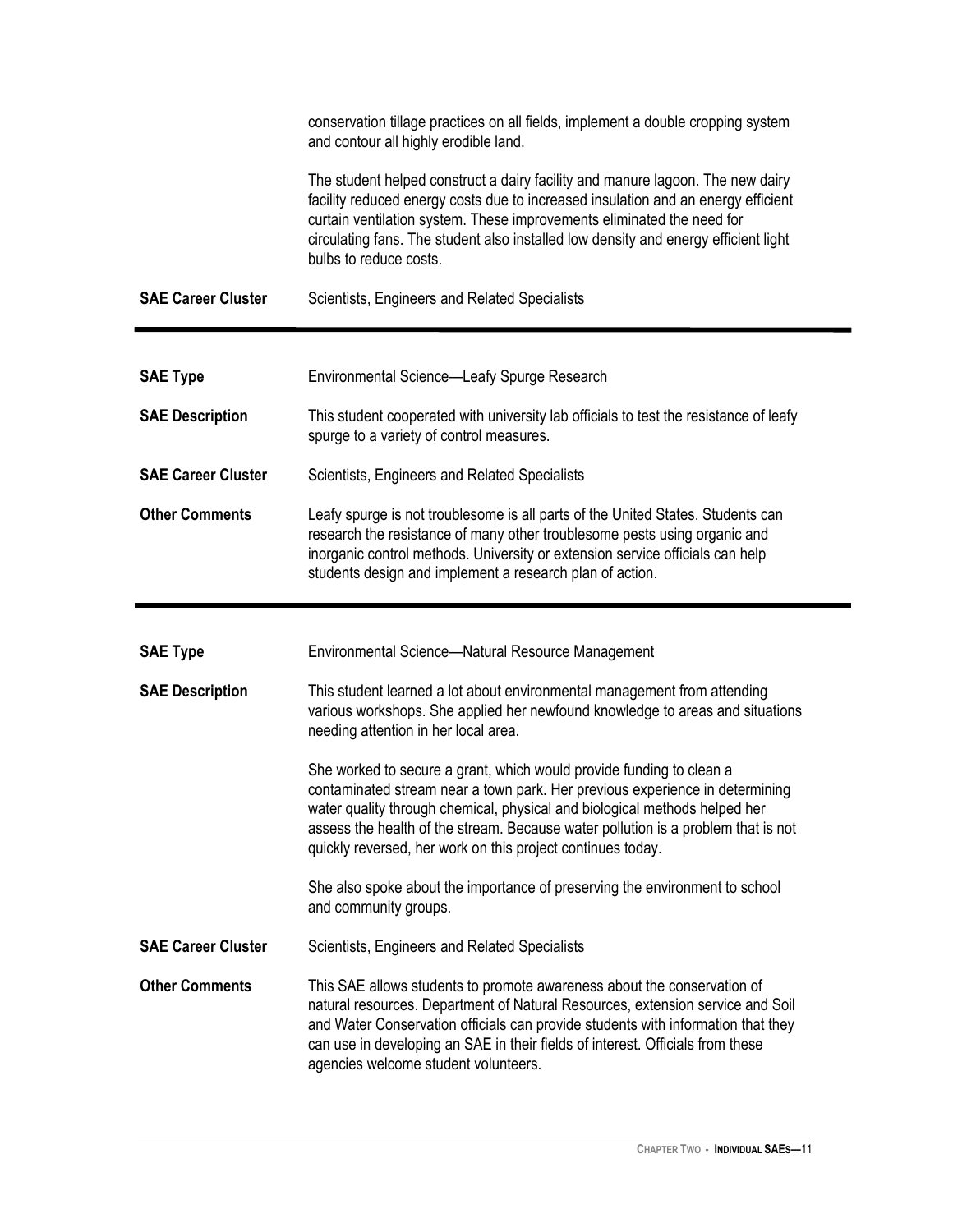Income potential with this SAE is slim, but students can gain beneficial experiences toward future career goals. With help from agriculture instructors, extension specialists, natural resources personnel and Soil and Water Conservation District officials, students who don't have a traditional agricultural background can implement an SAE similar to this one. **SAE Type** Environmental Science—Recycling **SAE Description** The student works at a recycling company, which recovers both raw and recycled plastics for use in agricultural and construction drainage tile. The student began the experience by sorting bales of plastic bottles. The student now operates a machine that shreds plastic into chunks and then grinds them into smaller pieces. The student also operates a Rotogran, the largest machine in the factory, which can grind a 55-gallon plastic drum into smaller pieces. Besides operating these machines on a daily basis, the student assists in maintaining the plant's equipment. **SAE Career Cluster** Scientists, Engineers and Related Specialists **SAE Type** Environmental Science—Wildlife Management Studies **SAE Description** This student joined an eighth grade science club to study the environment. Upon entering high school, the student enrolled in agriscience and completed numerous environmental research projects. As a part of an SAE, the student attended environmental workshops and conferences and volunteered to work at an outdoor field station and school forestry plot. The student conducted butterfly, wood turtle, timber wolf, frog and toad studies. The student also conducted a timber wolf road survey, managed the forest at a field station, volunteered to survey amphibian and marsh dwelling birds, performed land and water surveys as well as assisted with a prairie restoration and plant propagation project. **SAE Career Cluster** Scientists, Engineers and Related Specialists **Other Comments** An outdoor classroom would be an excellent resource for this type of SAE project. Permission from school administrators may be needed if this SAE is used to educate younger students about the environment and agriculture.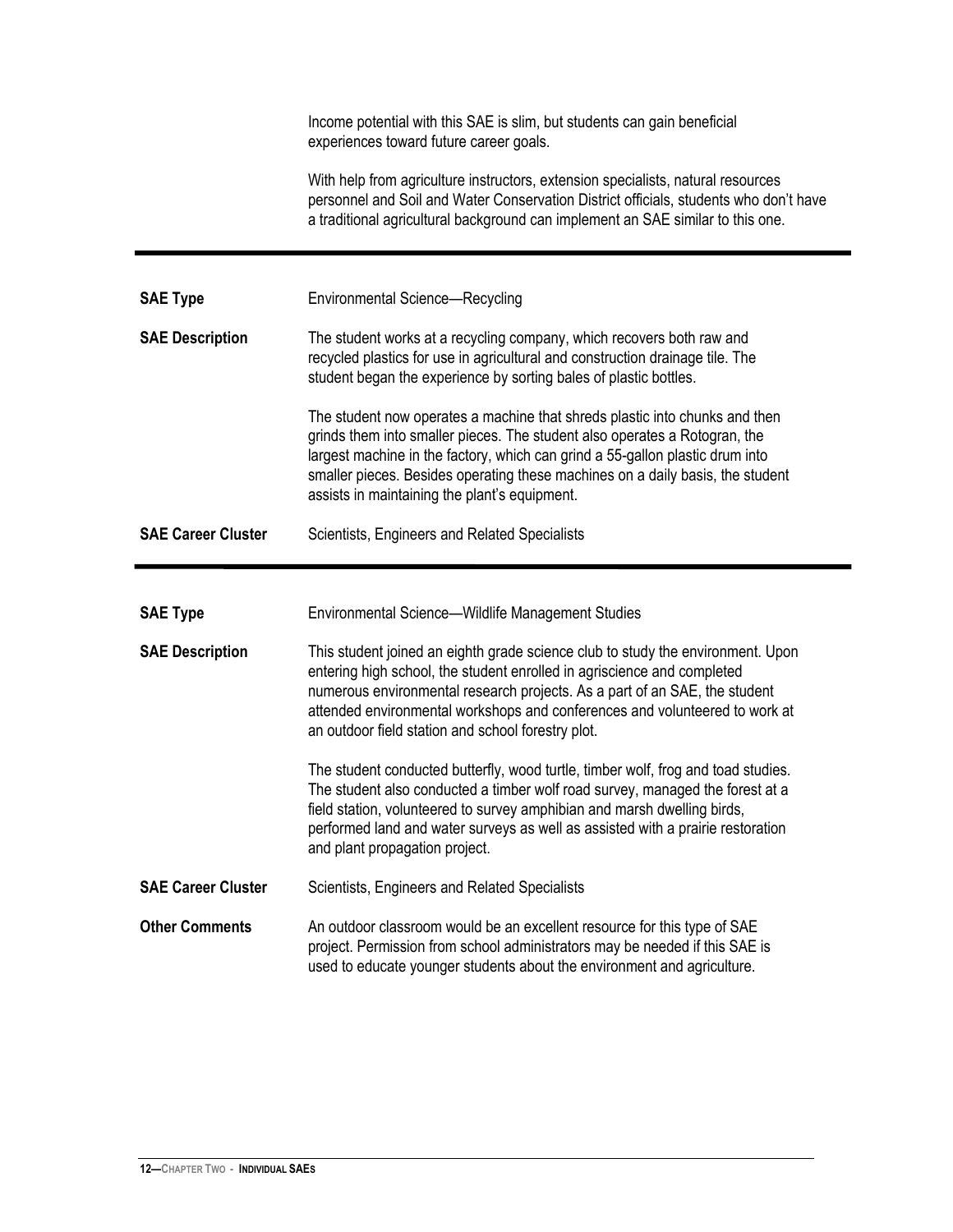| <b>SAE Type</b>           | Equine Science-Placement at a Stable                                                                                                                                                                                                                                                                                                                                                                                                                                                                                               |
|---------------------------|------------------------------------------------------------------------------------------------------------------------------------------------------------------------------------------------------------------------------------------------------------------------------------------------------------------------------------------------------------------------------------------------------------------------------------------------------------------------------------------------------------------------------------|
| <b>SAE Description</b>    | At a young age, the student began his project, which led to an SAE, by visiting a<br>local stable and cleaning stalls. He then enrolled in riding lessons and soon after<br>owned his first horse. He also cleaned additional stalls in exchange for boarding<br>fees. The student fed horses, monitored their vital signs, watched for signs of<br>distressed horses and disease, developed conditioning schedules, taught riding<br>lessons at day camp as well as designed and maintained jumping and cross<br>country courses. |
| <b>SAE Career Cluster</b> | <b>Agricultural and Forestry Production</b>                                                                                                                                                                                                                                                                                                                                                                                                                                                                                        |
|                           |                                                                                                                                                                                                                                                                                                                                                                                                                                                                                                                                    |
| <b>SAE Type</b>           | Equine Science-Teaching Community about Horses                                                                                                                                                                                                                                                                                                                                                                                                                                                                                     |
| <b>SAE Description</b>    | The student purchased her first horse with her own money. She now owns a<br>herd of six horses. Her experiences range from ownership to equine science<br>promotion. The student taught middle schools students about horses, gave<br>presentations to community groups, sponsored equine camps and clinics, offered<br>private lessons and sponsored equestrian rides for paralysis victims.                                                                                                                                      |
|                           | She learned how to dress, clean and monitor the progress of horse wounds. She<br>also observed and applied horse safety procedures, evaluated body<br>conformation and purchased acceptable horses, developed a herd nutrition plan<br>and acquired frugality in purchasing tack and equipment.                                                                                                                                                                                                                                    |
| <b>SAE Career Cluster</b> | <b>Agricultural and Forestry Production</b>                                                                                                                                                                                                                                                                                                                                                                                                                                                                                        |
| <b>Other Comments</b>     | There are organizations that search for volunteers to conduct therapeutic riding<br>lessons for physically challenged individuals. Internet web sites may list<br>organizations near where students live. They may want to start their Internet<br>search by looking under headings such as "therapeutic horseback riding" or<br>"Special Equestrian Riding Therapy, Inc."                                                                                                                                                         |
|                           |                                                                                                                                                                                                                                                                                                                                                                                                                                                                                                                                    |
| <b>SAE Type</b>           | Equine Science-Trail Rides                                                                                                                                                                                                                                                                                                                                                                                                                                                                                                         |
| <b>SAE Description</b>    | Because of an interest in horses and the outdoors, this student obtained a job at<br>a park riding stable. He began work at the park as a "pony boy," assisting<br>children who wanted to ride the ponies. He became a wrangler who supervised<br>groups on trail rides, assisted riders in grooming and saddling their horses and<br>taught horse safety to participants. The student fed horses, collected tickets and<br>waivers and completed simple maintenance projects.                                                     |
| <b>SAE Career Cluster</b> | Marketing, Merchandising and Sales Representatives                                                                                                                                                                                                                                                                                                                                                                                                                                                                                 |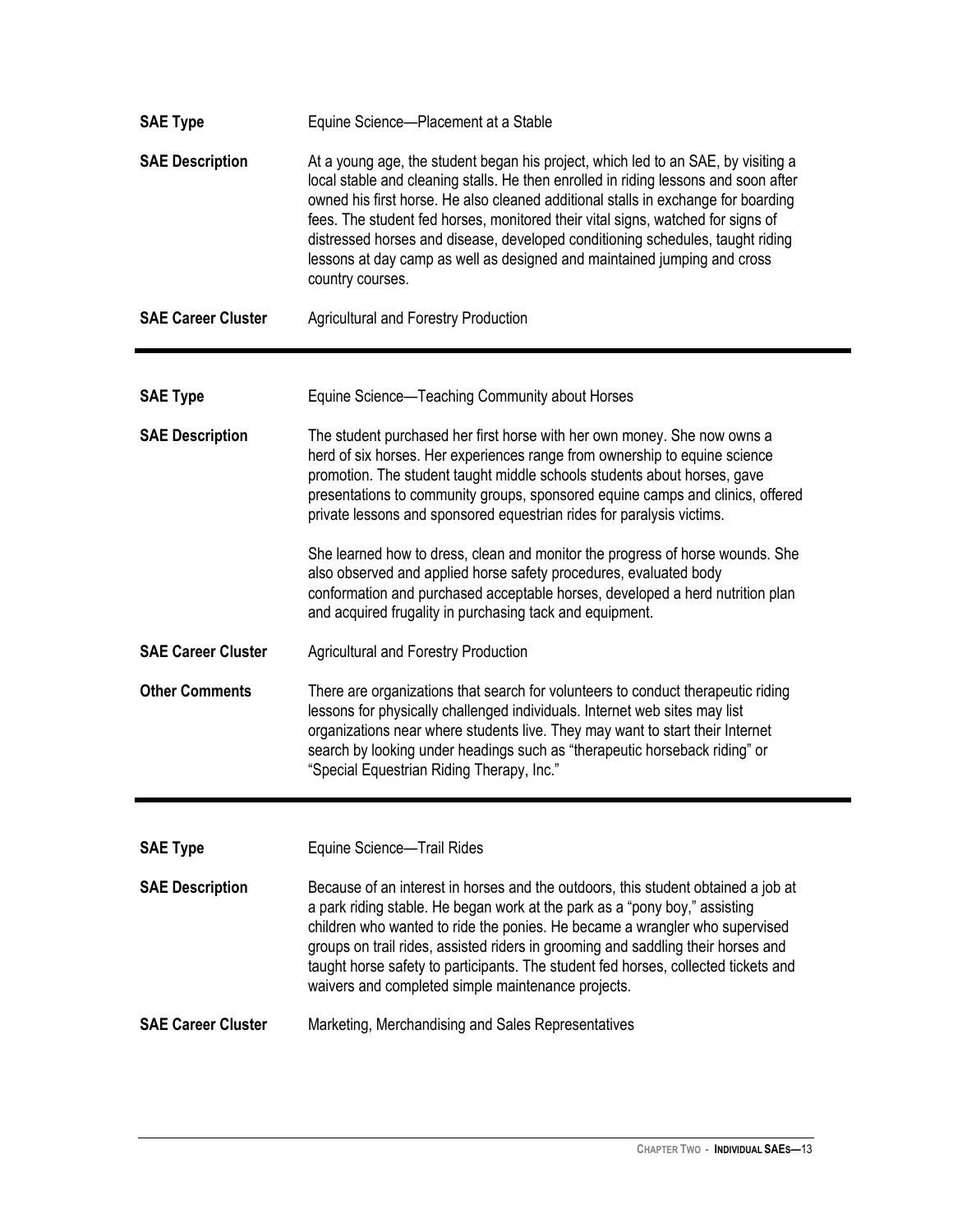| <b>SAE Type</b>           | Farm Hand-Placement on Dairy Farm                                                                                                                                                                                                                                                                                                                                                                                                                                                                   |
|---------------------------|-----------------------------------------------------------------------------------------------------------------------------------------------------------------------------------------------------------------------------------------------------------------------------------------------------------------------------------------------------------------------------------------------------------------------------------------------------------------------------------------------------|
| <b>SAE Description</b>    | Experience and knowledge gained on an uncle's farm prepared this student to<br>work with a registered dairy cattle herd. The student learned how to evaluate<br>dairy heifers and cows, select sires as well as use proper milking and milk<br>sanitation procedures (pre- and post-dipping). This student became familiar with<br>a prescribed calf starter and other feeding programs, Dairy Herd Improvement<br>Association testing, herd vaccination, pest control and a record keeping system. |
| <b>SAE Career Cluster</b> | <b>Agricultural and Forestry Production</b>                                                                                                                                                                                                                                                                                                                                                                                                                                                         |
| <b>SAE Type</b>           | Fiber Crop production-Pulpwood                                                                                                                                                                                                                                                                                                                                                                                                                                                                      |
| <b>SAE Description</b>    | After completing both a natural resources management and forestry course, the<br>student obtained a position working in an uncle's pulpwood business. He learned<br>to operate a chain saw, bulldozer, feller buncher and skidder. He also learned to<br>repair handheld and heavy equipment. The student has learned to cut trees into<br>eight-foot lengths, peel popple, bunch (piling pulp) and limb.                                                                                           |
|                           | The student plans to attend a technical school to improve his timber cruising and<br>mapping skills as well as to learn how to estimate wood volumes.                                                                                                                                                                                                                                                                                                                                               |
| <b>SAE Career Cluster</b> | Scientists, Engineers and Related Specialists                                                                                                                                                                                                                                                                                                                                                                                                                                                       |
|                           |                                                                                                                                                                                                                                                                                                                                                                                                                                                                                                     |
| <b>SAE Type</b>           | Floriculture-Caladium Bulb Production                                                                                                                                                                                                                                                                                                                                                                                                                                                               |
| <b>SAE Description</b>    | At an early age, this student became familiar with the business of growing,<br>processing and shipping caladium bulbs. The student learned how to plant,<br>manage water resources, fertilize and harvest caladium-all processes vital to<br>the production of this crop.                                                                                                                                                                                                                           |
| <b>SAE Career Cluster</b> | Agricultural and Forestry Production                                                                                                                                                                                                                                                                                                                                                                                                                                                                |
| <b>Other Comments</b>     | No books exist, explaining how to farm and market the specialty crop Caladium.<br>Students can gain a working knowledge about the plant through mentoring and<br>hands-on experiences. Information about wholesale sources and resources is<br>available on the Internet. These same aspects of caladium production can be<br>applied to daylilies, irises, chrysanthemums and other perennials.                                                                                                    |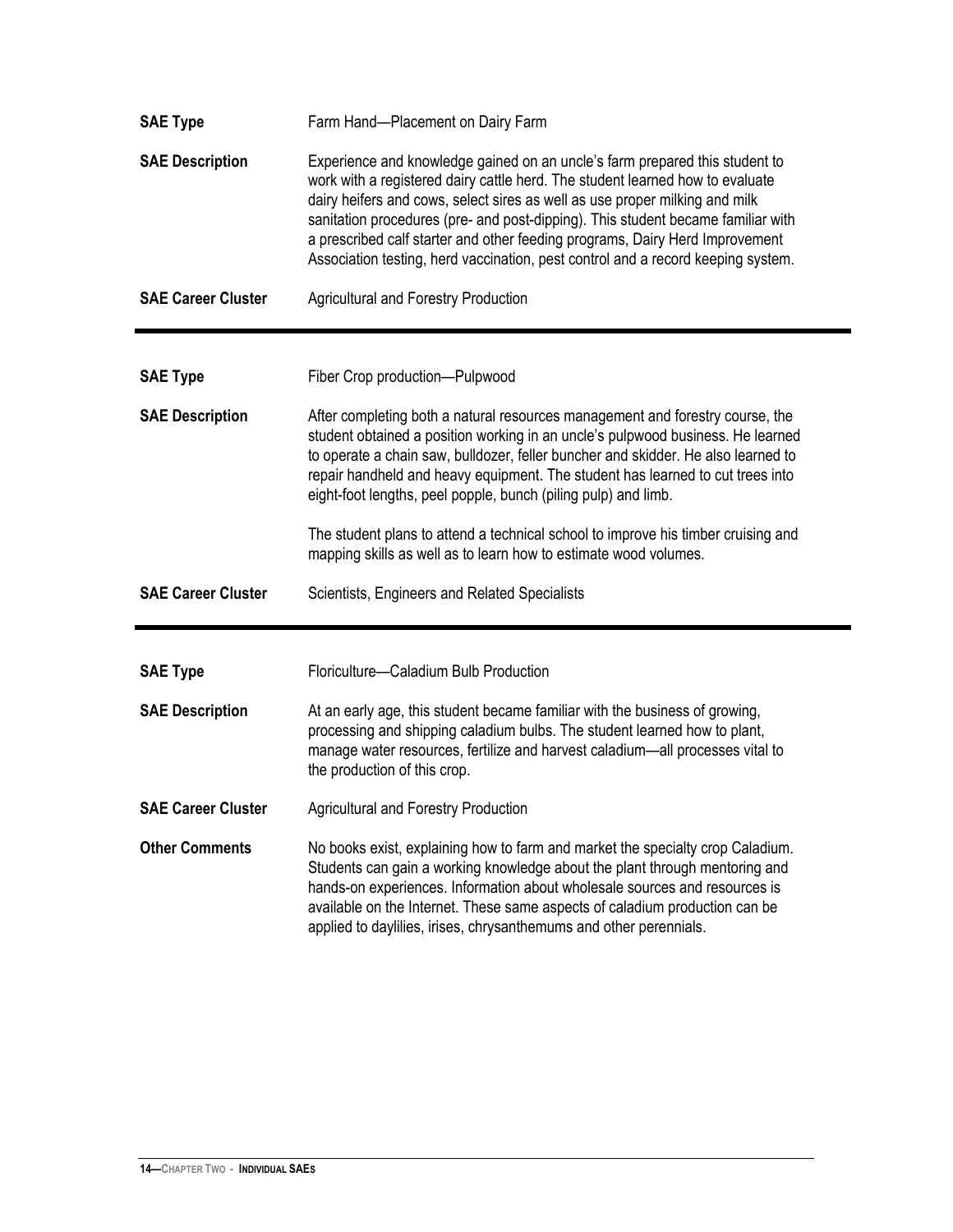| <b>SAE Type</b>                           | Floriculture-Dried Floral Arrangements                                                                                                                                                                                                                                                                                                                                                                                                                                                                                                                                                                                        |
|-------------------------------------------|-------------------------------------------------------------------------------------------------------------------------------------------------------------------------------------------------------------------------------------------------------------------------------------------------------------------------------------------------------------------------------------------------------------------------------------------------------------------------------------------------------------------------------------------------------------------------------------------------------------------------------|
| <b>SAE Description</b>                    | The student raised seedling flowers in the basement under grow lights,<br>transplanted them into a backyard garden, harvested the flowers in the fall, dried<br>them in a garage, constructed fall and Christmas arrangements and sold the<br>arrangements at local craft shows.                                                                                                                                                                                                                                                                                                                                              |
| <b>SAE Career Cluster</b>                 | Marketing, Merchandising and Sales Representatives                                                                                                                                                                                                                                                                                                                                                                                                                                                                                                                                                                            |
| <b>Other Comments</b>                     | The harvested plants could be sold or planted to increase yield.                                                                                                                                                                                                                                                                                                                                                                                                                                                                                                                                                              |
| <b>SAE Type</b>                           | Floriculture-Fresh Arrangements                                                                                                                                                                                                                                                                                                                                                                                                                                                                                                                                                                                               |
| <b>SAE Description</b>                    | The student started a floriculture business, which specialized in fresh<br>arrangements. She began an additional business producing dry arrangements to<br>satisfy customer demand and hired two students to assist in the businesses.<br>Upon the founding of the businesses, she circulated flyers and made community<br>appearances to promote her products. She quickly found that residents preferred<br>to purchase flowers from established businesses. With the assistance of friends,<br>she selected a company name and developed a logo. Together, they designed<br>business cards and letterhead on the computer. |
| <b>SAE Career Cluster</b>                 | Marketing, Merchandising and Sales Representatives                                                                                                                                                                                                                                                                                                                                                                                                                                                                                                                                                                            |
|                                           |                                                                                                                                                                                                                                                                                                                                                                                                                                                                                                                                                                                                                               |
|                                           |                                                                                                                                                                                                                                                                                                                                                                                                                                                                                                                                                                                                                               |
| <b>SAE Type</b><br><b>SAE Description</b> | Floriculture-Greenhouse Management<br>The student worked for two years in the school's greenhouse. His teacher<br>encouraged him to work in the greenhouse and to participate in the district and<br>state floriculture career development events. While in high school, the student<br>expanded his interest in floriculture by securing jobs at a discount and grocery<br>stores.                                                                                                                                                                                                                                           |
|                                           | After working at these multi-use businesses, he obtained a job at a florist shop<br>that specialized in foliage plants and cut flowers. The student learned how to<br>arrange a product display, identify over 100 different species of foliage plants<br>and cut flowers, collect accurate information on phone orders, prepare plant<br>stock for over-the-counter sales and make corsages.                                                                                                                                                                                                                                 |
| <b>SAE Career Cluster</b>                 | Marketing, Merchandising and Sales Representatives                                                                                                                                                                                                                                                                                                                                                                                                                                                                                                                                                                            |
| <b>SAE Type</b><br><b>SAE Description</b> | Floriculture-Orchid Production<br>This student and his family used the kitchen as a tissue culture propagation area                                                                                                                                                                                                                                                                                                                                                                                                                                                                                                           |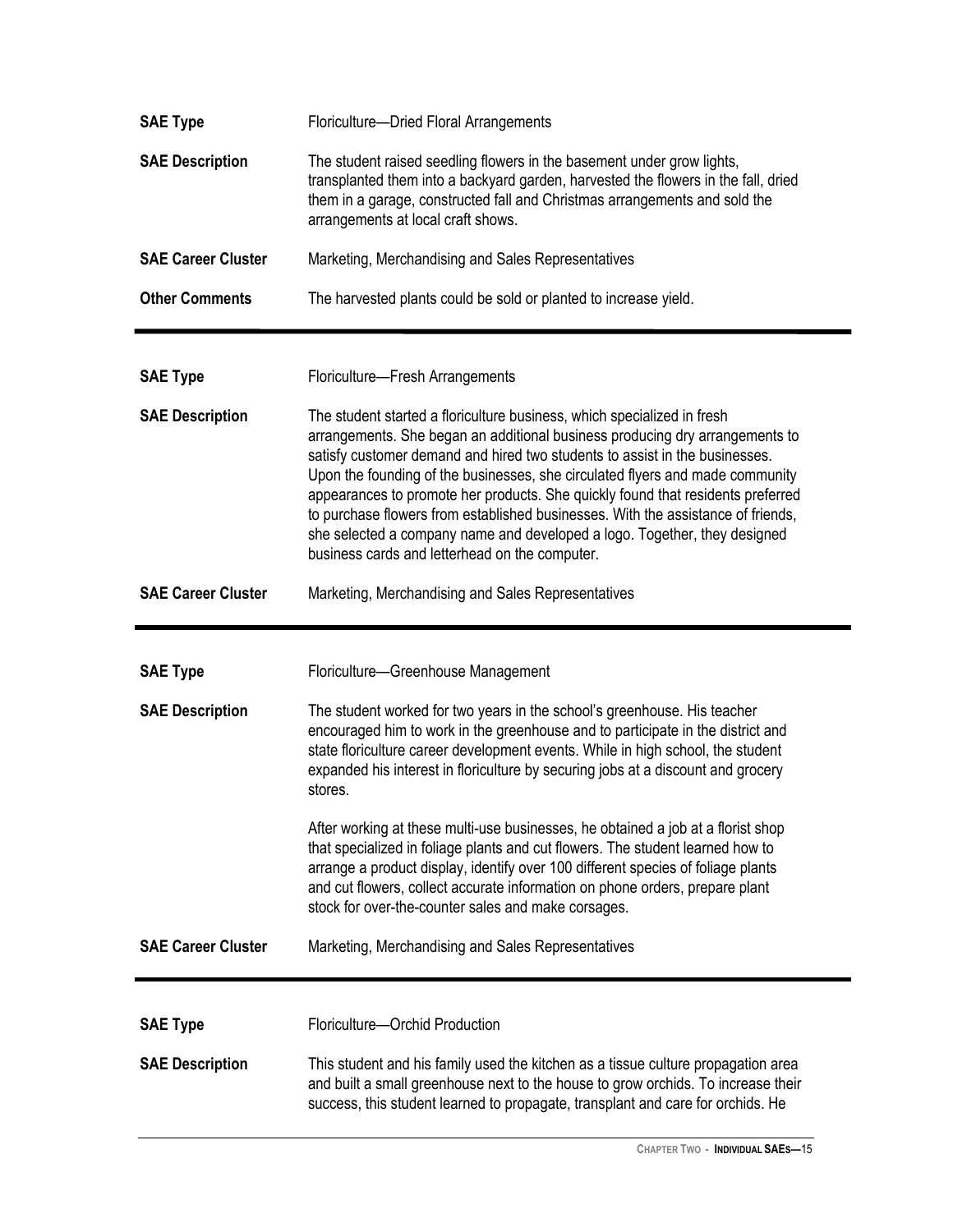|                           | also learned about the nutrient levels needed for orchids to bloom and insect and<br>disease control methods. He also found automatic grow lights essential to control<br>the photoperiod in the propagation process.<br>The student attended several orchid tours and professional meetings,<br>participated in the state nursery operations competition, exhibited orchids at the<br>county and state fairs and joined orchid production-related organizations.                                                                                  |
|---------------------------|----------------------------------------------------------------------------------------------------------------------------------------------------------------------------------------------------------------------------------------------------------------------------------------------------------------------------------------------------------------------------------------------------------------------------------------------------------------------------------------------------------------------------------------------------|
| <b>SAE Career Cluster</b> | <b>Agricultural and Forestry Production</b>                                                                                                                                                                                                                                                                                                                                                                                                                                                                                                        |
|                           |                                                                                                                                                                                                                                                                                                                                                                                                                                                                                                                                                    |
| <b>SAE Type</b>           | Food (Meat) Science-Quality Assurance Program                                                                                                                                                                                                                                                                                                                                                                                                                                                                                                      |
| <b>SAE Description</b>    | After reviewing several agricultural magazines and visiting a local meat packing<br>plant, the student participated in a National Cattlemen's Association data<br>collection project. In the process, the student learned to tag cattle ears; read<br>plant tags; record USDA carcass grades; measure kidney, pelvic and heart fat;<br>trace rib eye area; measure rib eye muscles and enter the data into a computer<br>for further analysis. These experiences prepared the student to collect data for<br>the Certified Angus Beef Association. |
|                           | The student participated in livestock career development events and joined the<br>state and National Cattlemen's Association and the Certified Angus Beef<br>Association.                                                                                                                                                                                                                                                                                                                                                                          |
| <b>SAE Career Cluster</b> | Scientists, Engineers and Related Specialists                                                                                                                                                                                                                                                                                                                                                                                                                                                                                                      |
| <b>SAE Type</b>           | Forestry-Firewood Sales and Tree Planting                                                                                                                                                                                                                                                                                                                                                                                                                                                                                                          |
| <b>SAE Description</b>    | Helping a grandfather deliver firewood encouraged this student to investigate the<br>forestry industry for possible career opportunities. The student started an SAE by<br>logging and selling 60 cords of firewood to local customers. The business has<br>now grown to more than 100 cords a year. The student set a goal of planting two<br>trees for every one harvested. To date, the student has planted 16,000 trees and<br>reforested 1 1/2 acres. In 1996, the student started a Christmas tree business by<br>planting 600 trees.        |
|                           | The student attended a Trees for Tomorrow environmental workshop,<br>participated in a land judging event, enrolled in an outdoors survival skills course<br>and joined the Society of American Foresters.                                                                                                                                                                                                                                                                                                                                         |
| <b>SAE Career Cluster</b> | Scientists, Engineers and Related Specialists                                                                                                                                                                                                                                                                                                                                                                                                                                                                                                      |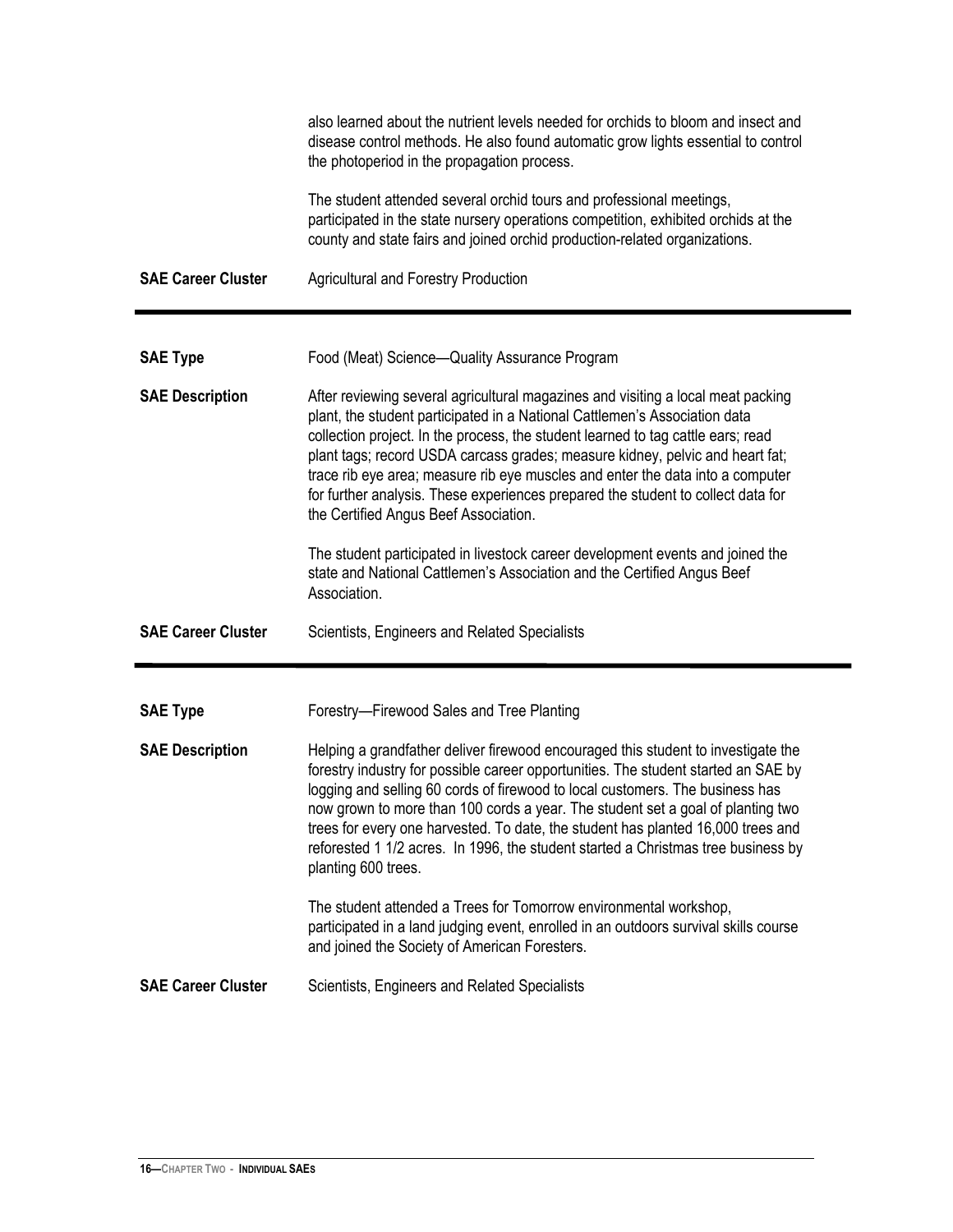| <b>SAE Type</b>           | Forestry Management-Christmas Tree Production                                                                                                                                                                                                                                                                                                                                                        |
|---------------------------|------------------------------------------------------------------------------------------------------------------------------------------------------------------------------------------------------------------------------------------------------------------------------------------------------------------------------------------------------------------------------------------------------|
| <b>SAE Description</b>    | The student turned an idle piece of land into a Christmas tree plot. The student<br>borrowed a three-point hitch tree planter to establish the plot. In one weekend,<br>the student planted 3,000 white pine trees. Over a six-year period of time, the<br>student planted an additional 2,000 Blue spruce, 2,000 Frazier firs and 1,000<br>hardwood trees to replace those removed through logging. |
|                           | The student also left rows of trees near fence lines intact and planted red cedar<br>trees in a wetland to encourage wildlife to inhabit the area.                                                                                                                                                                                                                                                   |
|                           | The student planted seedling trees using proper techniques, operated a prune<br>shears to shape and prune trees to ensure quality-shaped retail Christmas trees,<br>used mechanical and chemical weed control methods, and identified diseases<br>and insects harmful to both hardwoods and pines.                                                                                                   |
| <b>SAE Career Cluster</b> | <b>Agricultural and Forestry Production</b>                                                                                                                                                                                                                                                                                                                                                          |
| <b>Other Comments</b>     | Students can extend this SAE by making wreaths and garland from the<br>trimmings of trees cut for customers.                                                                                                                                                                                                                                                                                         |
|                           |                                                                                                                                                                                                                                                                                                                                                                                                      |
|                           |                                                                                                                                                                                                                                                                                                                                                                                                      |
| <b>SAE Type</b>           | Fruit Production-Orchard                                                                                                                                                                                                                                                                                                                                                                             |
| <b>SAE Description</b>    | The student leased a portion of the family's orchard to produce tart cherries,<br>peaches, pears and apples and later expanded the SAE to include sweet corn.<br>Produce was sold at roadside stands, at farmers markets and to local marketing<br>companies.                                                                                                                                        |
|                           | The student learned how to prune trees, spray for disease and insects, properly<br>irrigate crops as well as operate a cherry picker, wind machine and commercial<br>sprayer.                                                                                                                                                                                                                        |
|                           | The student received a fruit growers association scholarship and joined the<br>horticulture association.                                                                                                                                                                                                                                                                                             |
| <b>SAE Career Cluster</b> | <b>Agricultural and Forestry Production</b>                                                                                                                                                                                                                                                                                                                                                          |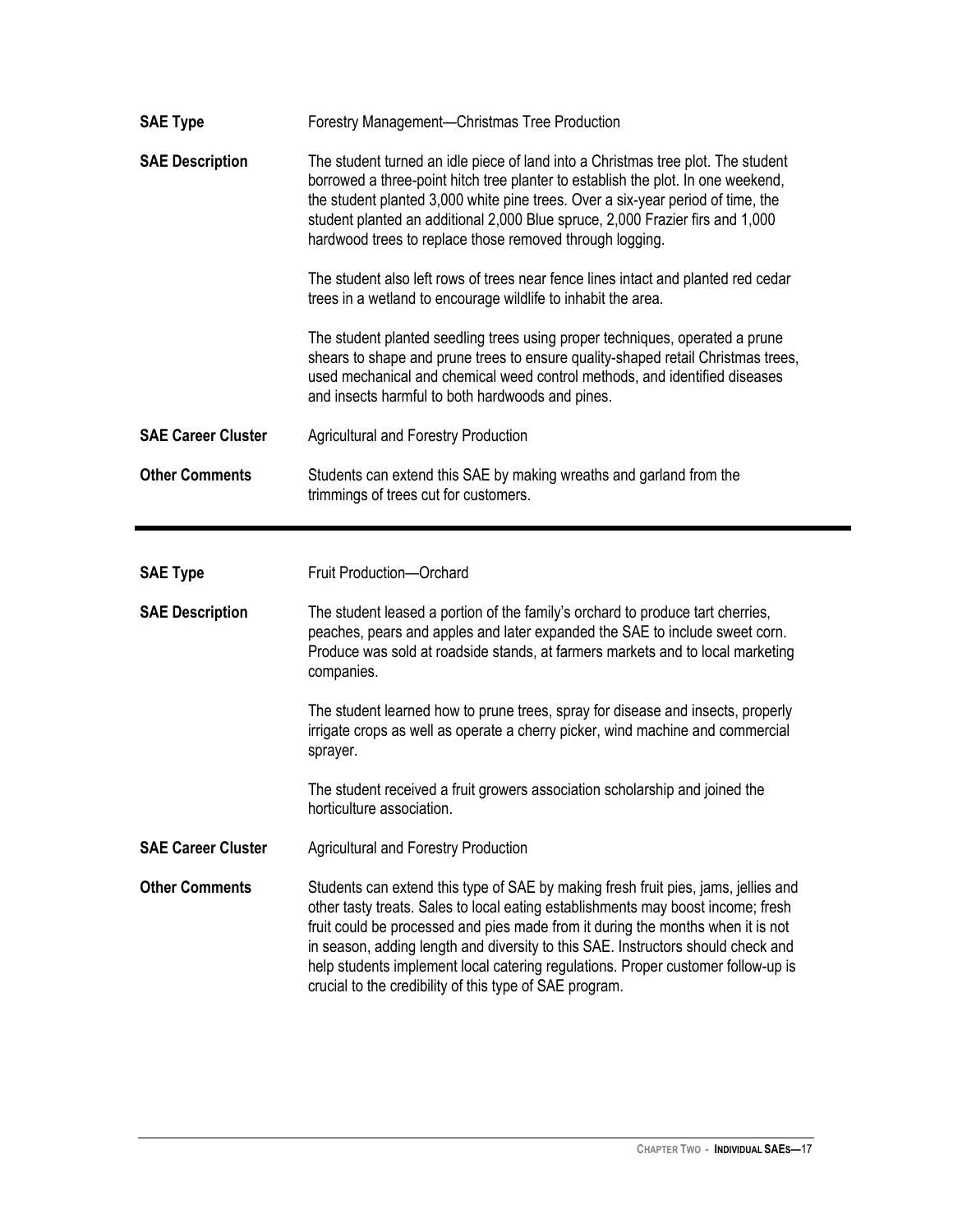| <b>SAE Type</b>           | Fruit and/or Vegetable Production                                                                                                                                                                                                                                                                                                                                                                                                                                                                                                              |
|---------------------------|------------------------------------------------------------------------------------------------------------------------------------------------------------------------------------------------------------------------------------------------------------------------------------------------------------------------------------------------------------------------------------------------------------------------------------------------------------------------------------------------------------------------------------------------|
| <b>SAE Description</b>    | This student generated income in the summer by producing corn and tomatoes.<br>He continued his SAE during the fall months by producing pumpkins.                                                                                                                                                                                                                                                                                                                                                                                              |
|                           | Marketing was a key to his success. He participated in the local farmers market<br>and displayed his products attractively to engage customers. He also subscribed<br>to magazines to learn how to produce, harvest and market his produce better.                                                                                                                                                                                                                                                                                             |
|                           | During the winter months, he planted tomato plants in his basement and used<br>cultural practices to increase his sweet corn yields. He hired employees to help<br>with the workload. Through this process, he learned how to manage labor,<br>money and time more effectively.                                                                                                                                                                                                                                                                |
| <b>SAE Career Cluster</b> | <b>Agricultural and Forestry Production</b>                                                                                                                                                                                                                                                                                                                                                                                                                                                                                                    |
| <b>Other Comments</b>     | Success in this type of SAE demands wise use of space. Students can still grow<br>fruits and vegetables if they don't own acreage. They can grow crops, such as<br>strawberries, pumpkins, cucumbers and tomatoes, on a small scale in a limited<br>area. Balconies, terraces, upright planters, window boxes, container gardens,<br>trellises, rooftops, window stands and grow lights can help projects progress.<br>Students can make window stands from wood or PVC piping to accommodate<br>trays and flats for seedlings or propagation. |
|                           | Some keys to success with this type of SAE include reading about and<br>implementing new ideas as well as using creativity and imagination in designing<br>the project.                                                                                                                                                                                                                                                                                                                                                                        |
|                           |                                                                                                                                                                                                                                                                                                                                                                                                                                                                                                                                                |
| <b>SAE Type</b>           | Fruit and/or Vegetable Production-Pumpkins                                                                                                                                                                                                                                                                                                                                                                                                                                                                                                     |
| <b>SAE Description</b>    | This student started a pumpkin enterprise in his freshman year because of an<br>interest in the fruit. He started seeds in the school's greenhouse and then<br>transplanted seedlings into a garden plot. The student also tested the soil for<br>potassium, phosphorus and pH levels. With the assistance of his agriculture<br>instructor, he also conducted tissue tests using the sap of the plants and                                                                                                                                    |
|                           | monitored nutrient levels. He also used insecticide to control squash bugs and<br>cucumber beetles. He marketed his pumpkins through a local grocery store.                                                                                                                                                                                                                                                                                                                                                                                    |
|                           | The student also participated in soil and crop judging events to supplement his<br>activities.                                                                                                                                                                                                                                                                                                                                                                                                                                                 |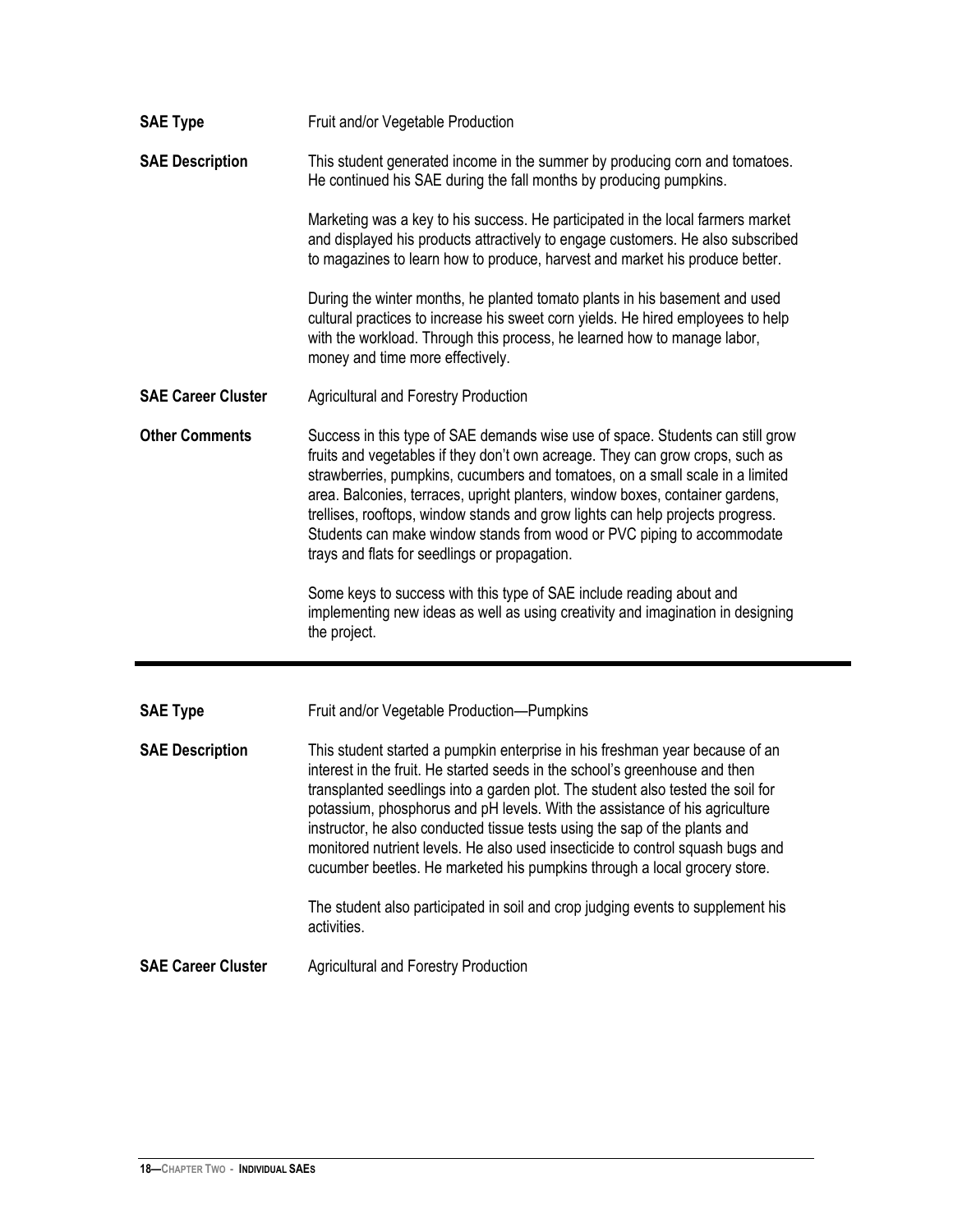| <b>SAE Type</b>           | <b>Game Bird Production</b>                                                                                                                                                                                                                                                                                                                                                                                                                                                                                                                                                                                                                                                                                     |
|---------------------------|-----------------------------------------------------------------------------------------------------------------------------------------------------------------------------------------------------------------------------------------------------------------------------------------------------------------------------------------------------------------------------------------------------------------------------------------------------------------------------------------------------------------------------------------------------------------------------------------------------------------------------------------------------------------------------------------------------------------|
| <b>SAE Description</b>    | With the help of a friend and poultry equipment borrowed from the school, this<br>student hatched, raised and released game birds such as quail into the wild<br>through a monitored restocking program. The student learned how to identify<br>many different breeds of quail, pheasant and other wildlife species; incubate<br>eggs; control heat for various brooding stages and acclimate growing birds to the<br>feed that they would find in the wild.                                                                                                                                                                                                                                                    |
| <b>SAE Career Cluster</b> | <b>Agricultural and Forestry Production</b>                                                                                                                                                                                                                                                                                                                                                                                                                                                                                                                                                                                                                                                                     |
| <b>Other Comments</b>     | Department of Natural Resources officials can assist students in developing<br>similar SAEs, such as releasing otters, where available, monitoring wildlife<br>species or releasing previously injured animals. Through these activities,<br>students can share what they learn with others and gain positive experiences<br>toward an environmental career path. This type of SAE builds patience,<br>perseverance and other qualities that employers look for in future employees.                                                                                                                                                                                                                            |
| <b>SAE Type</b>           | Gladiolus Raised and Marketed at Farmers Markets and through a Catalog                                                                                                                                                                                                                                                                                                                                                                                                                                                                                                                                                                                                                                          |
|                           |                                                                                                                                                                                                                                                                                                                                                                                                                                                                                                                                                                                                                                                                                                                 |
| <b>SAE Description</b>    | A local grower mentored this student in growing and showing gladiolus and<br>allowed him to use some of his land to plant corms. The student obtained funds<br>from the Farmers Home Administration Youth Loan program to purchase a used<br>tractor with attachments and construct a 20' x 30' greenhouse. He produced a<br>variety of gladiolus and sold them to local florists and at farmers markets. He<br>also raised bedding plants and sold them each year as well.<br>The student is involved in gladiolus societies. He also exhibits his products at<br>local and state fairs and at national gladiolus shows. He has participated in the<br>National FFA Entrepreneurship and Proficiency Programs. |
| <b>SAE Career Cluster</b> | <b>Agricultural and Forestry Production</b>                                                                                                                                                                                                                                                                                                                                                                                                                                                                                                                                                                                                                                                                     |
| <b>Other Comments</b>     | Students can alter or expand this SAE to include other types of cut flowers.<br>Businesses involving perennial plants such as chrysanthemums lend themselves<br>to rapid growth if a student is fortunate enough to possess land. Student can<br>divide, sell or pot perennials and chrysanthemums directly into the soil. They can<br>also check the Internet, the back of gardening magazines, nursery plant tags or a<br>garden center for information on where to purchase wholesale stock.                                                                                                                                                                                                                 |
|                           |                                                                                                                                                                                                                                                                                                                                                                                                                                                                                                                                                                                                                                                                                                                 |
| <b>SAE Type</b>           | <b>Greenhouse Management/Nursery Operations</b>                                                                                                                                                                                                                                                                                                                                                                                                                                                                                                                                                                                                                                                                 |
| <b>SAE Description</b>    | This student began a project in this area in the fifth grade and it eventually<br>became an SAE later. The student built a 12' x 12' greenhouse of scrap<br>materials in the backyard to propagate plants. The student's parents provided<br>sand to establish the rooting beds and plastic to cover the greenhouse, which                                                                                                                                                                                                                                                                                                                                                                                      |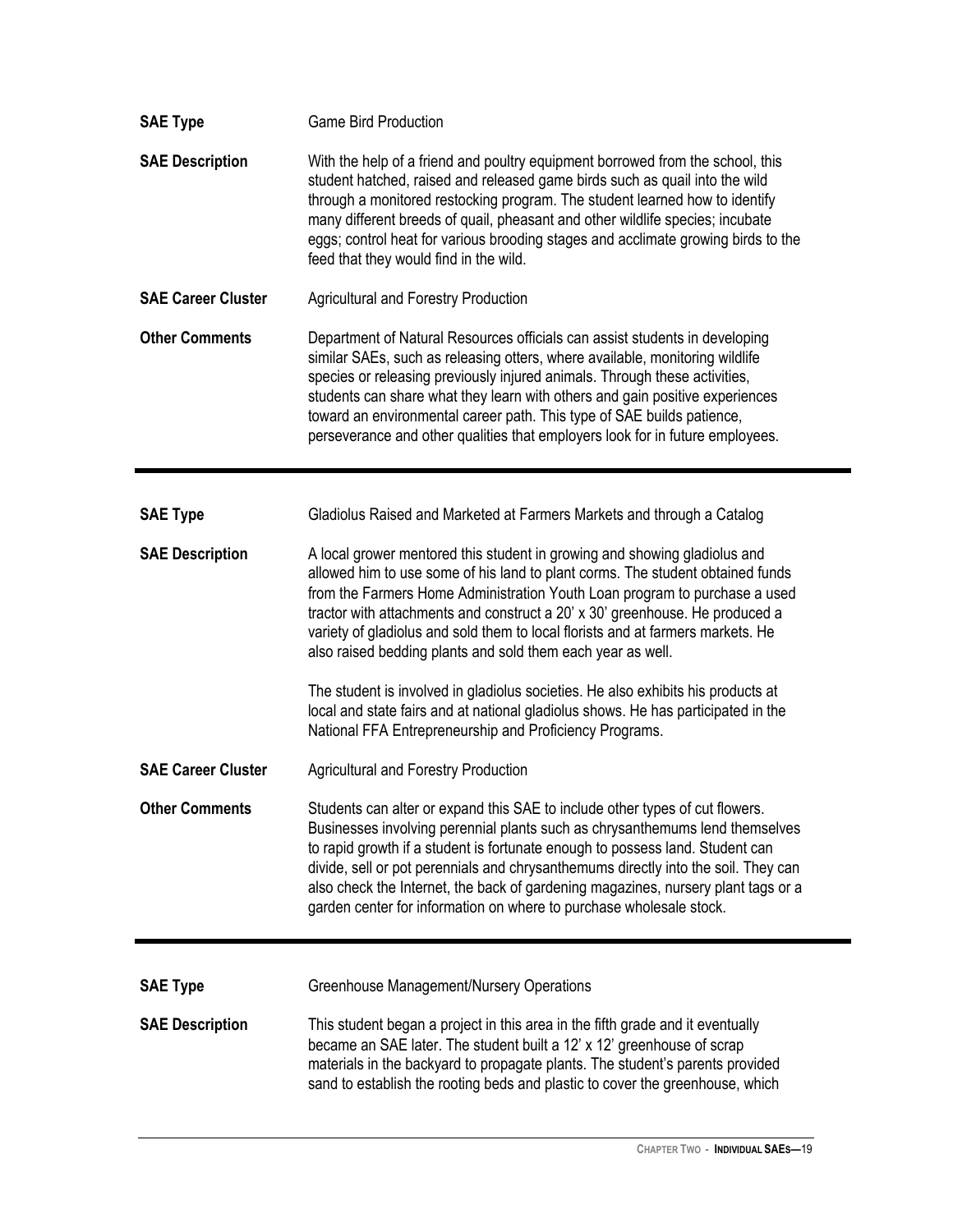|                           | was heated with a kerosene heater. The student expanded the SAE to include<br>growing and wholesaling 3 1/2 acres of nursery stock.                                                                                                                                                                                                                                                                                                                                                              |
|---------------------------|--------------------------------------------------------------------------------------------------------------------------------------------------------------------------------------------------------------------------------------------------------------------------------------------------------------------------------------------------------------------------------------------------------------------------------------------------------------------------------------------------|
|                           | The student attended trade shows, conventions and other industry gatherings as<br>well as joined the American Nurseryman Association.                                                                                                                                                                                                                                                                                                                                                            |
| <b>SAE Career Cluster</b> | Marketing, Merchandising and Sales Representatives                                                                                                                                                                                                                                                                                                                                                                                                                                               |
|                           |                                                                                                                                                                                                                                                                                                                                                                                                                                                                                                  |
| <b>SAE Type</b>           | Home Animal Care Service                                                                                                                                                                                                                                                                                                                                                                                                                                                                         |
| <b>SAE Description</b>    | This student developed a love for animals into a multifaceted business by<br>founding and operating a home animal care service. The idea for the business<br>sprang from a need on the part of many residents who preferred to leave their<br>pets, rather than keep them in kennels, while on extended vacations, especially<br>during summer months. In addition, the student watered plants and monitored<br>her customers' homes to guarantee security.                                      |
|                           | In addition, the student offers horseback riding lessons, a horse exercising and<br>training service as well as a model horse club and brokerage service. The model<br>horse club and brokerage service developed as an outgrowth of the student's<br>hobby of collecting model horses. The club offers lessons in the different aspects<br>of model horse collecting to new enthusiasts who often would have to learn<br>about the hobby through experience.                                    |
| <b>SAE Career Cluster</b> | Marketing, Merchandising and Sales Representatives                                                                                                                                                                                                                                                                                                                                                                                                                                               |
|                           |                                                                                                                                                                                                                                                                                                                                                                                                                                                                                                  |
| <b>SAE Type</b>           | Home and Community Development                                                                                                                                                                                                                                                                                                                                                                                                                                                                   |
| <b>SAE Description</b>    | This student planted and assisted in installing and maintaining the landscape and<br>lawn for her parent's new home. She helped to finish the house and in the<br>process learned to build forms as well as pour and finish concrete. She also<br>learned to sand, stain, finish woodwork and paint.                                                                                                                                                                                             |
| <b>SAE Career Cluster</b> | <b>Agricultural and Forestry Production</b>                                                                                                                                                                                                                                                                                                                                                                                                                                                      |
| <b>Other Comments</b>     | Few students have the opportunity to landscape their family's home.<br>Homeowners in urban areas, where there is a lot of construction, are often<br>looking for a relatively inexpensive way to landscape or finish their homes and<br>may be willing to hire students. Homeowners can often supply students with the<br>tools needed for landscaping projects if they do not own them; however<br>classroom instruction is a must if students are to perform their assignments<br>competently. |

 $\blacksquare$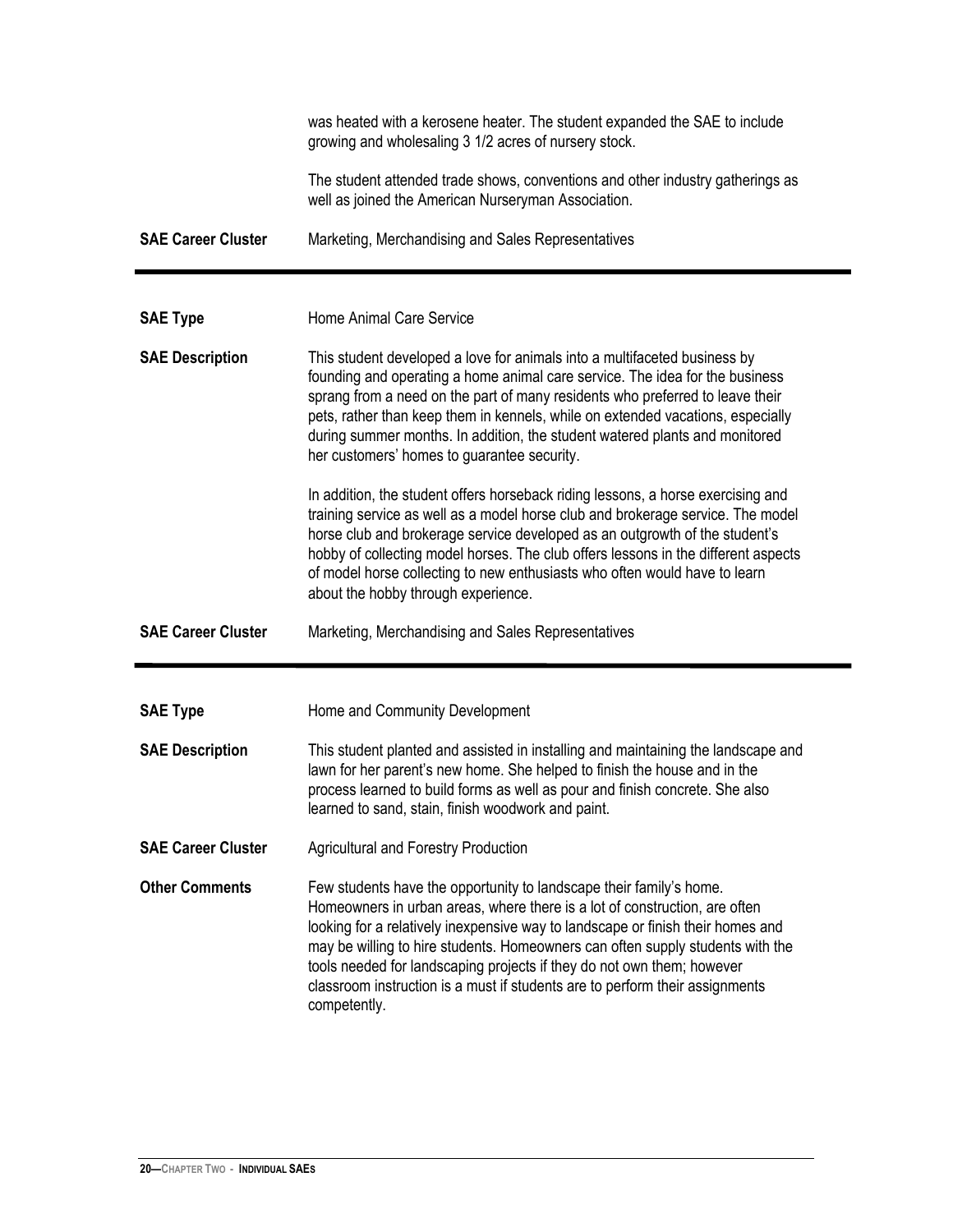| <b>SAE Type</b>           | Home and Community Development                                                                                                                                                                                                                                                                                                                                                                                                                                                                                                                                                                  |
|---------------------------|-------------------------------------------------------------------------------------------------------------------------------------------------------------------------------------------------------------------------------------------------------------------------------------------------------------------------------------------------------------------------------------------------------------------------------------------------------------------------------------------------------------------------------------------------------------------------------------------------|
| <b>SAE Description</b>    | The student wanted to gain a background in carpentry, masonry, plumbing and<br>residential wiring. To acquire these skills, the student assisted in remodeling his<br>family's home. He planted a windbreak, rewired several outbuildings, constructed<br>a perimeter fence, trenched electrical lines, demolished a silo shed, capped a<br>well pit and manhole and painted another outbuilding.                                                                                                                                                                                               |
|                           | To prepare for his SAE program, he viewed home and farm exhibits at several<br>fairs and consulted with a wholesale supplier, attended a health and safety fair<br>as well as participated in the "Plant A Tree For Your Future" Program.                                                                                                                                                                                                                                                                                                                                                       |
| <b>SAE Career Cluster</b> | Scientists, Engineers and Related Specialists                                                                                                                                                                                                                                                                                                                                                                                                                                                                                                                                                   |
|                           |                                                                                                                                                                                                                                                                                                                                                                                                                                                                                                                                                                                                 |
| <b>SAE Type</b>           | Home and Community Development                                                                                                                                                                                                                                                                                                                                                                                                                                                                                                                                                                  |
| <b>SAE Description</b>    | School officials hired this student to improve the program farm. The student<br>rebuilt existing beef and sheep pens by replacing broken boards, rusty pipes and<br>support posts. To increase water pressure, the student replaced the main water<br>line and individual lines running to sheep pens. The student also removed an<br>existing wall to expand the steer washing rack and placed micro-sprinklers in the<br>orchard to enhance water placement and fruit development. Finally, the student<br>pruned and thinned tree (orchard) limbs to improve the quality of harvested fruit. |
|                           | The student learned skills in these areas: welding, plumbing, surveying,<br>concrete use, general maintenance, and heavy equipment operation, including<br>use of a backhoe, blade and box scraper.                                                                                                                                                                                                                                                                                                                                                                                             |
| <b>SAE Career Cluster</b> | Scientists, Engineers and Related Specialists                                                                                                                                                                                                                                                                                                                                                                                                                                                                                                                                                   |
|                           |                                                                                                                                                                                                                                                                                                                                                                                                                                                                                                                                                                                                 |
| <b>SAE Type</b>           | Home and Community Development                                                                                                                                                                                                                                                                                                                                                                                                                                                                                                                                                                  |
| <b>SAE Description</b>    | To gain experience in landscaping and building construction, this student<br>completed projects around the family home. The student planted 88 trees, an 80-<br>foot hedge, many shrubs and flowers as well as cared for the lawn.                                                                                                                                                                                                                                                                                                                                                              |
|                           | To learn about the construction trade, the student installed windows, a garage<br>door, sheet rock, roofing materials and several electrical receptacles; painted the<br>house and garage as well as constructed a deck and garage. The student also<br>learned how to mix, place and finish concrete as well as use tools powered by a<br>small gasoline engine.                                                                                                                                                                                                                               |
| <b>SAE Career Cluster</b> | Scientists, Engineers and Related Specialists                                                                                                                                                                                                                                                                                                                                                                                                                                                                                                                                                   |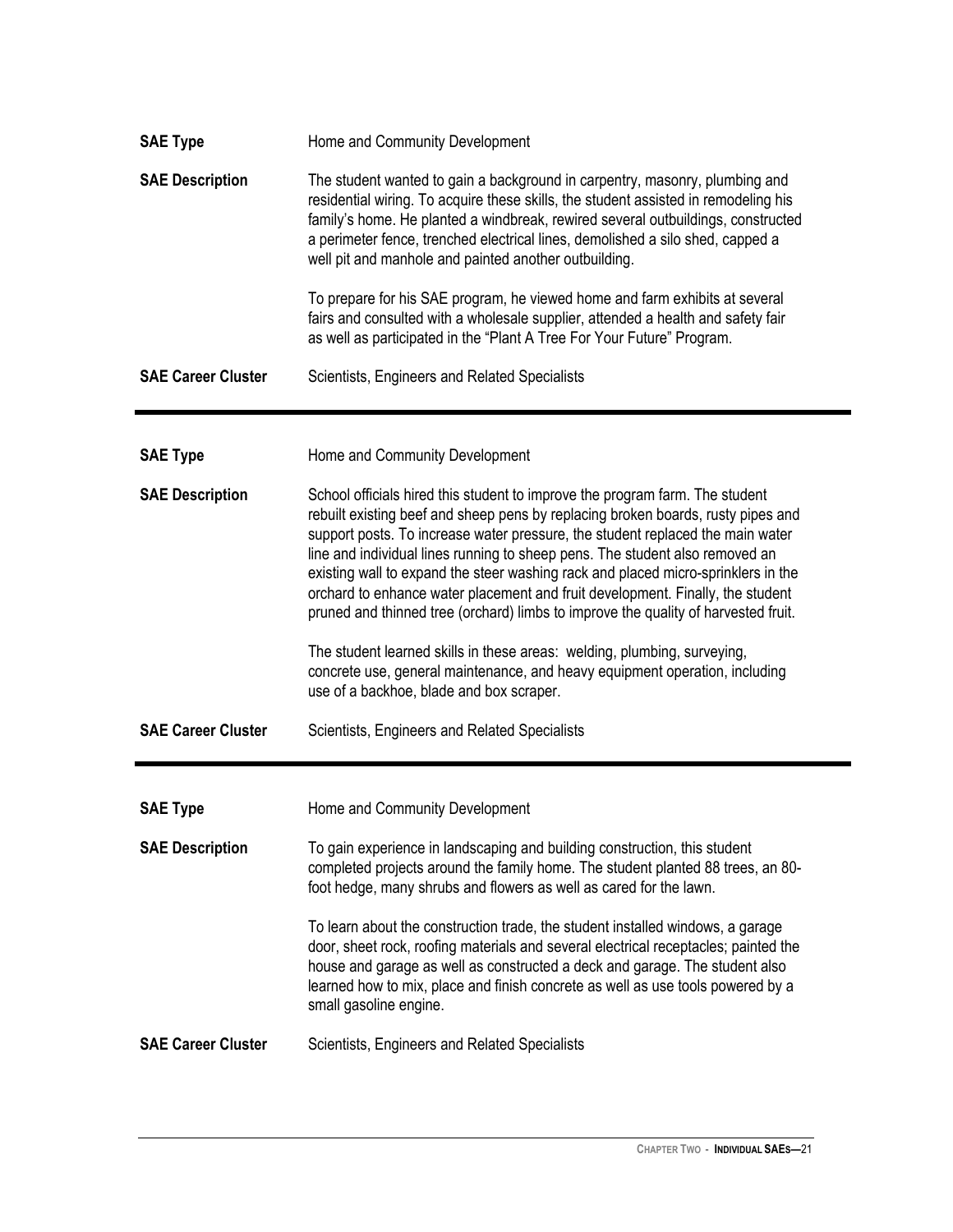| <b>SAE Type</b>           | Home and Community Development                                                                                                                                                                                                                                                                                                                                                                                                                                                                                                                                                            |
|---------------------------|-------------------------------------------------------------------------------------------------------------------------------------------------------------------------------------------------------------------------------------------------------------------------------------------------------------------------------------------------------------------------------------------------------------------------------------------------------------------------------------------------------------------------------------------------------------------------------------------|
| <b>SAE Description</b>    | This student's home and community development SAE started with an interest in<br>raising beds of flowers. The student developed a vacant and unused parcel of<br>land near the family home. The student accomplished this by planting and<br>maintaining seedling trees, building flower beds and rock gardens, constructing a<br>retaining wall, developing a tree plantation in the three-acre front yard, clearing<br>and maintaining the woods behind the house, developing a wetlands area<br>consisting of three ponds that flowed into a creek and installing wood duck<br>houses. |
|                           | The student worked with the U.S. Wildlife and Fish Service and participated in<br>the landscape, wildlife management and forestry proficiency programs. The<br>student supplemented these activities by joining the Fur and Feather Club,<br>attending a watershed project workshop and working on a tree farm plantation.                                                                                                                                                                                                                                                                |
| <b>SAE Career Cluster</b> | Scientists, Engineers and Related Specialists                                                                                                                                                                                                                                                                                                                                                                                                                                                                                                                                             |
|                           |                                                                                                                                                                                                                                                                                                                                                                                                                                                                                                                                                                                           |
| <b>SAE Type</b>           | Home and Community Development                                                                                                                                                                                                                                                                                                                                                                                                                                                                                                                                                            |
| <b>SAE Description</b>    | The student's FFA chapter was involved with the former Building Our American<br>Communities program. This involvement motivated this student to assist with a<br>community landscaping project, food drive, public safety information night and<br>petting zoo.                                                                                                                                                                                                                                                                                                                           |
|                           | The student also wrapped gifts for nursing home residents, participated in a<br>Citizen Yard Clean-up program and a bicycle rodeo. The student assisted in<br>organizing the Christmas in the Park, Adopt-A-Family, Carrot Dig For the Needy<br>and Valentines for Seniors programs.                                                                                                                                                                                                                                                                                                      |
| <b>SAE Career Cluster</b> | Social Service Professionals                                                                                                                                                                                                                                                                                                                                                                                                                                                                                                                                                              |
| <b>Other Comments</b>     | Community development activities provide many opportunities for student SAEs.<br>Town or city council members as well as local Rotary, Lions or Kiwanis Club<br>members can assist in finding ideas for community involvement.                                                                                                                                                                                                                                                                                                                                                            |
|                           |                                                                                                                                                                                                                                                                                                                                                                                                                                                                                                                                                                                           |
| <b>SAE Type</b>           | Home and Community Development                                                                                                                                                                                                                                                                                                                                                                                                                                                                                                                                                            |
| <b>SAE Description</b>    | This student improved the community by cleaning a vacant lot, which had<br>become a dumping site. The student planted perennials and trees to turn this<br>eyesore into a green space. The student also renovated a church lawn.                                                                                                                                                                                                                                                                                                                                                          |
|                           | In addition, the student beautified the community by erecting and maintaining<br>planter boxes. The student also adopted a local building and installed a new<br>sidewalk, pruned the shrubs and manicured all plantings.                                                                                                                                                                                                                                                                                                                                                                 |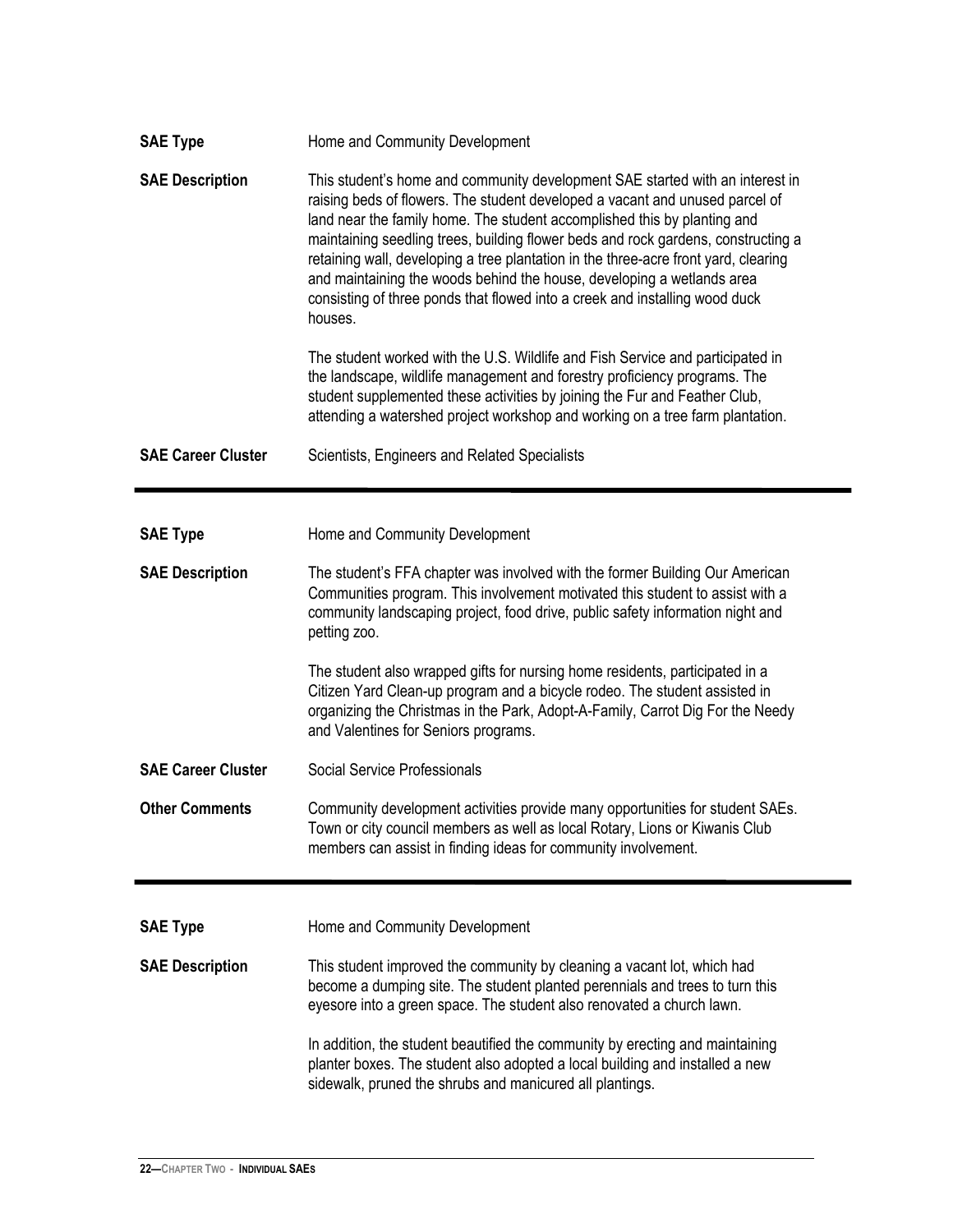| <b>SAE Career Cluster</b> | <b>Social Service Professionals</b>                                                                                                                                                                                                                                                                                                                                                                                                                                                                                                                                                                                                                 |
|---------------------------|-----------------------------------------------------------------------------------------------------------------------------------------------------------------------------------------------------------------------------------------------------------------------------------------------------------------------------------------------------------------------------------------------------------------------------------------------------------------------------------------------------------------------------------------------------------------------------------------------------------------------------------------------------|
| <b>Other Comments</b>     | Community residents usually respond favorably to improvement projects<br>conducted by youth. Students can implement this type of SAE in any rural,<br>suburban or urban community. They may want to begin such a project by<br>consulting with town or city council members. Most local leaders are content in<br>donating plants and other needed materials if student supply the labor and<br>creativity.                                                                                                                                                                                                                                         |
| <b>SAE Type</b>           | Home and Community Development-Community Garden                                                                                                                                                                                                                                                                                                                                                                                                                                                                                                                                                                                                     |
| <b>SAE Description</b>    | This student helped create a community garden through reclaiming unused land.<br>She involved a support group for mentally- and physically-challenged persons in<br>the project to assist them in learning life skills. She wrote a grant and received 50<br>percent of the funding needed to complete the project. Her duties included<br>writing the grant, testing soil, designing a site plan as well as creating and<br>implementing the project.                                                                                                                                                                                              |
| <b>SAE Career Cluster</b> | <b>Social Service Professionals</b>                                                                                                                                                                                                                                                                                                                                                                                                                                                                                                                                                                                                                 |
| <b>Other Comments</b>     | This SAE idea gives students an opportunity to witness the advantages and<br>importance of volunteerism, mentoring, activism and community pride. This SAE<br>could be implemented in any area of the United States.                                                                                                                                                                                                                                                                                                                                                                                                                                |
|                           | One SAE idea involves creating a friendship garden at a local park, near the<br>agriculture facility or school grounds, a local nursing home or just among friends.<br>The idea allows friends to share plants among themselves or a single individual<br>to start a personal garden. A garden club could be established to facilitate the<br>sharing of plants and ideas. Organizing such a club would be a great leadership<br>teaching tool.                                                                                                                                                                                                     |
| <b>SAE Type</b>           | Horseshoeing Business                                                                                                                                                                                                                                                                                                                                                                                                                                                                                                                                                                                                                               |
| <b>SAE Description</b>    | The student owns and operates a horseshoeing business. He became the<br>youngest person (at age 14) to graduate from the Kentucky Horseshoeing<br>School. He borrowed \$2,000 from his father for the tuition and a starter tool set.<br>The student operates a mobile horseshoeing unit from his pick-up truck, which is<br>equipped with a band saw, drill press, wire welder, propane forage, television,<br>VCR and a cellular phone. He uses the television and VCR to demonstrate<br>different horseshoeing procedures to customers. The phone allows him to remain<br>in contact with customers, check voice mail and schedule appointments. |
|                           | The student works primarily with gaming and show horses. He also works with a<br>local veterinarian in corrective shoeing and reconstructive hoof repair.                                                                                                                                                                                                                                                                                                                                                                                                                                                                                           |
| <b>SAE Career Cluster</b> | Marketing, Merchandising and Sales Representatives                                                                                                                                                                                                                                                                                                                                                                                                                                                                                                                                                                                                  |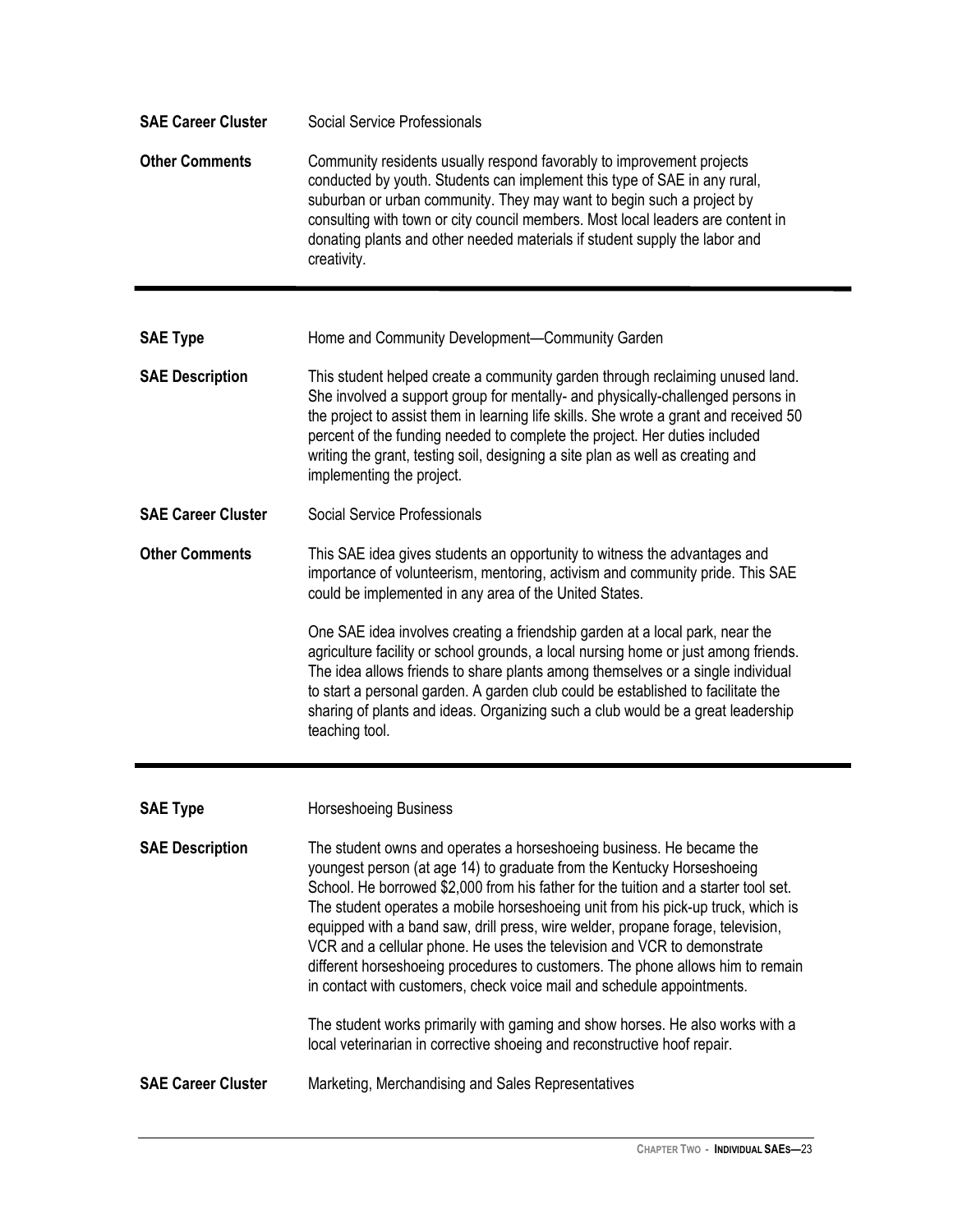| <b>SAE Type</b>           | Horticulture-Fruit and Vegetable Production                                                                                                                                                                                                                                                                                                                                                                                                                                                                                                                                     |
|---------------------------|---------------------------------------------------------------------------------------------------------------------------------------------------------------------------------------------------------------------------------------------------------------------------------------------------------------------------------------------------------------------------------------------------------------------------------------------------------------------------------------------------------------------------------------------------------------------------------|
| <b>SAE Description</b>    | The student became interested in small fruit production after taking high school<br>agriculture courses. After further research into the topic, the student used a<br>portion of his father's garden to establish a 150 plant strawberry plot.                                                                                                                                                                                                                                                                                                                                  |
|                           | The student obtained a private applicator's license, which expanded his pest<br>control options. He learned how to select high quality foundation stock, identify<br>and control insects and weeds, improve plant winter survival through mulching<br>and use records to assess business progress.                                                                                                                                                                                                                                                                              |
| <b>SAE Career Cluster</b> | <b>Agricultural and Forestry Production</b>                                                                                                                                                                                                                                                                                                                                                                                                                                                                                                                                     |
| <b>Other Comments</b>     | Only a small amount of space is needed to produce small fruits. The yields in a<br>small-scale operation may not be as high as in a large scale SAE, but the<br>knowledge, principles and practices needed to grow produce are just as<br>important. Container gardening, companion plantings and dual purpose<br>landscape materials are ways to use limited space wisely. Balconies, sun<br>porches, patios and rooftops make excellent area to grow these fruits also.<br>Individual plants and their microclimates demand special cultural and<br>maintenance requirements. |
|                           |                                                                                                                                                                                                                                                                                                                                                                                                                                                                                                                                                                                 |
| <b>SAE Type</b>           | Horticulture or Food Science-Vegetable Garden and Canned Goods                                                                                                                                                                                                                                                                                                                                                                                                                                                                                                                  |
| <b>SAE Description</b>    | This student revived some family food processing traditions. She raised broilers,<br>hens, turkeys, fruit, vegetables and berries for her own family and to sell to<br>others. She processed her SAE commodities by making pints of salsa, jams and<br>jellies. She also processed and preserved a hunted deer.                                                                                                                                                                                                                                                                 |
|                           | The student used a pressure cooker, preserving pot, electric knife and a<br>commercial electric slicer. She also purchased an electric feather plucker and<br>constructed a dehydration room with stainless steel racks.                                                                                                                                                                                                                                                                                                                                                        |
| <b>SAE Career Cluster</b> | <b>Agricultural and Forestry Production</b>                                                                                                                                                                                                                                                                                                                                                                                                                                                                                                                                     |
|                           |                                                                                                                                                                                                                                                                                                                                                                                                                                                                                                                                                                                 |
| <b>SAE Type</b>           | Hydroponics                                                                                                                                                                                                                                                                                                                                                                                                                                                                                                                                                                     |
| <b>SAE Description</b>    | This student became interested in hydroponics while enrolled in an agriculture                                                                                                                                                                                                                                                                                                                                                                                                                                                                                                  |
|                           | course. Students in the course were exploring practical methods of growing<br>plants using hydroponics that would utilize wastewater from the program's<br>aquaculture facility. While touring "The Land" exhibit at Disney's EPCOT Center,<br>the student saw a vertical planter and comprehended an answer to their<br>situation.                                                                                                                                                                                                                                             |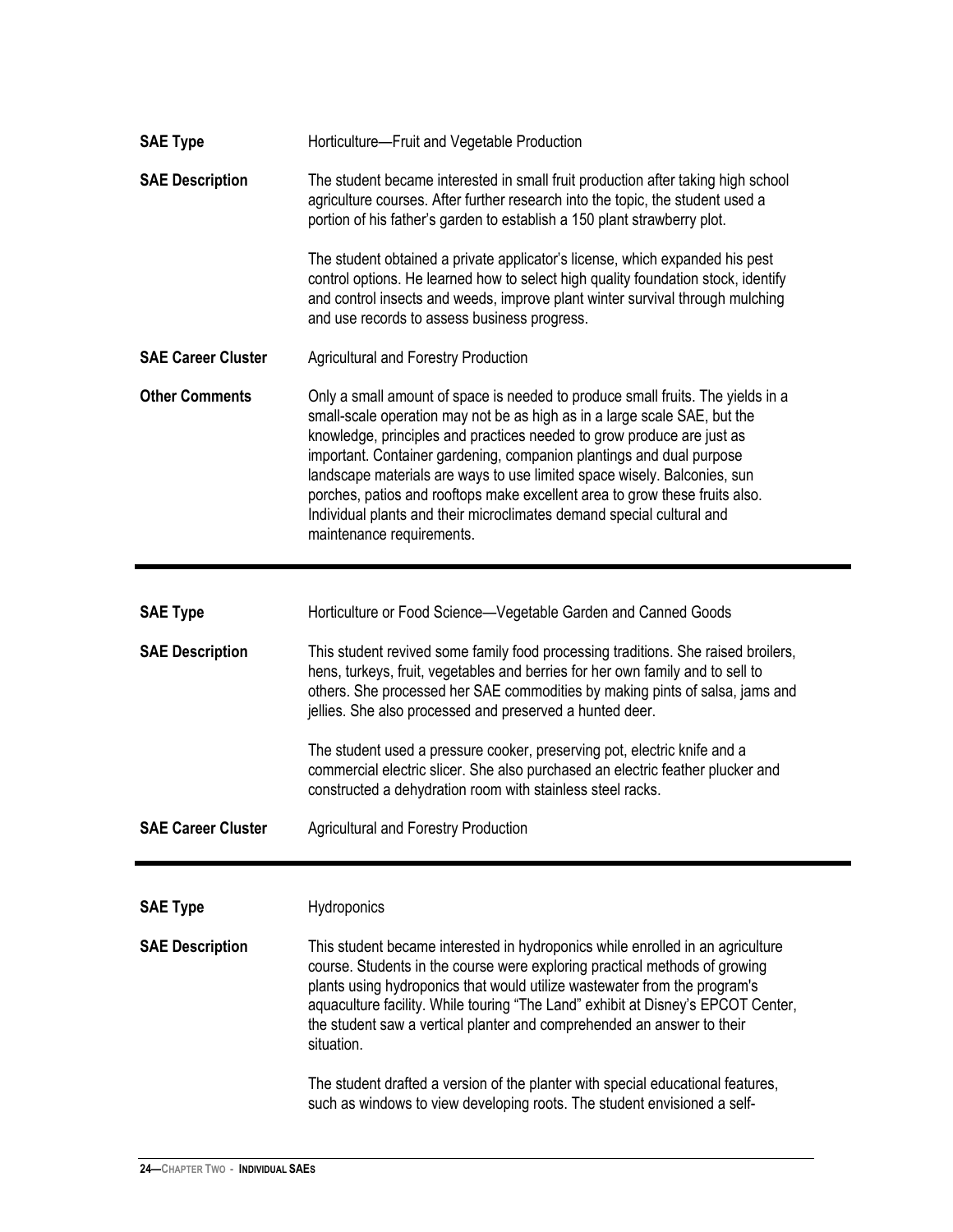|                           | contained planter with grow lights and attached wheels for ease of movement. In<br>addition, the student devised lesson plans, making the future product a great tool<br>for teachers.                                                                                                                                                                                                                                                                                                                                        |
|---------------------------|-------------------------------------------------------------------------------------------------------------------------------------------------------------------------------------------------------------------------------------------------------------------------------------------------------------------------------------------------------------------------------------------------------------------------------------------------------------------------------------------------------------------------------|
|                           | The student built a prototype and contacted a major supply house for educational<br>science materials. Currently, the student is pursuing a United States patent for<br>the invention and a contract with the supply company.                                                                                                                                                                                                                                                                                                 |
| <b>SAE Career Cluster</b> | Scientists, Engineers and Related Specialists                                                                                                                                                                                                                                                                                                                                                                                                                                                                                 |
|                           |                                                                                                                                                                                                                                                                                                                                                                                                                                                                                                                               |
| <b>SAE Type</b>           | Landscape Management                                                                                                                                                                                                                                                                                                                                                                                                                                                                                                          |
| <b>SAE Description</b>    | This student found his niche in designing and installing water gardens and<br>waterfalls. He studied design principles, plant types and their uses in water<br>gardens.                                                                                                                                                                                                                                                                                                                                                       |
| <b>SAE Career Cluster</b> | <b>Agricultural and Forestry Production</b>                                                                                                                                                                                                                                                                                                                                                                                                                                                                                   |
| <b>Other Comments</b>     | Students can begin landscaping projects with very few tools and resources.<br>Container gardening is one form of landscape design that is being used more<br>and more. Imaginative containers and attractive designs are important marketing<br>strategies to employ. Student can expand their businesses by designing and<br>installing perennial gardens as well as by weeding, dividing, fertilizing and<br>replanting existing gardens.<br>In addition to designing water gardens, producing water garden plants can be a |
|                           | good extension to this enterprise.                                                                                                                                                                                                                                                                                                                                                                                                                                                                                            |
|                           | See Specialty Crops-Water Garden Plants.                                                                                                                                                                                                                                                                                                                                                                                                                                                                                      |
| <b>SAE Type</b>           | Landscape Management                                                                                                                                                                                                                                                                                                                                                                                                                                                                                                          |
|                           |                                                                                                                                                                                                                                                                                                                                                                                                                                                                                                                               |
| <b>SAE Description</b>    | The student worked for a local landscape business. While at the firm, he or she<br>read and drafted work plans; operated a maxi-sneaker, skid steer loader and<br>trencher; installed electronically-controlled sprinkler systems; handled customer<br>questions and hydro-seeded various residential lawns.                                                                                                                                                                                                                  |
|                           | The student installed pipes, valves and sprinklers as well as built seedbeds,<br>retaining walls and berms.                                                                                                                                                                                                                                                                                                                                                                                                                   |
| <b>SAE Career Cluster</b> | Scientists, Engineers and Related Specialists                                                                                                                                                                                                                                                                                                                                                                                                                                                                                 |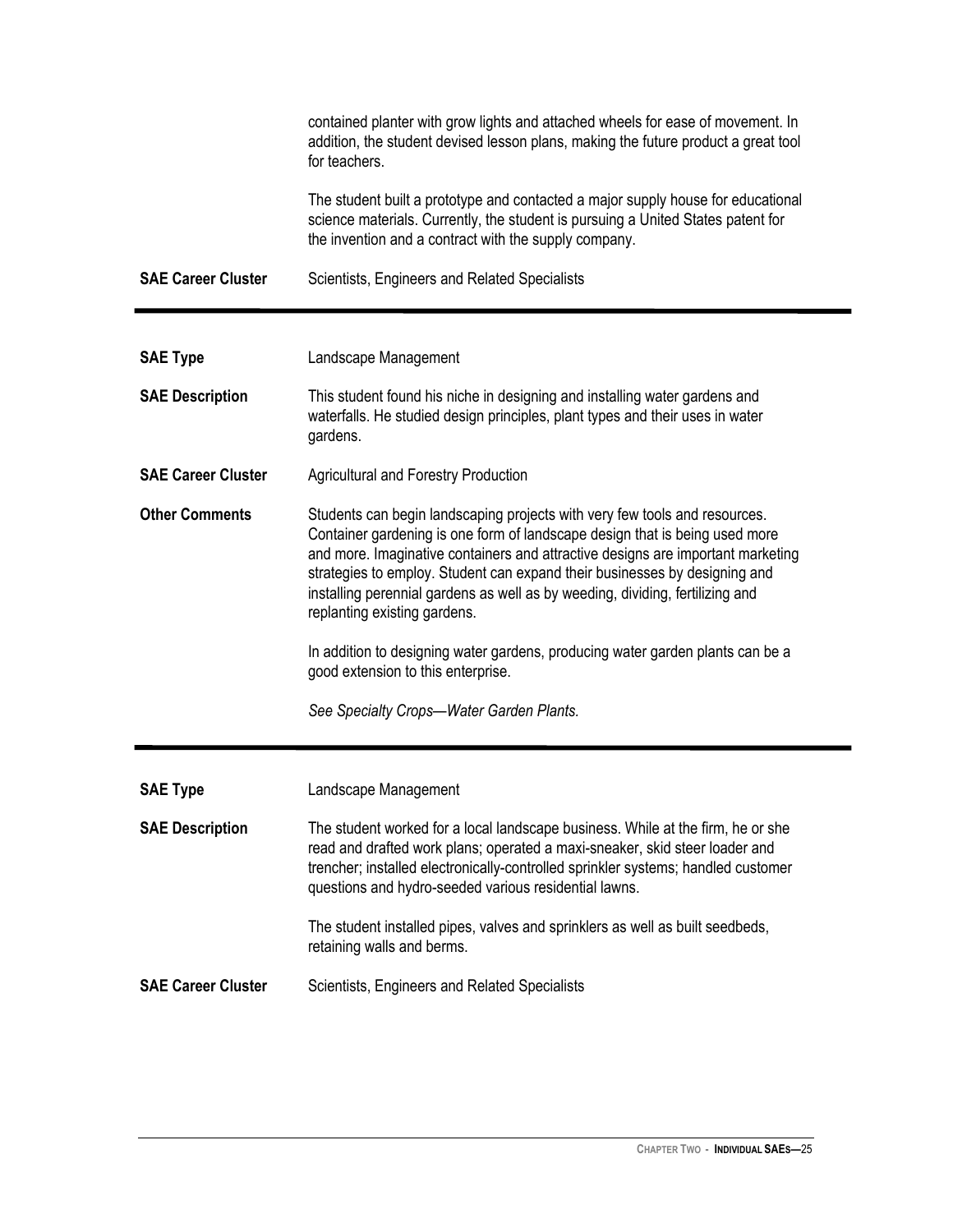| <b>SAE Type</b>           | Landscaping                                                                                                                                                                                                                                                                                                                                                                                                                                                        |
|---------------------------|--------------------------------------------------------------------------------------------------------------------------------------------------------------------------------------------------------------------------------------------------------------------------------------------------------------------------------------------------------------------------------------------------------------------------------------------------------------------|
| <b>SAE Description</b>    | After completing an agriscience and several horticulture courses, the student<br>began working for a local landscape business, which specialized in aqua-<br>scaping, bonsai and Japanese gardens. While working for the landscape<br>business, the student built waterfalls, ponds and oriental gardens. The student<br>also learned to identify more than 250 species of landscape plants as well as<br>select, mix, and apply fertilizers and pesticides.       |
|                           | Additionally, the student participated in the landscaping and floriculture career<br>development events, joined a nursery association and read a living/landscape<br>magazine.                                                                                                                                                                                                                                                                                     |
| <b>SAE Career Cluster</b> | Scientists, Engineers and Related Specialists                                                                                                                                                                                                                                                                                                                                                                                                                      |
| <b>Other Comments</b>     | Students interested in landscaping often recognize a need to install accents to<br>gardens. Accents such as rocks are an integral part of a Japanese garden and<br>other natural settings. Students can help farmers collect rocks from their fields<br>and negotiate for their ownership. These rocks could then be used in students'<br>designs or sold to other landscape contractors or the general public.                                                    |
| <b>SAE Type</b>           | <b>Nursery Operations</b>                                                                                                                                                                                                                                                                                                                                                                                                                                          |
| <b>SAE Description</b>    | Because of an interest in plants and being outdoors, the student sought a job at<br>a nursery not more a mile from the family home. The student secured the                                                                                                                                                                                                                                                                                                        |
|                           | position and obtained many valuable experiences such as organizing the state<br>FFA nursery judging career development event (CDE). The student became<br>proficient at rooting hardwood cuttings and transplanting them into containers.<br>The student annually wraps more than 7,500 plants in burlap after first removing<br>them from the ground by hand or with a tree spade. The student also maintains<br>plants in a hoop house during the winter months. |
|                           | Participation in the nursery and agricultural sales CDEs provided this student<br>with valuable experiences for working in the retail center of a nursery operation.                                                                                                                                                                                                                                                                                               |
| <b>SAE Career Cluster</b> | Scientists, Engineers and Related Specialists                                                                                                                                                                                                                                                                                                                                                                                                                      |
|                           |                                                                                                                                                                                                                                                                                                                                                                                                                                                                    |
| <b>SAE Type</b>           | <b>Nursery Operations-Plant Hospital</b>                                                                                                                                                                                                                                                                                                                                                                                                                           |
| <b>SAE Description</b>    | This student used the school facilities to propagate and care for plants needing<br>rejuvenation. He propagated new plants from those that were impossible to save<br>and revived others near the brink of death. He became known as the "Plant"<br>Doctor."                                                                                                                                                                                                       |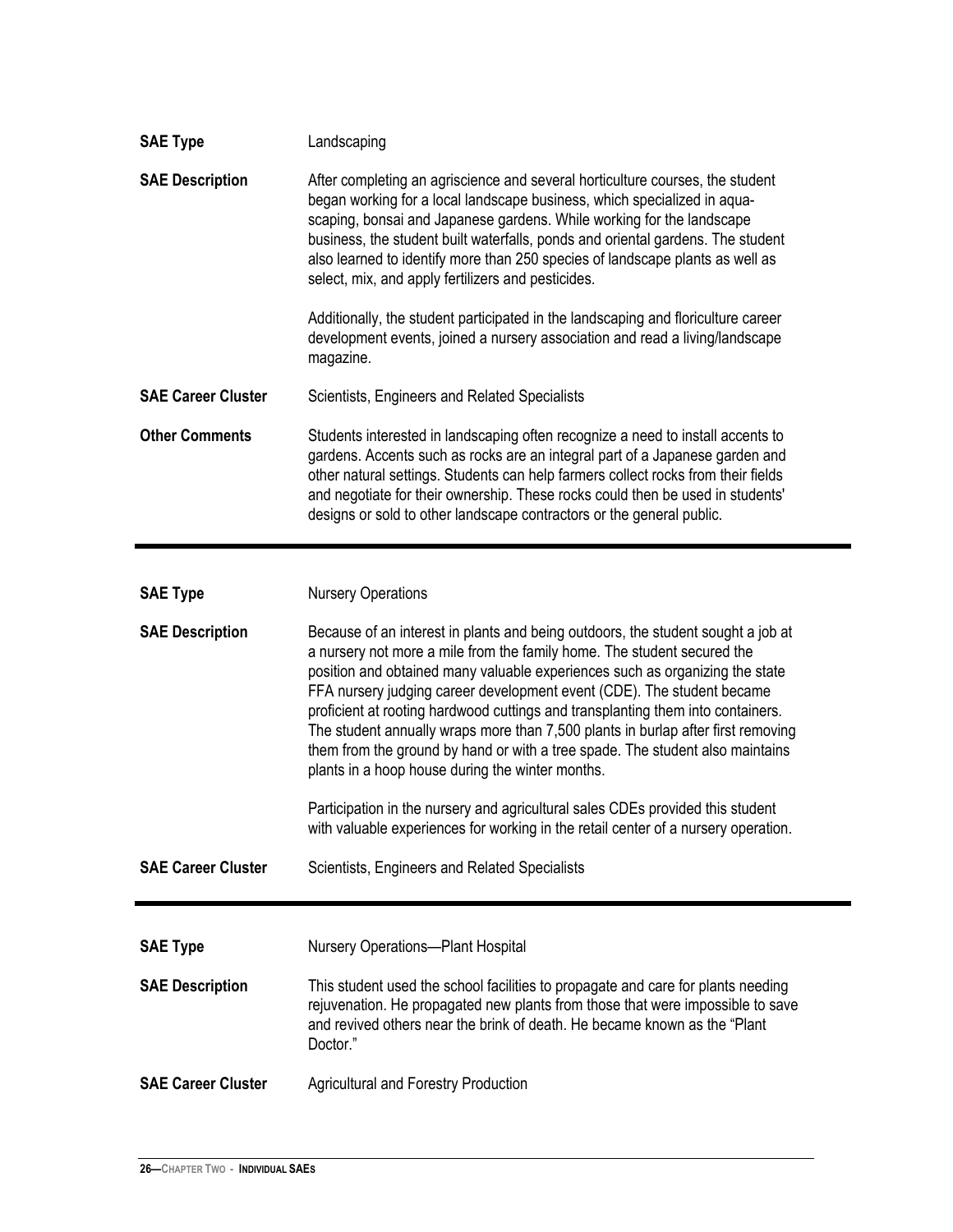| <b>Other Comments</b>     | Student can make equipment and use grow lights to start this SAE. Students can<br>expand this SAE into a rent-a-plant business, where they supply plants to<br>businesses and maintain them. Students would be responsible for selecting the<br>appropriate plant for the right environment.                                                                                                                                                                                                                                          |
|---------------------------|---------------------------------------------------------------------------------------------------------------------------------------------------------------------------------------------------------------------------------------------------------------------------------------------------------------------------------------------------------------------------------------------------------------------------------------------------------------------------------------------------------------------------------------|
| <b>SAE Type</b>           | <b>Outdoor Recreation</b>                                                                                                                                                                                                                                                                                                                                                                                                                                                                                                             |
| <b>SAE Description</b>    | This student worked at her parents' guest ranch where she cared for their guests'<br>general welfare. While working on the ranch, she developed public relations,<br>organizational, management, animal health, safety and maintenance skills.                                                                                                                                                                                                                                                                                        |
|                           | This student developed outdoor recreational activities for younger guests that<br>focused on agricultural literacy. Young guests learned about wildlife,<br>ecosystems, farm animals and their care as well as Native American history. She<br>used her horsemanship skills and knowledge of livestock to plan and implement<br>the activities.                                                                                                                                                                                       |
| <b>SAE Career Cluster</b> | Marketing, Merchandising and Sales Representatives                                                                                                                                                                                                                                                                                                                                                                                                                                                                                    |
| <b>Other Comments</b>     | This student was fortunate to have access to many resources, but this SAE could<br>be implemented at local and state parks, various campsites and retreats also.                                                                                                                                                                                                                                                                                                                                                                      |
|                           | The student used creativity and imagination to build SAE success. Nature hikes,<br>environmental activities and farm animal petting zoos are excellent means of<br>teaching others how to care and preserve the environment. Officials at the<br>Department of Natural Resources, extension service and local park services can<br>serve as excellent resources. Instructors should assist students in reviewing local<br>ordinances and regulations that pertain to petting zoos.                                                    |
| <b>SAE Type</b>           | Outdoor Recreation-Campground Worker                                                                                                                                                                                                                                                                                                                                                                                                                                                                                                  |
| <b>SAE Description</b>    | The student started work on a campground when his family began constructing<br>their facility. He removed dead trees, built roads and arranged the campground.<br>The student installed electrical power; constructed shower and recreation<br>buildings, a beach and pier; placed picnic tables and fire rings at each campsite.<br>Once the original construction ended, the family opened the business, advertised<br>the campsite and operated the office. The student provided hayrides and worked<br>at the camp's petting zoo. |
| <b>SAE Career Cluster</b> | Marketing, Merchandising and Sales Representatives                                                                                                                                                                                                                                                                                                                                                                                                                                                                                    |
| <b>Other Comments</b>     | Students can expand this type of SAE into an agricultural literacy seminar, a<br>Partners in Active Learning Support (PALS) program or an FFA week activity by<br>using the resources available to them.                                                                                                                                                                                                                                                                                                                              |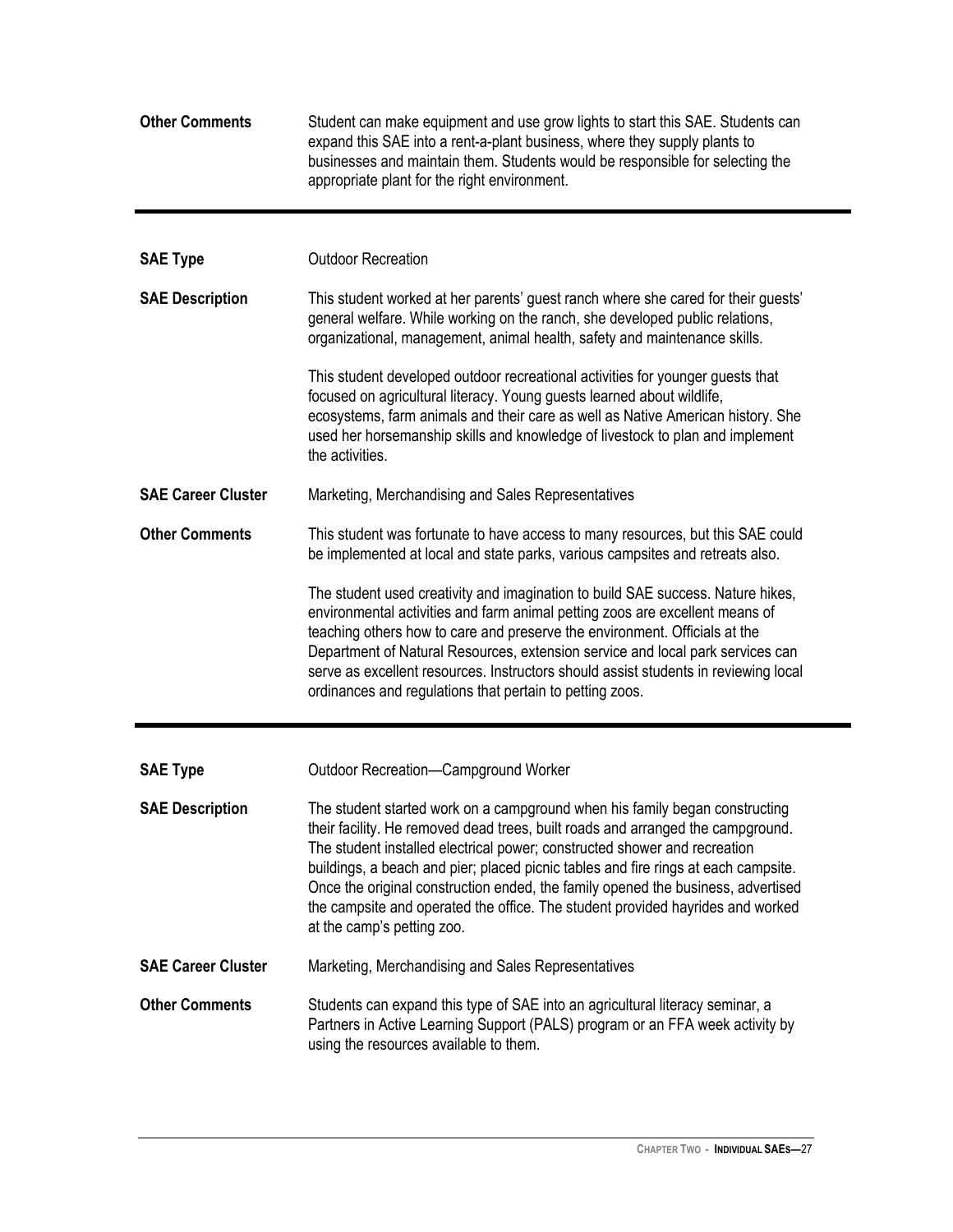| <b>SAE Type</b>           | <b>Outdoor Recreation-Charter Boat Business</b>                                                                                                                                                                                                                                                                                                                                                                                                                                        |
|---------------------------|----------------------------------------------------------------------------------------------------------------------------------------------------------------------------------------------------------------------------------------------------------------------------------------------------------------------------------------------------------------------------------------------------------------------------------------------------------------------------------------|
| <b>SAE Description</b>    | The student worked on the family's charter boat as a part of an SAE program.<br>The student was a deck hand who baited lines, prepared the boat for touring,<br>assisted passengers when they caught fish and cleaned the boat after touring.<br>An aspect of the SAE included identifying marine animals as well as studying<br>their travel patterns and feeding habits. The student learned a lot from<br>passengers who specialized in environmental science, biology and ecology. |
|                           | The student completed first aid courses and a CPR class, toured several<br>independently owned fishing charters and aquariums and attended two whale<br>habitats seminars. The student is also a member of the American Biology<br>Society and Depoe Bay Charters.                                                                                                                                                                                                                     |
| <b>SAE Career Cluster</b> | Marketing, Merchandising and Sales Representatives                                                                                                                                                                                                                                                                                                                                                                                                                                     |
| <b>Other Comments</b>     | Students must possess an interest in environmental and wildlife studies, become<br>involved as well as learn about their region's bio-diversity and how they can<br>protect, enhance and conserve it. Officials at the Department of Natural<br>Resources, extension service, universities, Department of Parks, and Soil or<br>Water Conservation Services can offer many resources.                                                                                                  |
|                           |                                                                                                                                                                                                                                                                                                                                                                                                                                                                                        |
| <b>SAE Type</b>           | Outdoor Recreation-Lodging and Hunting                                                                                                                                                                                                                                                                                                                                                                                                                                                 |
| <b>SAE Description</b>    | This student and his family grow and harvest logs for cabins and pulpwood. The<br>student and his father built a lodge and rental cabins from logs grown on their<br>property. Lodging is available to tourists or hunters who want to enjoy the snow<br>and winter weather as well as relax near water with a scenic environment in the<br>summer.                                                                                                                                    |
|                           | This student profits from the harvested trees and preserves the environment that<br>contributes to his other SAE venture's profitability.                                                                                                                                                                                                                                                                                                                                              |
| <b>SAE Career Cluster</b> | Marketing, Merchandising and Sales Representatives                                                                                                                                                                                                                                                                                                                                                                                                                                     |
|                           |                                                                                                                                                                                                                                                                                                                                                                                                                                                                                        |
| <b>SAE Type</b>           | Outdoor Recreation-Petting Zoo                                                                                                                                                                                                                                                                                                                                                                                                                                                         |
| <b>SAE Description</b>    | This student developed and implemented entertaining activities with animals to<br>promote agricultural literacy. The program also taught younger children about the<br>proper care and handling of animals.                                                                                                                                                                                                                                                                            |
| <b>SAE Career Cluster</b> | <b>Social Service Professionals</b>                                                                                                                                                                                                                                                                                                                                                                                                                                                    |
| <b>Other Comments</b>     | This type of SAE is ideal for students with a nonfarm background. No inventory,<br>special tools or equipment are needed, just an imagination and possibly a nearby<br>public recreational facility with a small petting zoo. Animals could be taken to<br>preschools, elementary schools, day-care centers, fairs, festivals and nursing                                                                                                                                              |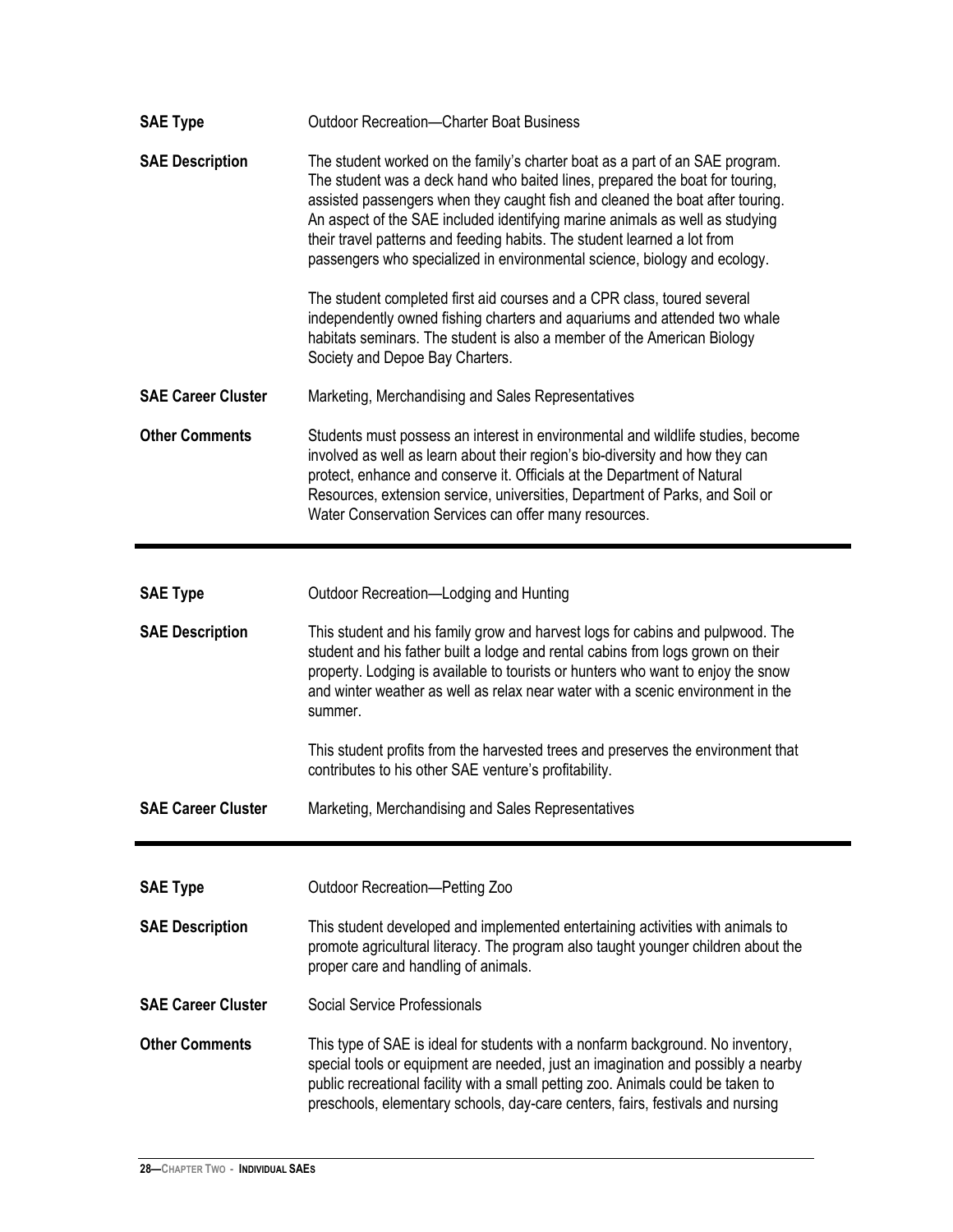homes to entertain and assist with tasks. Animals trained for tasks should remain in a student's possession at all times.

If such a facility cannot be found nearby, students can build partnerships with local animal shelter officials who are often eager to loan healthy animals, especially if such arrangements lead to adoptions. Officials at some university information centers provide insects for educational purposes. Besides reflecting on insects' small sizes, elementary students can race and measure them as well as examine their color patterns. Fish are also interesting and entertaining for children.

Advisors should check on all local rules or regulations pertaining to SAEs of this type, including animal transport guidelines and student release procedures to name a few areas. Community involvement in this type of SAE can increase the visibility of an FFA and effectively promote agricultural literacy.

| <b>SAE Type</b>           | Outdoor Recreation—Resort Worker                                                                                                                                                                                                                                                                                                                                                                                                                                                                                                                                                                                                                                                                               |
|---------------------------|----------------------------------------------------------------------------------------------------------------------------------------------------------------------------------------------------------------------------------------------------------------------------------------------------------------------------------------------------------------------------------------------------------------------------------------------------------------------------------------------------------------------------------------------------------------------------------------------------------------------------------------------------------------------------------------------------------------|
| <b>SAE Description</b>    | Because of his interest in fishing, this student applied for a job as a dockworker<br>at a local resort. While working as a dock worker, he filled the boats' tanks with<br>gas, prepared rental boats, repaired boats and their motors, packed and cleaned<br>fish, shingled and rewired cabins and studied characteristics of the lakes. After<br>three years of employment, the student now works as a full-time guide for the<br>resort. He learned to work with the customers and meet their individual needs.<br>The student received additional training in boat safety and first aid, including<br>CPR. Because of these skills, he became a registered fishing guide in both<br>Canada and Minnesota. |
| <b>SAE Career Cluster</b> | Marketing, Merchandising and Sales Representatives                                                                                                                                                                                                                                                                                                                                                                                                                                                                                                                                                                                                                                                             |
|                           |                                                                                                                                                                                                                                                                                                                                                                                                                                                                                                                                                                                                                                                                                                                |
|                           |                                                                                                                                                                                                                                                                                                                                                                                                                                                                                                                                                                                                                                                                                                                |
| <b>SAE Type</b>           | Outdoor Recreation—Work in a Sporting Goods Department                                                                                                                                                                                                                                                                                                                                                                                                                                                                                                                                                                                                                                                         |
| <b>SAE Description</b>    | The student used his background in hunting and fishing to gain employment at a<br>sportsman's store. There he assisted customers with selecting equipment,<br>instructed them on servicing and maintaining their purchased products,<br>processed telephone orders, recorded store inventory, completed sales receipts<br>and invoices and restocked shelves.                                                                                                                                                                                                                                                                                                                                                  |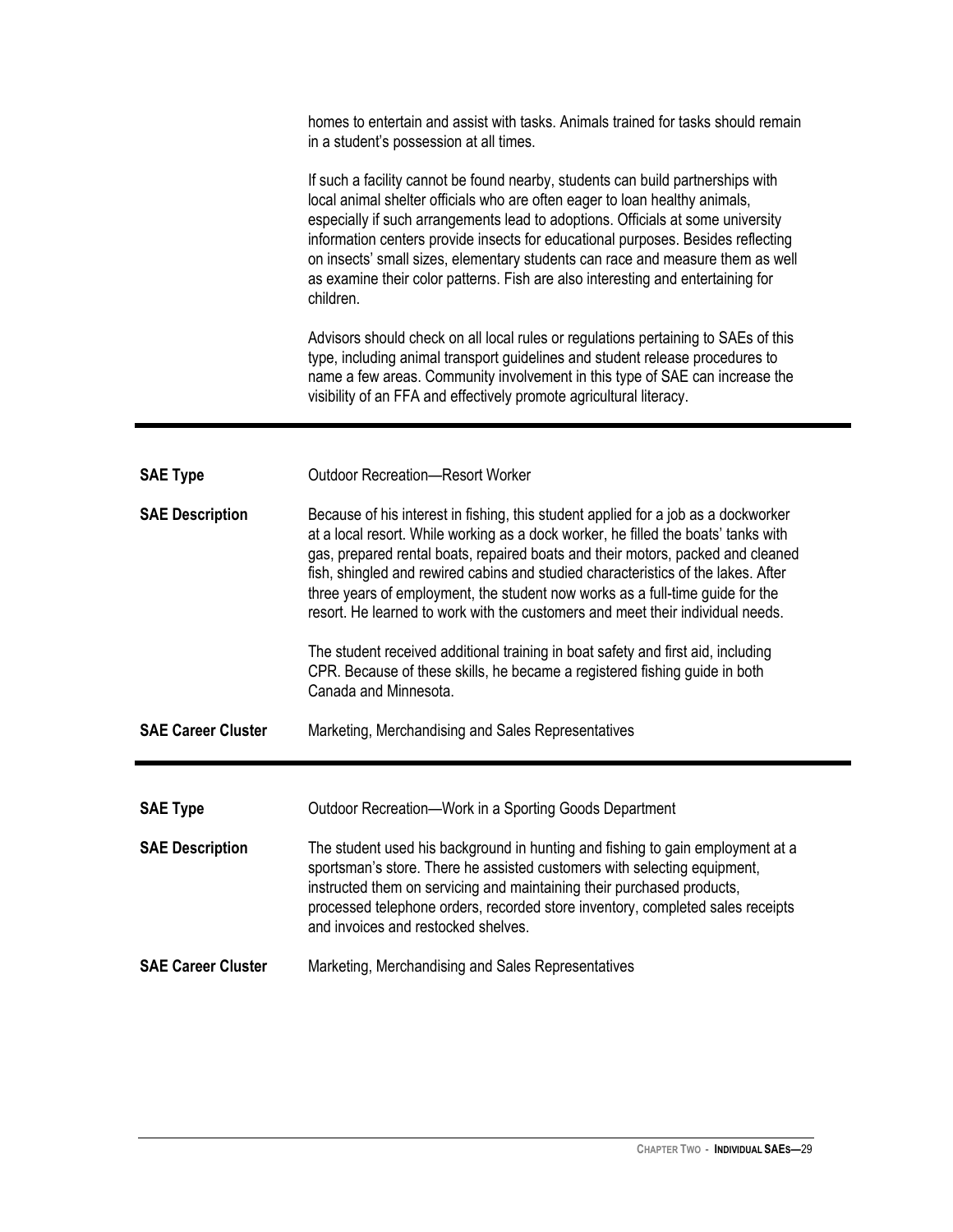| <b>SAE Type</b>           | Pets-Mice and Gerbils                                                                                                                                                                                                                                                                                                                                                                                                                                                                                                                                                   |
|---------------------------|-------------------------------------------------------------------------------------------------------------------------------------------------------------------------------------------------------------------------------------------------------------------------------------------------------------------------------------------------------------------------------------------------------------------------------------------------------------------------------------------------------------------------------------------------------------------------|
| <b>SAE Description</b>    | After purchasing a pair of breeding mice at a pet store, the student started an<br>enterprise raising mice and gerbils to market to pet stores, research laboratories<br>and a local zoo. This enterprise started with an initial investment of \$2 for that<br>first pair of mice.                                                                                                                                                                                                                                                                                     |
|                           | As the business grew, room to house the animals decreased. A neighbor gave<br>the student an unused mobile home in exchange for moving it off the property.<br>After moving the mobile home onto a grassy spot behind the family home, the<br>student removed the interior walls and lined the exterior walls with shelves on<br>which to set rodent cages. The trailer provided the perfect environment in which<br>to house the animals. By controlling the climate inside the mobile home, the<br>student was able to improve the animals' performance.              |
| <b>SAE Career Cluster</b> | <b>Agricultural and Forestry Production</b>                                                                                                                                                                                                                                                                                                                                                                                                                                                                                                                             |
|                           |                                                                                                                                                                                                                                                                                                                                                                                                                                                                                                                                                                         |
| <b>SAE Type</b>           | Pets-Working at a Zoo                                                                                                                                                                                                                                                                                                                                                                                                                                                                                                                                                   |
| <b>SAE Description</b>    | This student raised a menagerie of pets in her home. She extended her SAE by<br>volunteering at a local children's zoo. Soon after, she became a paid part-time<br>worker. Her experience with home pets prepared her well to care for more exotic<br>animals at the zoo. She exercised and stimulated the animals through grooming<br>and back-rubs when necessary and interacted with the public in both impromptu<br>situations while working with the animals and through guided tours. She also<br>cleaned and sanitized the facilities and fed the animals daily. |
| <b>SAE Career Cluster</b> | <b>Agricultural and Forestry Production</b>                                                                                                                                                                                                                                                                                                                                                                                                                                                                                                                             |
|                           |                                                                                                                                                                                                                                                                                                                                                                                                                                                                                                                                                                         |
| <b>SAE Type</b>           | <b>Poultry Production and Agricultural Processing</b>                                                                                                                                                                                                                                                                                                                                                                                                                                                                                                                   |
| <b>SAE Description</b>    | This student raised market broilers and turkeys by using some empty pens in a<br>small building. The student obtained growing and processing equipment through<br>family contacts. In all, the student raised and sold 102 turkeys and 533 market<br>broilers. The student had all market birds processed at a local facility. The<br>student plans to produce state inspected dressed poultry and purchase<br>slaughtering equipment.                                                                                                                                  |
|                           | The student kept accurate records and developed a customer list, which included<br>the customer's name, address, phone number and purchasing history.                                                                                                                                                                                                                                                                                                                                                                                                                   |
| <b>SAE Career Cluster</b> | <b>Agricultural and Forestry Production</b>                                                                                                                                                                                                                                                                                                                                                                                                                                                                                                                             |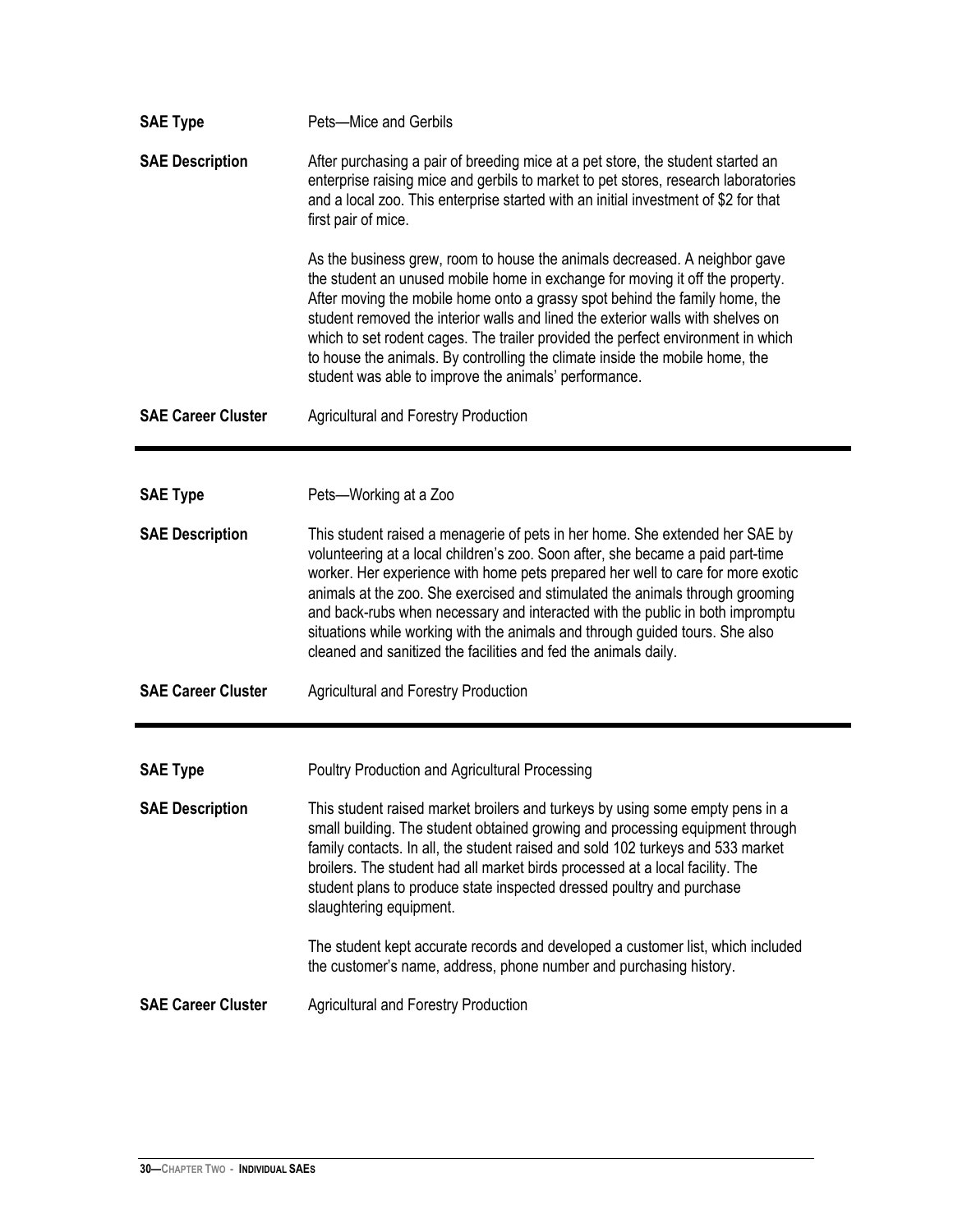| <b>SAE Type</b>           | Poultry Production-Easter Egg Sales                                                                                                                                                                                                                                                                                                                                                                                                                                                                                                                                                                                                                    |
|---------------------------|--------------------------------------------------------------------------------------------------------------------------------------------------------------------------------------------------------------------------------------------------------------------------------------------------------------------------------------------------------------------------------------------------------------------------------------------------------------------------------------------------------------------------------------------------------------------------------------------------------------------------------------------------------|
| <b>SAE Description</b>    | Raising chickens and selling the eggs was fun for this student who eventually<br>purchased 75 chicks to raise for slaughtering. The student exchanged labor for<br>feed and equipment. She learned how to erect heat lamps, cooling fans and<br>medicated waterers for her birds.                                                                                                                                                                                                                                                                                                                                                                      |
|                           | Later that first summer, she purchased some layers from her parents. She<br>gathered, cleaned, packaged and sold the eggs. To extend her SAE, the student<br>painted the exterior of eggs after removing their contents. This process allowed<br>her to sell one decorated egg for the same price as two dozen eggs.                                                                                                                                                                                                                                                                                                                                   |
|                           | She exhibited chickens at the county fair. She also kept production and sales<br>records on the computer.                                                                                                                                                                                                                                                                                                                                                                                                                                                                                                                                              |
| <b>SAE Career Cluster</b> | <b>Agricultural and Forestry Production</b>                                                                                                                                                                                                                                                                                                                                                                                                                                                                                                                                                                                                            |
|                           |                                                                                                                                                                                                                                                                                                                                                                                                                                                                                                                                                                                                                                                        |
| <b>SAE Type</b>           | <b>Poultry Production/Placement</b>                                                                                                                                                                                                                                                                                                                                                                                                                                                                                                                                                                                                                    |
| <b>SAE Description</b>    | This student secured a job as a freshman at an egg packaging and distribution<br>center. The student began the experience by pulling weeds and cleaning the<br>dock and warehouse area. After a year of work, the student began to clean,<br>grade and size eggs, which were packaged in containers and categorized by<br>grade, organized by expiration dates and then prepared for shipment. Because<br>of these experiences, the student was able to train new employees. The student<br>now loads and unloads semitrailers used in hauling and distributing eggs for<br>resale. The student also supervises warehouse maintenance and cleanliness. |
| <b>SAE Career Cluster</b> | Marketing, Merchandising and Sales Representatives                                                                                                                                                                                                                                                                                                                                                                                                                                                                                                                                                                                                     |
|                           |                                                                                                                                                                                                                                                                                                                                                                                                                                                                                                                                                                                                                                                        |
| <b>SAE Type</b>           | <b>Sheep Production Placement</b>                                                                                                                                                                                                                                                                                                                                                                                                                                                                                                                                                                                                                      |
| <b>SAE Description</b>    | This student worked with a flock sheep. He collected the wool from the shorn<br>sheep and processed it. He then wove the wool into Native American blankets to<br>preserve his cultural traditions and heritage.                                                                                                                                                                                                                                                                                                                                                                                                                                       |
| <b>SAE Career Cluster</b> | Social Service Professionals                                                                                                                                                                                                                                                                                                                                                                                                                                                                                                                                                                                                                           |
| <b>Other Comments</b>     | This type of SAE teaches students about this country's rich diversity and its<br>citizens. It also reminds them to appreciate agricultural practices and traditions of<br>past generations.                                                                                                                                                                                                                                                                                                                                                                                                                                                            |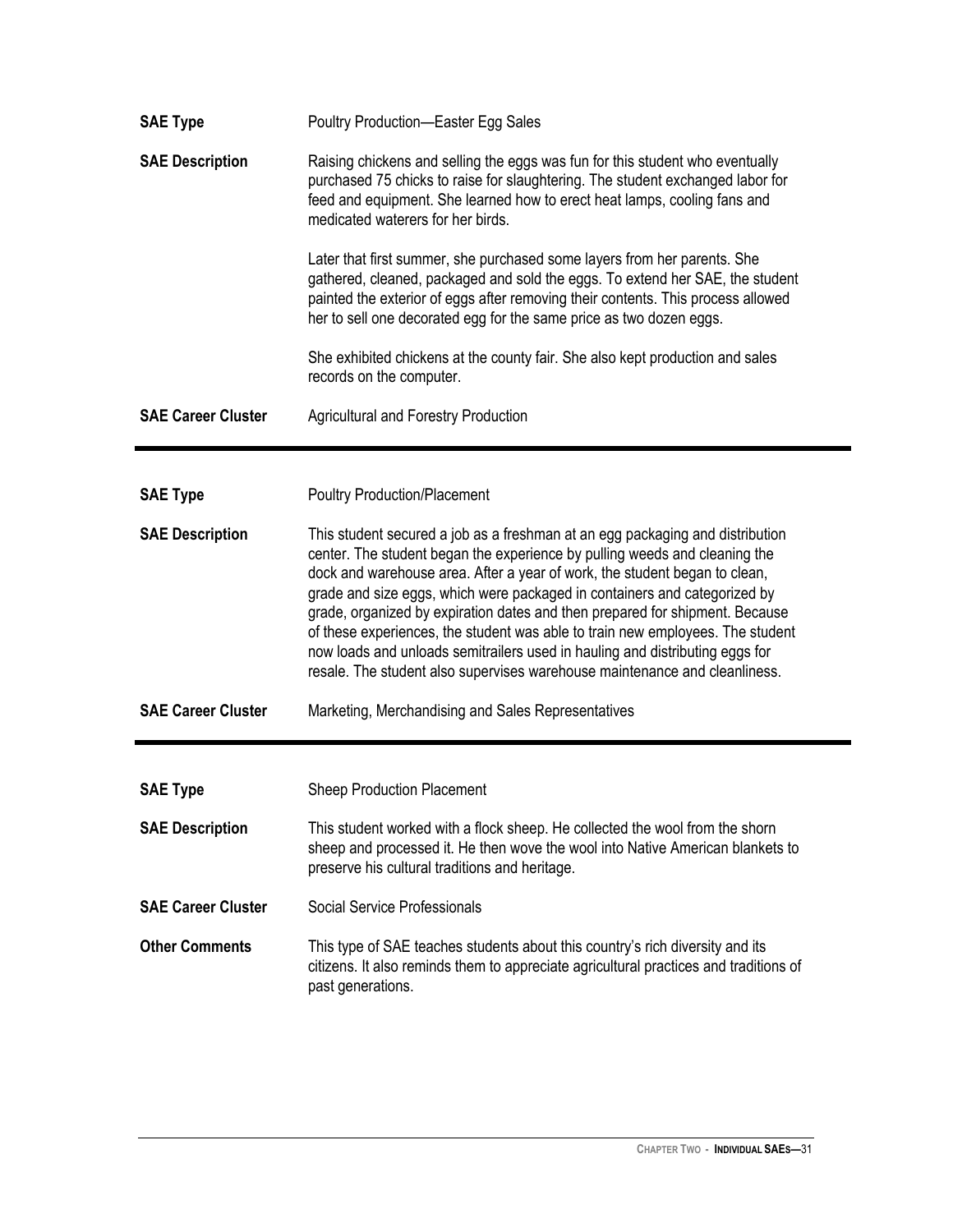| <b>SAE Type</b>           | Small Animal Care-Doggie Day-care                                                                                                                                                                                                                                                                                                                                                                                                                                                                                                                                                               |
|---------------------------|-------------------------------------------------------------------------------------------------------------------------------------------------------------------------------------------------------------------------------------------------------------------------------------------------------------------------------------------------------------------------------------------------------------------------------------------------------------------------------------------------------------------------------------------------------------------------------------------------|
| <b>SAE Description</b>    | This student provided a dog sitting service at her home's kennel. She learned<br>how to handle overly excited dogs, feed proper rations, administer medication<br>and communicate with the public.                                                                                                                                                                                                                                                                                                                                                                                              |
| <b>SAE Career Cluster</b> | Marketing, Merchandising and Sales Representatives                                                                                                                                                                                                                                                                                                                                                                                                                                                                                                                                              |
| <b>Other Comments</b>     | This SAE could be expanded through grooming, long-term boarding and<br>breeding animals. Students who don't have the resources and live in suburban or<br>urban areas can walk and care for dogs as an SAE. These experiences can<br>provide opportunities leading to a vocation.                                                                                                                                                                                                                                                                                                               |
|                           |                                                                                                                                                                                                                                                                                                                                                                                                                                                                                                                                                                                                 |
| <b>SAE Type</b>           | Soil and Water Conservation                                                                                                                                                                                                                                                                                                                                                                                                                                                                                                                                                                     |
| <b>SAE Description</b>    | This student became involved in the soil and water conservation proficiency area<br>because an interest in preventing water and wind erosion.                                                                                                                                                                                                                                                                                                                                                                                                                                                   |
|                           | As a part of the SAE, the student applied no-till and contour farming practices as<br>well as planted cover crops on Conservation Reserve Program (CRP) land. The<br>student also planted trees to reduce erosion, established a windbreak, repaired<br>broken drainage tile as well as operated heavy soil moving equipment, including<br>a bulldozer, tiling machine and backhoe. The student also tested water for<br>bacteria, pruned windbreak trees, maintained field borders, riprapped washouts,<br>drilled soybeans, initiated compaction reduction practices and mowed CRP<br>fields. |
|                           | The student also learned how to judge land, apply accurate fertilizer rates, read<br>and interpret aerial photographs and understand the mission of the Cedar Creek<br>Watershed Conservation Board.                                                                                                                                                                                                                                                                                                                                                                                            |
| <b>SAE Career Cluster</b> | Scientists, Engineers and Related Specialists                                                                                                                                                                                                                                                                                                                                                                                                                                                                                                                                                   |
|                           |                                                                                                                                                                                                                                                                                                                                                                                                                                                                                                                                                                                                 |
| <b>SAE Type</b>           | Soil and Water Management                                                                                                                                                                                                                                                                                                                                                                                                                                                                                                                                                                       |
| <b>SAE Description</b>    | The student worked for the Natural Resources Conservation Service part-time<br>during the school year and full-time during the summer months. Through this<br>position, the student became informed about many conservation programs,<br>including the Wetland Reserve and Conservation Reserve Programs. The<br>student also learned about the regulations relating to highly erodible land,<br>wetlands, rangeland management, grazing plans and soil and water control<br>structures.                                                                                                        |
|                           | FFA activities such as the crops, land judging and range judging competitions<br>supplemented the student's SAE program.                                                                                                                                                                                                                                                                                                                                                                                                                                                                        |
| <b>SAE Career Cluster</b> | Scientists, Engineers and Related Specialists                                                                                                                                                                                                                                                                                                                                                                                                                                                                                                                                                   |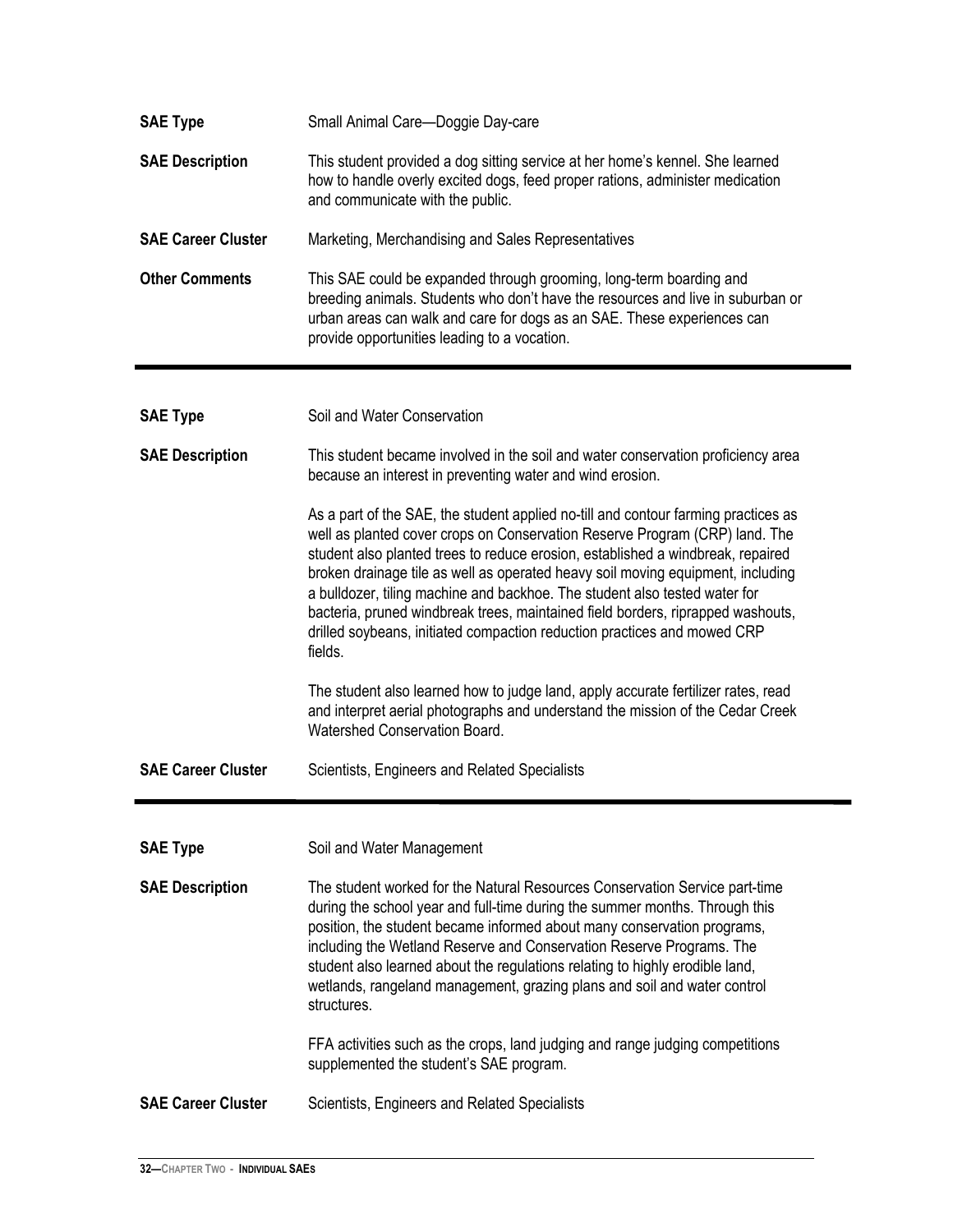| <b>Other Comments</b>     | Wetlands are important to the environment. Students can apply for grants to<br>assist them in fulfilling the goals and visions of their soil and water management<br>SAEs and in attending workshops to develop the necessary skills so they can<br>share their knowledge of wetlands and bio-diversity with others.                                                                                                                                                  |
|---------------------------|-----------------------------------------------------------------------------------------------------------------------------------------------------------------------------------------------------------------------------------------------------------------------------------------------------------------------------------------------------------------------------------------------------------------------------------------------------------------------|
|                           |                                                                                                                                                                                                                                                                                                                                                                                                                                                                       |
| <b>SAE Type</b>           | Soil and Water Management-Farm Pond                                                                                                                                                                                                                                                                                                                                                                                                                                   |
| <b>SAE Description</b>    | The student helped to build a pond on her family's farm. She sowed a mixture of<br>prairie grass and fescue around the pond. After the grass was established, she<br>fertilized it to increase forage production. She also placed biodegradable<br>excelsior netting on the pond's bank to prevent runoff water from carrying soil<br>and grass into the pond. As a means of beautifying and protecting the area from<br>wind erosion, she plants several pine trees. |
| <b>SAE Career Cluster</b> | Scientists, Engineers and Related Specialists                                                                                                                                                                                                                                                                                                                                                                                                                         |
|                           |                                                                                                                                                                                                                                                                                                                                                                                                                                                                       |
| <b>SAE Type</b>           | Specialty Animal or Agricultural Processing-Honey Bees                                                                                                                                                                                                                                                                                                                                                                                                                |
| <b>SAE Description</b>    | The student purchased two honeybee colonies, from which he or she collected<br>the honey in late summer. The student extracted the honey from the combs,<br>bottled it in containers, labeled each container, advertised the honey in the local<br>newspaper and sold it to customers.                                                                                                                                                                                |
| <b>SAE Career Cluster</b> | <b>Agricultural and Forestry Production</b>                                                                                                                                                                                                                                                                                                                                                                                                                           |
| <b>Other Comments</b>     | Special attention: Salmonella poisoning is possible when eating or working<br>with raw honey.                                                                                                                                                                                                                                                                                                                                                                         |
|                           |                                                                                                                                                                                                                                                                                                                                                                                                                                                                       |
| <b>SAE Type</b>           | Specialty Animal Production-Basset Hounds                                                                                                                                                                                                                                                                                                                                                                                                                             |
| <b>SAE Description</b>    | The student purchased a male Basset Hound from another breeder. He then<br>entered into an agreement with an older sister to purchase her female dogs and<br>equipment and rented kennel facilities from his parents. He advertised the<br>puppies in a nearby metropolitan newspaper and sold many of them, within four<br>weeks of weaning, due to customer referrals. The student raised two litters per<br>female annually.                                       |
| <b>SAE Career Cluster</b> | <b>Agricultural and Forestry Production</b>                                                                                                                                                                                                                                                                                                                                                                                                                           |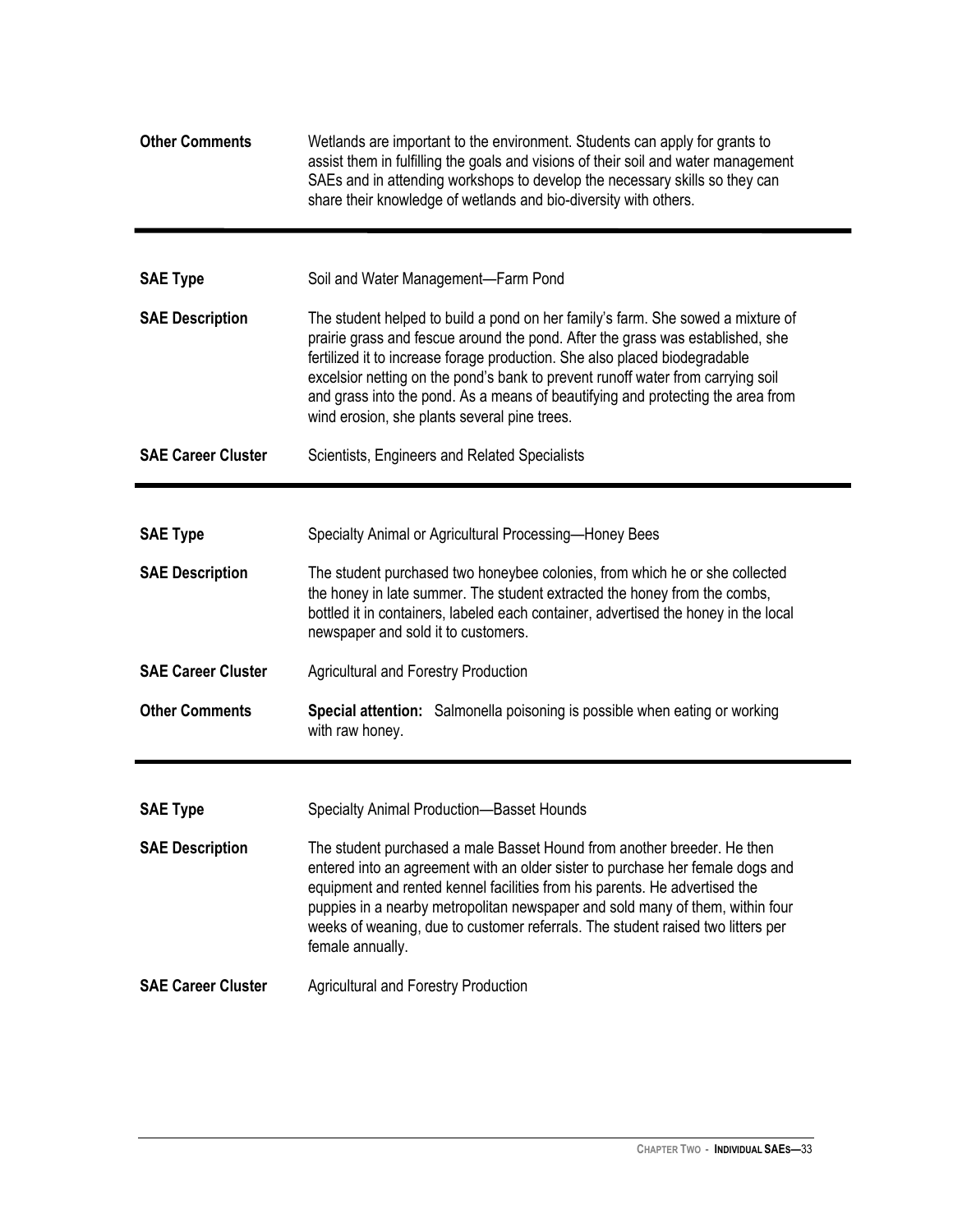| <b>Other Comments</b>     | Students who enter into this type of SAE must possess a working knowledge of<br>dogs. They need to examine the market carefully to determine which dog breeds<br>are best suited for their areas. It is a good business practice for students to<br>follow-up with customers to increase future sales and referrals. One effective<br>idea includes sending "doggy" cards to those customers who purchased puppies<br>to remind them of their animal's birthday.                                                                                             |
|---------------------------|--------------------------------------------------------------------------------------------------------------------------------------------------------------------------------------------------------------------------------------------------------------------------------------------------------------------------------------------------------------------------------------------------------------------------------------------------------------------------------------------------------------------------------------------------------------|
| <b>SAE Type</b>           | Specialty Animal Production-Crawfish                                                                                                                                                                                                                                                                                                                                                                                                                                                                                                                         |
| <b>SAE Description</b>    | Because of her interest in crawfishing, this student rented some land to operate<br>and manage a pond of her own. The student filled the ponds with rain and<br>pumped water. Her parents also provided some equipment.                                                                                                                                                                                                                                                                                                                                      |
|                           | The student sold small live crawfish for peeling as well as medium and large<br>crawfish for use in ready-to-serve and boiling situations. She sold the majority of<br>the crawfish at an exchange and catered boiled crawfish to a local restaurant.                                                                                                                                                                                                                                                                                                        |
| <b>SAE Career Cluster</b> | <b>Agricultural and Forestry Production</b>                                                                                                                                                                                                                                                                                                                                                                                                                                                                                                                  |
|                           |                                                                                                                                                                                                                                                                                                                                                                                                                                                                                                                                                              |
| <b>SAE Type</b>           | <b>Specialty Animal Production-Dairy Goats</b>                                                                                                                                                                                                                                                                                                                                                                                                                                                                                                               |
| <b>SAE Description</b>    | The student began her SAE with a small Toggenburg project and expanded it by<br>adding champion Toggenburg and Nubian lines. She improved her operation by<br>using an automatic milking device instead of milking twice a day by hand. She<br>currently is building a full production dairy with her brother, a move that will<br>enable her to buy more goats and increase her operation's overall production.<br>The student developed an outstanding SAE program using programs from the<br>National Dairy Goat and Dairy Herd Improvement Associations. |
| <b>SAE Career Cluster</b> | <b>Agricultural and Forestry Production</b>                                                                                                                                                                                                                                                                                                                                                                                                                                                                                                                  |
|                           |                                                                                                                                                                                                                                                                                                                                                                                                                                                                                                                                                              |
| <b>SAE Type</b>           | Specialty Animal Production-Llama Production                                                                                                                                                                                                                                                                                                                                                                                                                                                                                                                 |
| <b>SAE Description</b>    | This student raised and sold llamas for meat. After seeing extraordinary pictures<br>of llamas in a magazine article, she began raising them at an early age after<br>participating in a 4-H "lease-a-llama" program. The student purchased additional<br>Ilamas upon joining the FFA. She now raises three female and three male<br>llamas.                                                                                                                                                                                                                 |
|                           | The student trained her llamas to show them at fairs and public events such as<br>petting zoos, parades and town gatherings. She also exhibited one of her young<br>llamas in a live nativity scene.                                                                                                                                                                                                                                                                                                                                                         |
| <b>SAE Career Cluster</b> | <b>Agricultural and Forestry Production</b>                                                                                                                                                                                                                                                                                                                                                                                                                                                                                                                  |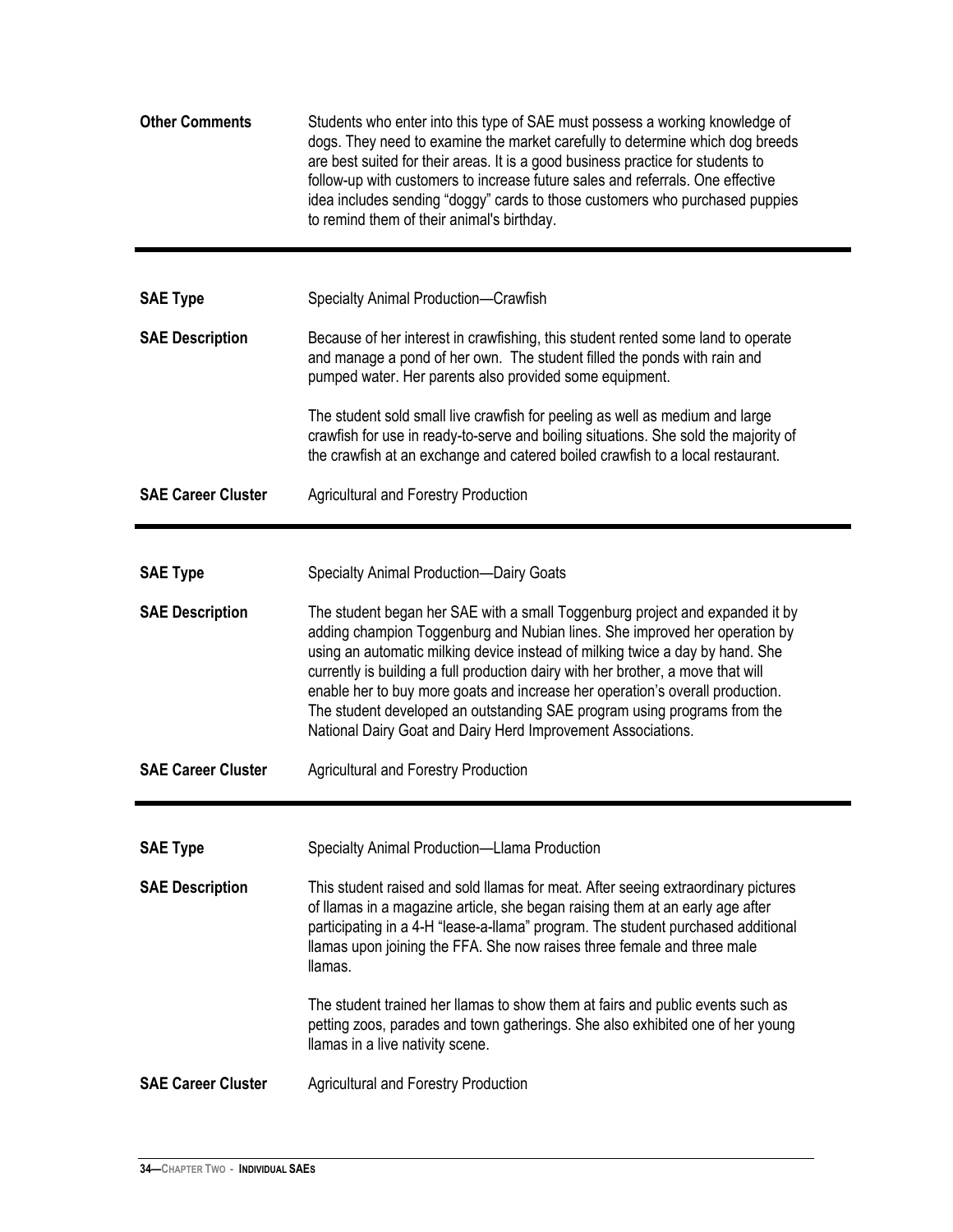| <b>SAE Type</b>           | Specialty Animal Production-Miniature Horses                                                                                                                                                                                                                                                                                                                                                                                                                                                                                                                 |
|---------------------------|--------------------------------------------------------------------------------------------------------------------------------------------------------------------------------------------------------------------------------------------------------------------------------------------------------------------------------------------------------------------------------------------------------------------------------------------------------------------------------------------------------------------------------------------------------------|
| <b>SAE Description</b>    | The student owned one miniature horse upon enrolling in agricultural education.<br>The student's enterprise grew to include seven mares, which produced six foals<br>(four mares and two studs).                                                                                                                                                                                                                                                                                                                                                             |
|                           | The student converted a milking barn into a building to stall, clip and wash horses.<br>Building and maintaining a fence was also a major part of the student's SAE.                                                                                                                                                                                                                                                                                                                                                                                         |
|                           | While in FFA, the student exhibited her miniature horses at numerous local,<br>state, regional and national shows.                                                                                                                                                                                                                                                                                                                                                                                                                                           |
| <b>SAE Career Cluster</b> | <b>Agricultural and Forestry Production</b>                                                                                                                                                                                                                                                                                                                                                                                                                                                                                                                  |
|                           |                                                                                                                                                                                                                                                                                                                                                                                                                                                                                                                                                              |
| <b>SAE Type</b>           | Specialty Crop Production-Grass Seed Production                                                                                                                                                                                                                                                                                                                                                                                                                                                                                                              |
| <b>SAE Description</b>    | The student seeded, cultivated, harvested and marketed grass seed. The<br>student also learned how to properly maintain and operate equipment as part of<br>this SAE.                                                                                                                                                                                                                                                                                                                                                                                        |
| <b>SAE Career Cluster</b> | <b>Agricultural and Forestry Production</b>                                                                                                                                                                                                                                                                                                                                                                                                                                                                                                                  |
| <b>Other Comments</b>     | This is an interesting and different SAE that is possible to develop on a large<br>scale if adequate resources are available. This SAE is often too expensive<br>because of its need for equipment and land. Instead, students can raise<br>ornamental grasses on a smaller scale. Those who live in apartment complexes<br>can grow and gather seeds from window boxes, rooftops and balconies.<br>Producing ornamentals can provide students with a source of cash income or<br>they can use the seeds to create a green space in a downtown area or park. |
| <b>SAE Type</b>           | Specialty Crop Production-Herb Garden                                                                                                                                                                                                                                                                                                                                                                                                                                                                                                                        |
| <b>SAE Description</b>    | The student started a production SAE because of her interest in the outdoors,<br>plants and soils. She produced cilantro, a popular Mexican herb widely used at<br>home and in restaurants, which she sold at farmers markets. Eventually, the<br>student marketed her product to grocery stores. She learned how to till, plant,<br>cultivate, apply pesticide and harvest the herb.                                                                                                                                                                        |
| <b>SAE Career Cluster</b> | <b>Agricultural and Forestry Production</b>                                                                                                                                                                                                                                                                                                                                                                                                                                                                                                                  |
| <b>Other Comments</b>     | There are a number of culinary herbs that are good tasting when eaten fresh and<br>not dried. Herb butters are easy and inexpensive to produce and is a product<br>students can sell to local eateries. Spaghetti pots, clay pots with herbs for use in<br>spaghetti sauce, are another processed item. Students can raise Rosemary for<br>aesthetic purposes. Emilie Tolley and Chris Mead have written excellent books<br>on herbs and their uses. Students need to study and follow herb cultural<br>requirements to produce a quality product.           |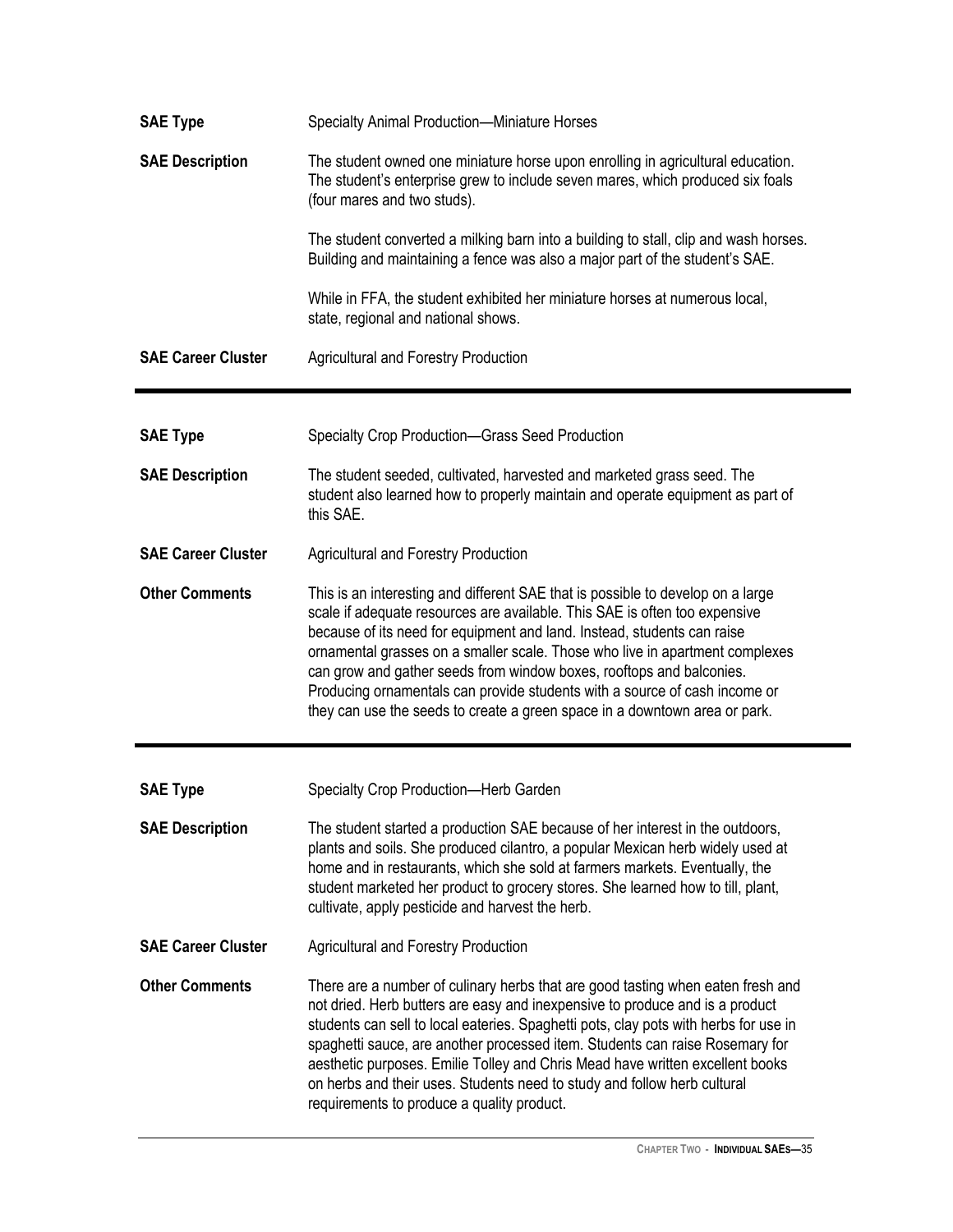| <b>SAE Type</b>           | Specialty Crop Production-Spearmint, Peppermint and Waxy Corn                                                                                                                                                                                                                                                                                                                                                                                        |
|---------------------------|------------------------------------------------------------------------------------------------------------------------------------------------------------------------------------------------------------------------------------------------------------------------------------------------------------------------------------------------------------------------------------------------------------------------------------------------------|
| <b>SAE Description</b>    | This student chose to produce spearmint, peppermint and waxy corn because of<br>being raised on a farm and having an interest in growing crops. The student<br>secured a loan to rent land and purchase spearmint roots. The student already<br>owned 10 percent of the equipment on the family farm due to a subchapter-S<br>corporate farm arrangement.                                                                                            |
|                           | The student learned to monitor the mint market, graph and record the markets on<br>the Chicago Board of Trade, grade mint oil and make land contracts. The student<br>also side dressed anhydrous ammonia, planted rye as a cover crop on<br>moldboard plowed mint fields and used minimal tillage practices to conserve<br>water and prevent soil erosion.                                                                                          |
| <b>SAE Career Cluster</b> | <b>Agricultural and Forestry Production</b>                                                                                                                                                                                                                                                                                                                                                                                                          |
| <b>SAE Type</b>           | Specialty Crop Production-Water Garden Plants                                                                                                                                                                                                                                                                                                                                                                                                        |
| <b>SAE Description</b>    | This student supplied customers and nurseries with plants that she propagated<br>and grew in old bathtubs. Advertisements in the local media, at expos and on the<br>Internet increased her SAE's profitability. She also sold plants to individual<br>gardeners. Her business finally encompassed ten 500-gallon tanks where she<br>grew 30 different varieties of water plants, which she sold to commercial<br>nurseries.                         |
| <b>SAE Career Cluster</b> | <b>Agricultural and Forestry Production</b>                                                                                                                                                                                                                                                                                                                                                                                                          |
| <b>Other Comments</b>     | Students engaged in this type of SAE need to possess a knowledge of plant<br>materials and cultural habits. They also need to know how to operate and<br>maintain related equipment. Resources may often be inadequate. Students can<br>grow water plants in wooden barrels if they don't leak. Students should locate<br>partners to winter their plants by sharing space in their greenhouses.                                                     |
|                           | Besides producing plants, designing and implementing water gardens offer<br>another way to expand this SAE without significant inventory change or cash<br>outlay.                                                                                                                                                                                                                                                                                   |
| <b>SAE Type</b>           | Specialty Crop Production-Wildflower Seed Harvesting                                                                                                                                                                                                                                                                                                                                                                                                 |
| <b>SAE Description</b>    | This student harvested wildflower seeds and marketed them. He learned how to<br>identify plants and use corresponding terminology. His harvesting techniques<br>have increased his business's profitability. He conducts germination tests as well<br>as cleans and dries the seeds before marketing. He collects the seeds and<br>leaves the roots untouched. He also plans to develop a web page to market his<br>seeds to a larger customer base. |
| <b>SAE Career Cluster</b> | Marketing, Merchandising and Sales Representatives                                                                                                                                                                                                                                                                                                                                                                                                   |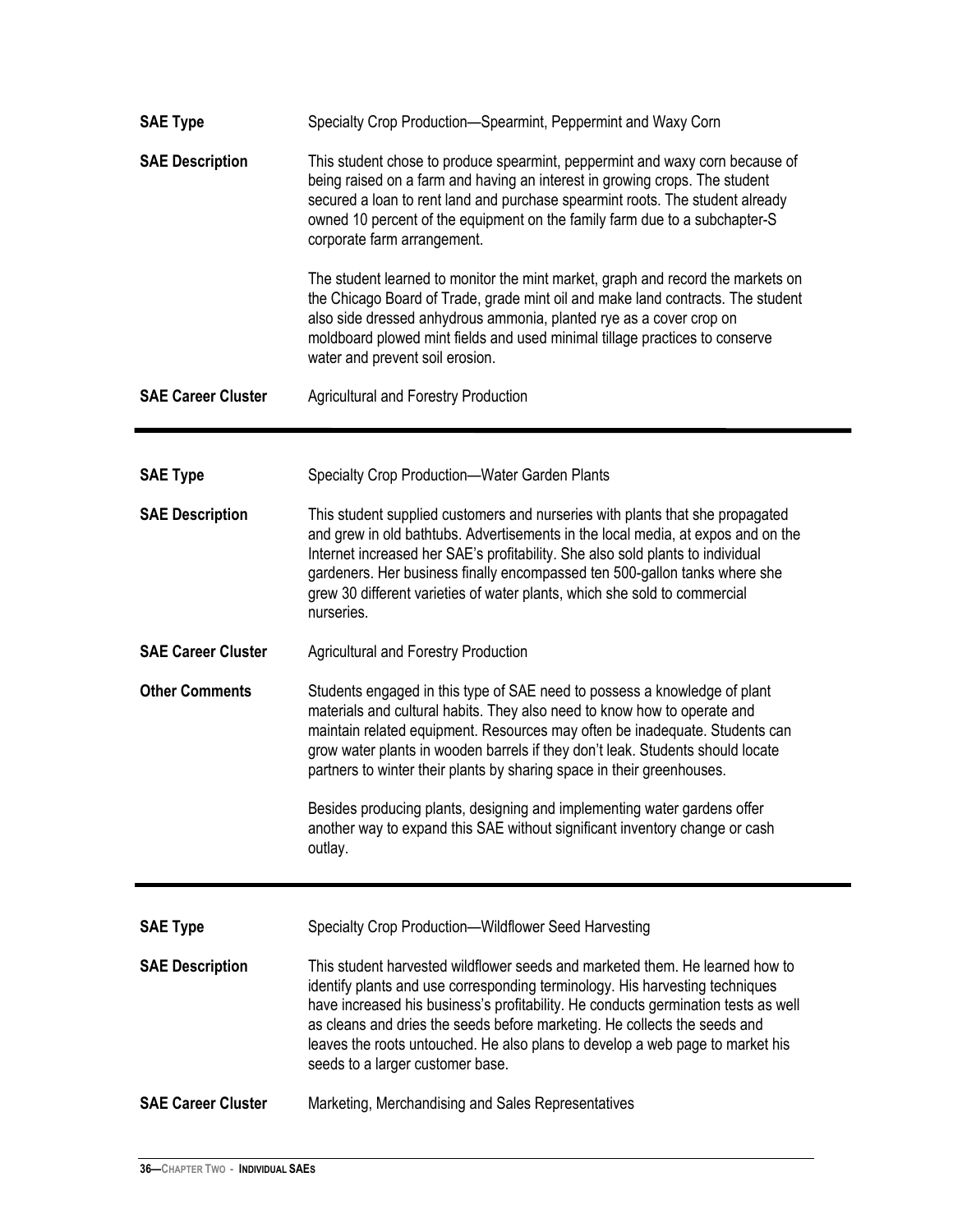| <b>Other Comments</b>     | This SAE is a fun way for students to preserve and enhance our natural<br>environment. The expenses associated with this program are very low.                                                                                                                                                                                                                                                                                                                                                                                                                                                |
|---------------------------|-----------------------------------------------------------------------------------------------------------------------------------------------------------------------------------------------------------------------------------------------------------------------------------------------------------------------------------------------------------------------------------------------------------------------------------------------------------------------------------------------------------------------------------------------------------------------------------------------|
|                           | Students can conduct this SAE without living in a rural area by monitoring<br>roadsides for wildflowers, keeping a journal of locations and identifying plants.<br>Instructors should assist students in determining whether it is legal for them to<br>collect and sell wildflower seeds in their areas. Officials at the Department of<br>Natural Resources may be able to answer related questions.                                                                                                                                                                                        |
| <b>SAE Type</b>           | <b>Turf Grass Management</b>                                                                                                                                                                                                                                                                                                                                                                                                                                                                                                                                                                  |
| <b>SAE Description</b>    | The student worked for a local country club as a turf specialist, overseeing the<br>clubhouse landscape and golf course fairways and greens.                                                                                                                                                                                                                                                                                                                                                                                                                                                  |
|                           | The student learned how to care for ornamental topiary plants, maintain the golf<br>course, trim shrubs and plant annuals, care for grass on the practice tees and<br>greens, identify common turf grass weeds, operate a wide variety of turf grass<br>equipment and landscape basic features around the clubhouse.                                                                                                                                                                                                                                                                          |
| <b>SAE Career Cluster</b> | Scientists, Engineers and Related Specialists                                                                                                                                                                                                                                                                                                                                                                                                                                                                                                                                                 |
| <b>Other Comments</b>     | This SAE requires knowledge that can be beneficial in preparing students for<br>many career development events.                                                                                                                                                                                                                                                                                                                                                                                                                                                                               |
| <b>SAE Type</b>           | Turf Grass Management-Mowing Lawns                                                                                                                                                                                                                                                                                                                                                                                                                                                                                                                                                            |
| <b>SAE Description</b>    | The student first worked with a landscaper and mowing contractor where he<br>developed an interest in owning a lawn mowing service. He then began his own<br>business with only a push mower and trimmer. He found his first customers by<br>placing an advertisement in the local newspaper. After mowing residential lawns<br>for a year, the student saw an opportunity to expand his SAE by submitting bids<br>to large commercial firms to mow their properties. He now mows a large<br>percentage of the area's commercial properties and has business from as far as<br>60 miles away. |
| <b>SAE Career Cluster</b> | Marketing, Merchandising and Sales Representatives                                                                                                                                                                                                                                                                                                                                                                                                                                                                                                                                            |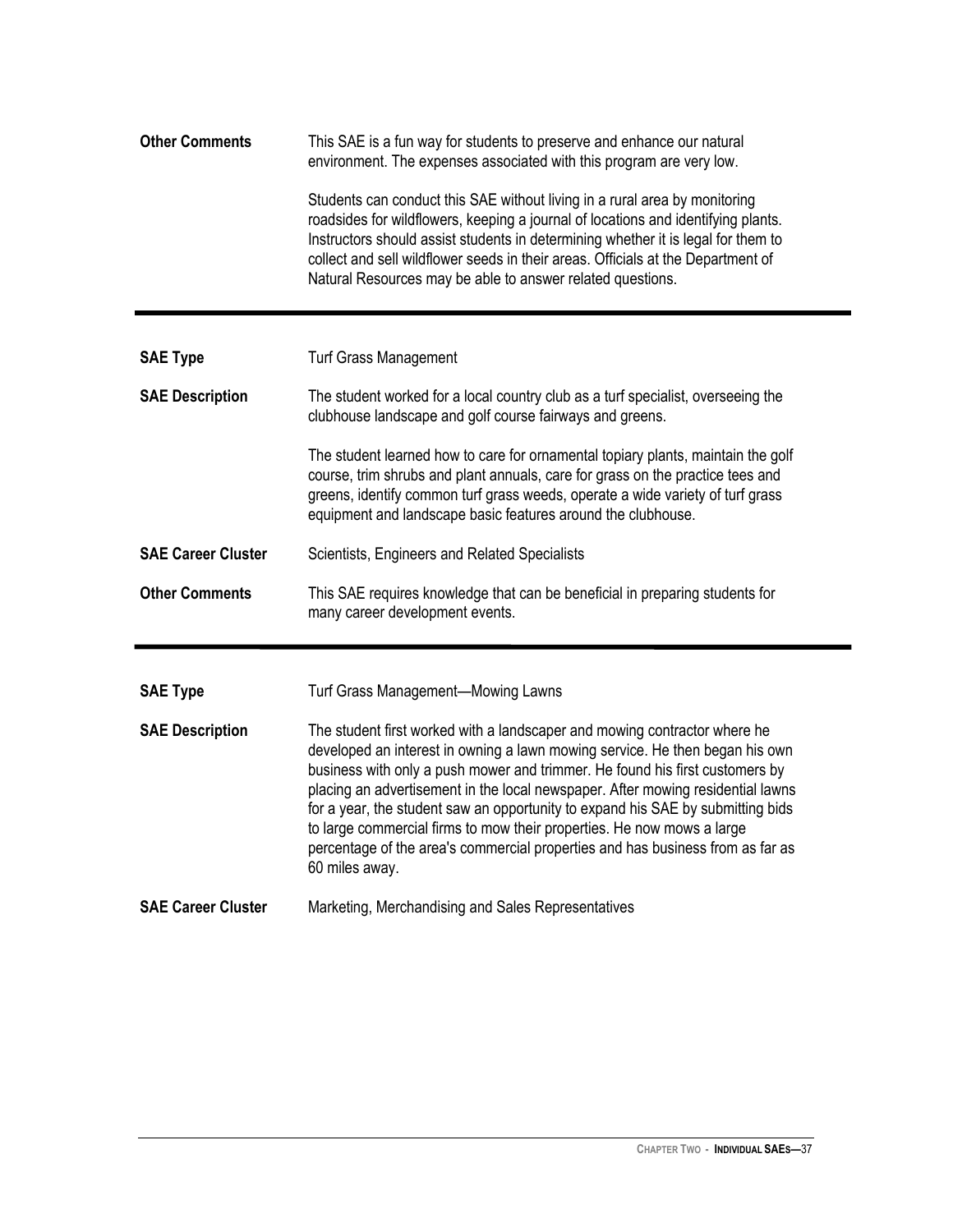| <b>SAE Type</b>           | Veterinary Hospital Internship                                                                                                                                                                                                                                                                                                                                                                                                                                                               |
|---------------------------|----------------------------------------------------------------------------------------------------------------------------------------------------------------------------------------------------------------------------------------------------------------------------------------------------------------------------------------------------------------------------------------------------------------------------------------------------------------------------------------------|
| <b>SAE Description</b>    | This student quickly accepted an offer to work part-time at a local veterinary<br>hospital because of an interest in animals. The student cleaned and sanitized<br>kennels, tested animals for heartworms, assisted in restraining animals and<br>completed required paperwork. Additional duties included taking x-rays,<br>performing dentals on dogs, clipping nails and cleaning the ears of both cats and<br>dogs.                                                                      |
|                           | The student learned how to prepare animals for surgery, perform other<br>diagnostic duties and communicate better with customers and co-workers.                                                                                                                                                                                                                                                                                                                                             |
| <b>SAE Career Cluster</b> | Scientists, Engineers and Related Specialists                                                                                                                                                                                                                                                                                                                                                                                                                                                |
| <b>SAE Type</b>           | Wildlife Management                                                                                                                                                                                                                                                                                                                                                                                                                                                                          |
| <b>SAE Description</b>    | The student lives near Flaming Gorge National Recreation Area and the Ashley<br>National Forest in Utah. The student worked with the Forest Service for two<br>years in a youth program and then at a local marina.                                                                                                                                                                                                                                                                          |
|                           | The student constructed wilderness trails, improved wildlife habitats, conducted<br>summer employee educational programs about Forest Service opportunities and<br>assisted boaters at the marina.                                                                                                                                                                                                                                                                                           |
|                           | The student learned how to apply safety precautions to wildlife projects,<br>construct wilderness trails, control habitat degradation and implement integrated<br>pest management systems.                                                                                                                                                                                                                                                                                                   |
| <b>SAE Career Cluster</b> | Scientists, Engineers and Related Specialists                                                                                                                                                                                                                                                                                                                                                                                                                                                |
| <b>Other Comments</b>     | This SAE could be altered or expanded into an environmental study. Students<br>can collect data and monitor habitat bio-diversity, including what shelters and<br>animal species are present. Students should review available grants, which can<br>provide monies if needed. Forest Service and Department of Natural Resources<br>officials are often willing to assist students with studies of the environment.                                                                          |
| <b>SAE Type</b>           | Wildlife Management                                                                                                                                                                                                                                                                                                                                                                                                                                                                          |
| <b>SAE Description</b>    | The student maintained wildlife houses and planted food plots as part of a<br>multiple use forest management plan. The student planted forest and fruit trees,<br>stacked brush for wildlife cover and maintained salt stations. The student<br>maintained pond edges to prevent soil erosion, stocked and fed fish in a pond,<br>constructed bluebird and duck houses as well as installed martin gourds. The<br>student also recorded wildlife patterns, sightings and harvest statistics. |
| <b>SAE Career Cluster</b> | Scientists, Engineers and Related Specialists                                                                                                                                                                                                                                                                                                                                                                                                                                                |